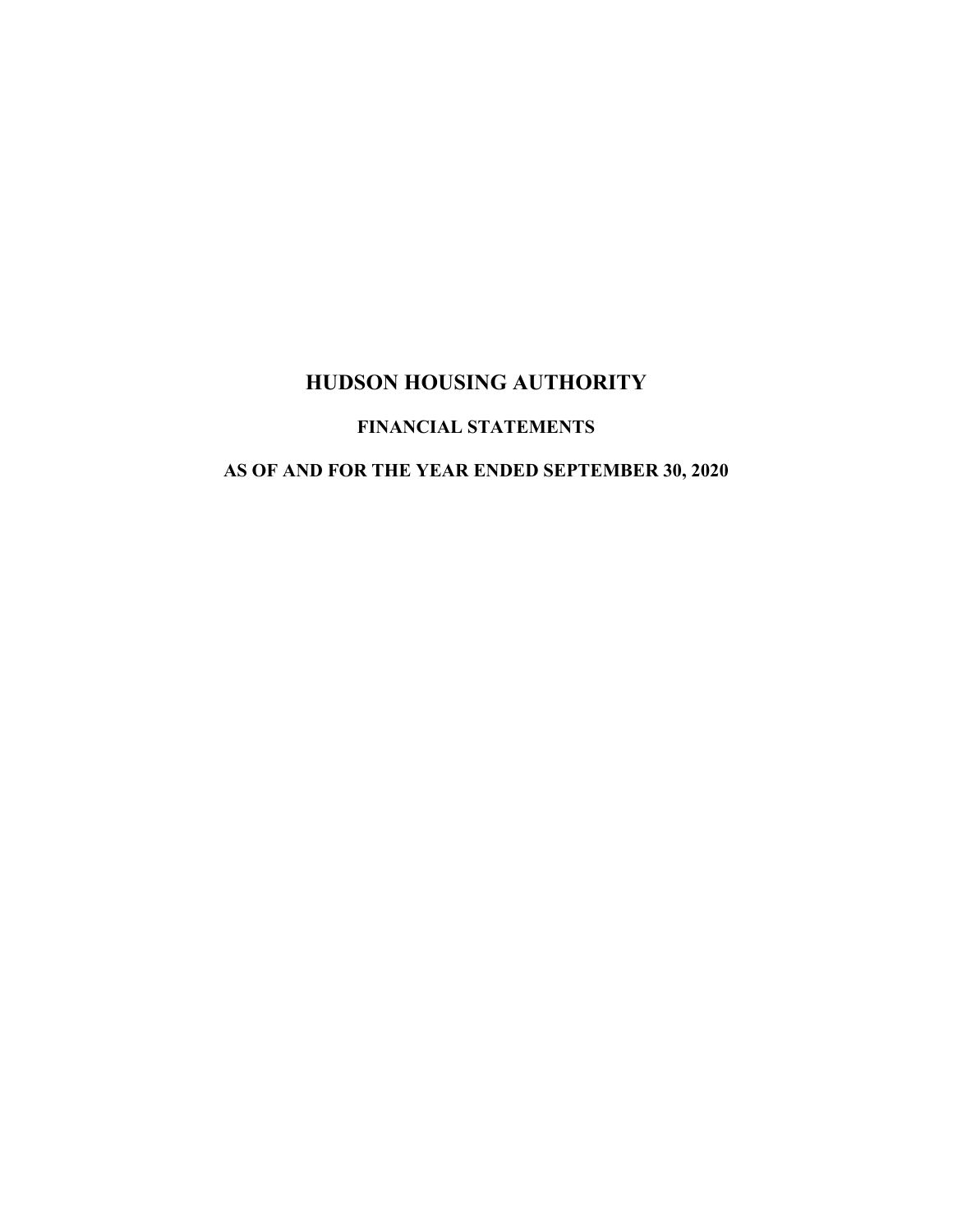## **CONTENTS**

|--|--|--|

## **Basic Financial Statements**

## **Required Supplementary Information**

## **Supplementary Information**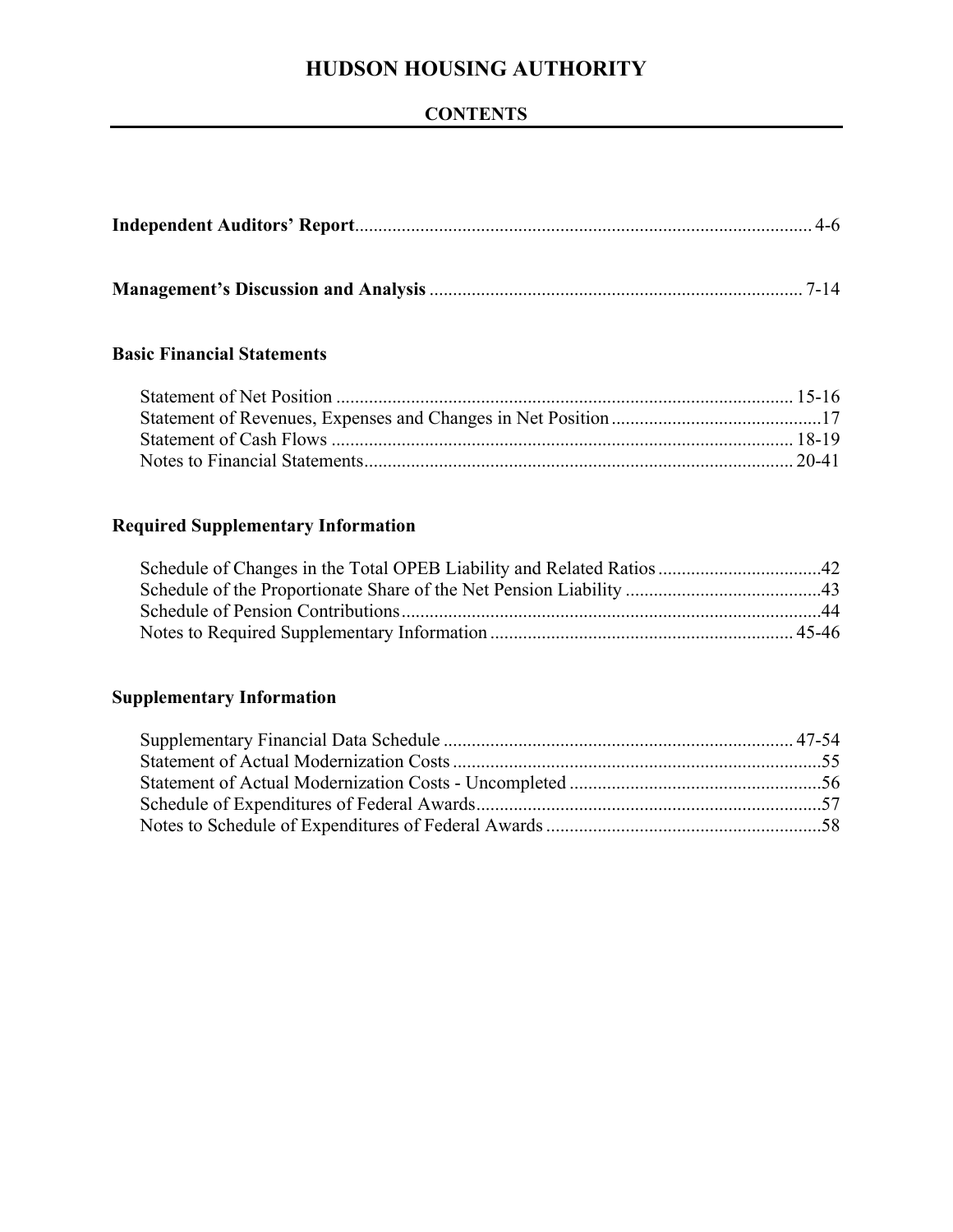## **CONTENTS**

| Independent Auditors' Report on Internal Control over Financial Reporting and on<br><b>Compliance and Other Matters Based on an Audit of Financial Statements</b> |  |
|-------------------------------------------------------------------------------------------------------------------------------------------------------------------|--|
|                                                                                                                                                                   |  |
| Independent Auditors' Report on Compliance for Each Major Federal Program<br>and Report on Internal Control over Compliance in Accordance with the                |  |
|                                                                                                                                                                   |  |
|                                                                                                                                                                   |  |
|                                                                                                                                                                   |  |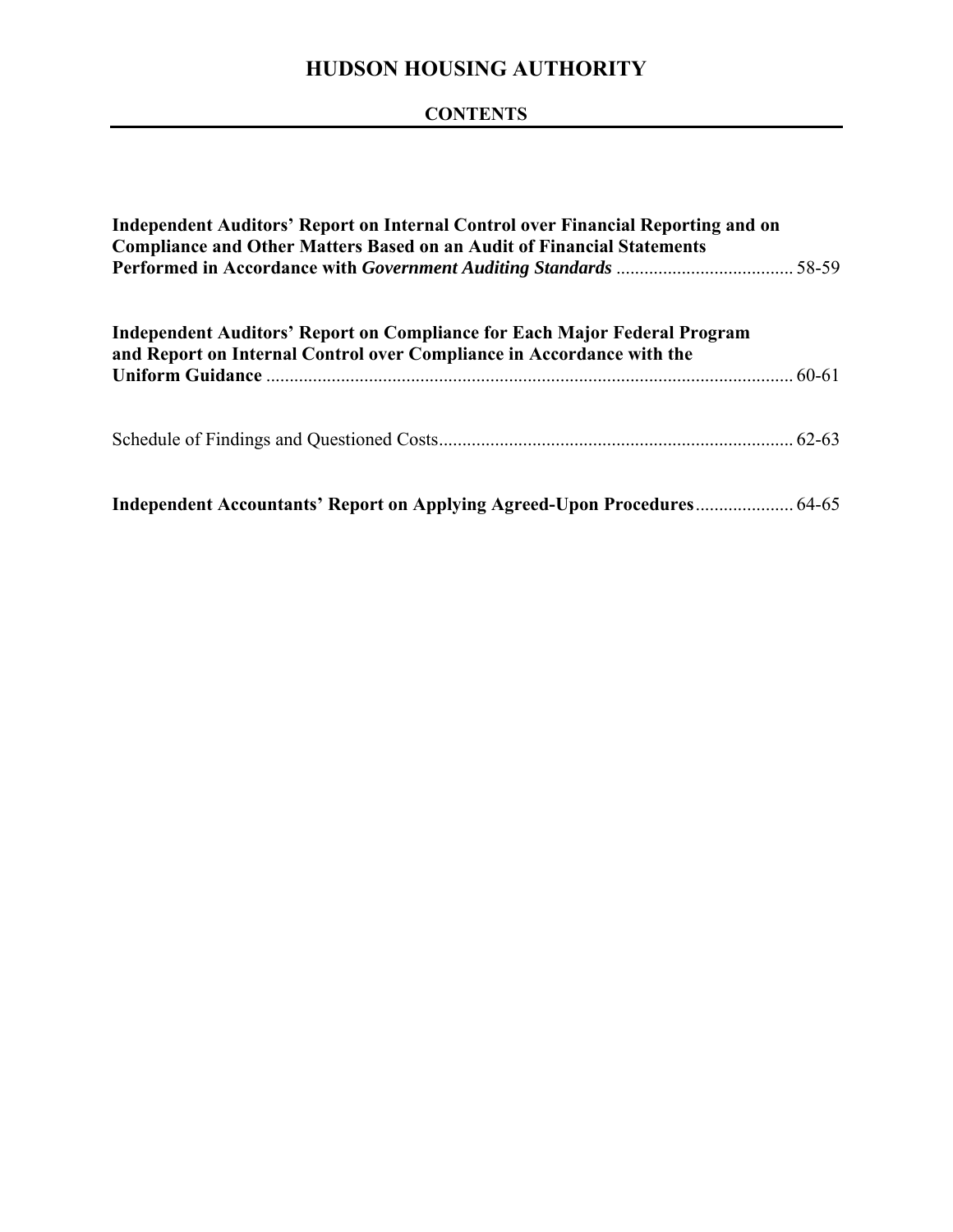

## **INDEPENDENT AUDITORS' REPORT**

To The Board of Commissioners Hudson Housing Authority Hudson, Massachusetts

### **Report on the Financial Statements**

We have audited the accompanying financial statements of the Hudson Housing Authority, as of and for the year ended September 30, 2020, and the related notes to the financial statements, which collectively comprise the Hudson Housing Authority's basic financial statements as listed in the table of contents.

#### *Management's Responsibility for the Financial Statements*

Management is responsible for the preparation and fair presentation of these financial statements in accordance with accounting principles generally accepted in the United States of America; this includes the design, implementation, and maintenance of internal control relevant to the preparation and fair presentation of financial statements that are free from material misstatement, whether due to fraud or error.

### *Auditors' Responsibility*

Our responsibility is to express an opinion on these financial statements based on our audit. We conducted our audit in accordance with auditing standards generally accepted in the United States of America and the standards applicable to financial audits contained in *Government Auditing Standards*, issued by the Comptroller General of the United States. Those standards require that we plan and perform the audit to obtain reasonable assurance about whether the financial statements are free from material misstatement.

An audit involves performing procedures to obtain audit evidence about the amounts and disclosures in the financial statements. The procedures selected depend on the auditors' judgment, including the assessment of the risks of material misstatement of the financial statements, whether due to fraud or error. In making those risk assessments, the auditor considers internal control relevant to the entity's preparation and fair presentation of the financial statements in order to design audit procedures that are appropriate in the circumstances, but not for the purpose of expressing an opinion on the effectiveness of the entity's internal control. Accordingly, we express no such opinion. An audit also includes evaluating the appropriateness of accounting policies used and the reasonableness of significant accounting estimates made by management, as well as evaluating the overall presentation of the financial statements.



4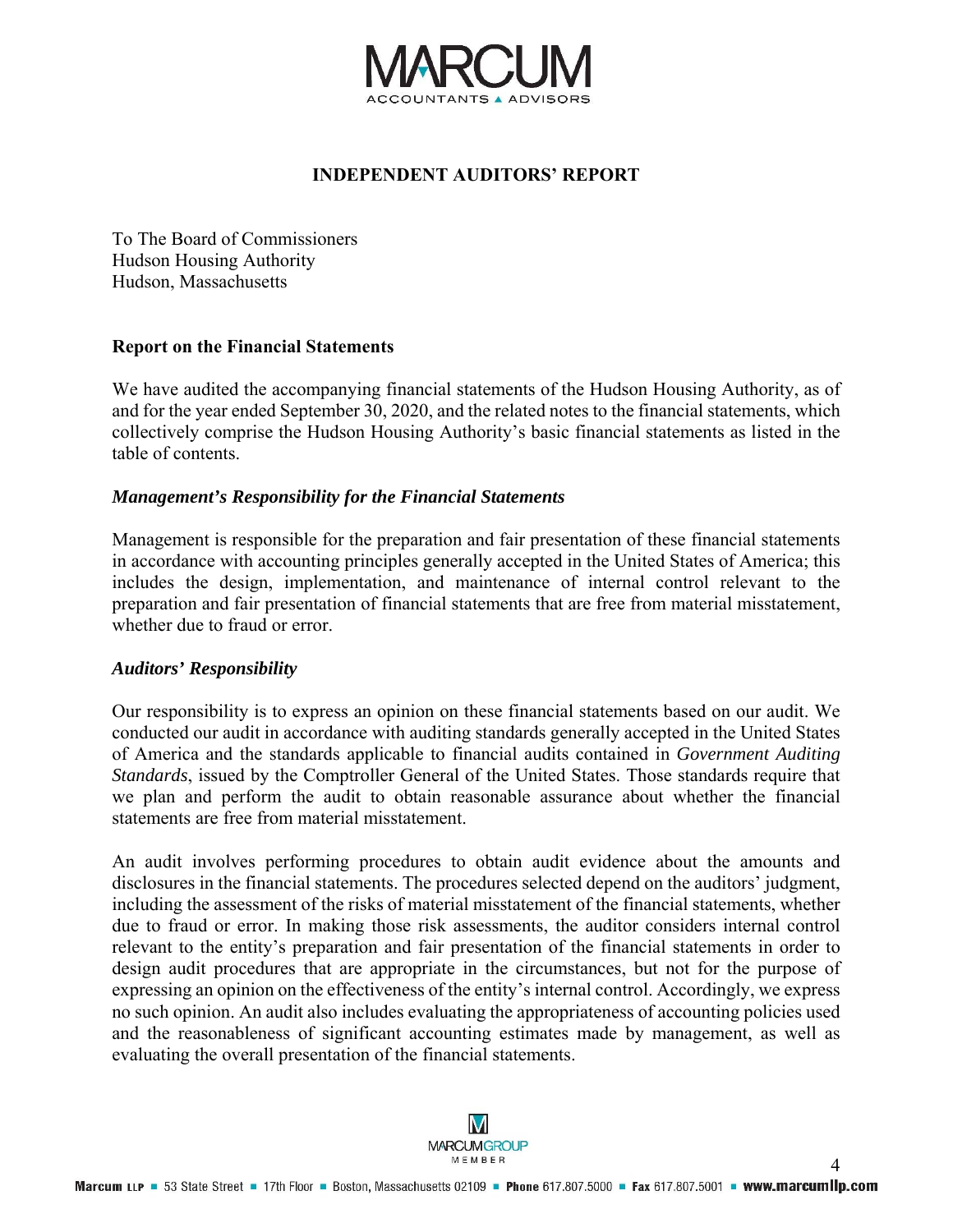We believe that the audit evidence we have obtained is sufficient and appropriate to provide a basis for our audit opinion.

## *Opinion*

In our opinion, the financial statements referred to above present fairly, in all material respects, the financial position of the Hudson Housing Authority, as of September 30, 2020, and the changes in financial position and cash flows for the year then ended in accordance with accounting principles generally accepted in the United States of America.

## *Required Supplementary Information*

Accounting principles generally accepted in the United States of America require that Management's Discussion and Analysis and the required supplementary information presented on pages 41 through 45, as listed in the table of contents, be presented to supplement the basic financial statements. Such information, although not a part of the basic financial statements, is required by the Governmental Accounting Standards Board, who considers it to be an essential part of financial reporting for placing the basic financial statements in an appropriate operational, economic, or historical context. We have applied certain limited procedures to the required supplementary information in accordance with auditing standards generally accepted in the United States of America, which consisted of inquiries of management about the methods of preparing the information and comparing the information for consistency with management's responses to our inquiries, the basic financial statements, and other knowledge we obtained during our audit of the basic financial statements. We do not express an opinion or provide any assurance on the information because the limited procedures do not provide us with evidence sufficient to express an opinion or provide any assurance.

## *Other Information*

Our audit was conducted for the purpose of forming an opinion on the financial statements that collectively comprise the Hudson Housing Authority's basic financial statements. The supplementary information on pages 46 through 55, as listed in the table of contents, and the Schedule of Expenditures of Federal Awards, as required by *Title 2 U.S.* Code of Federal Regulations (CFR) Part 200, Uniform Administrative Requirements, Cost Principles, and Audit Requirements for Federal Awards (Uniform Guidance), are presented for purposes of additional analysis and are not a required part of the basic financial statements.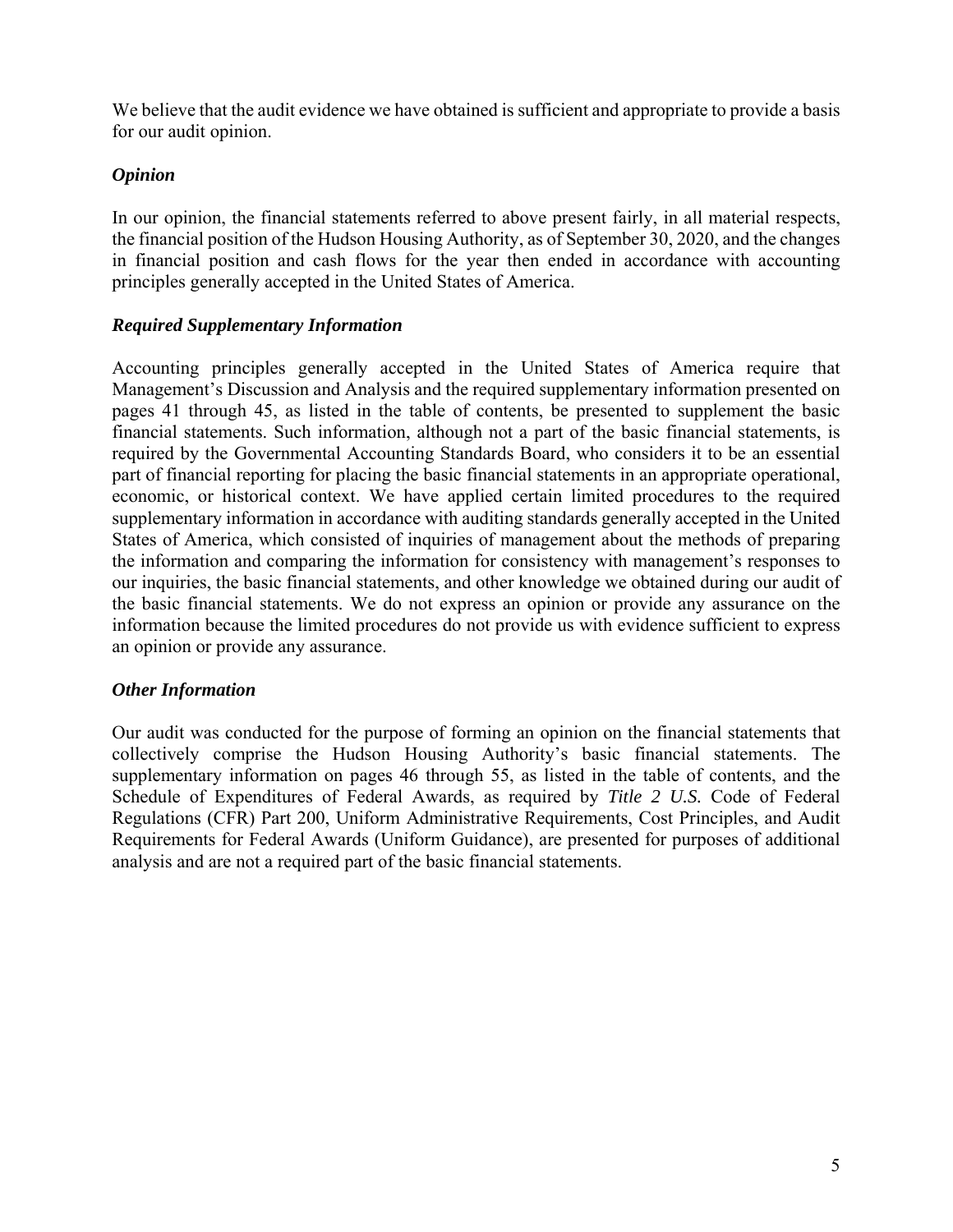The supplementary information presented on pages 46 through 55 and the Schedule of Expenditures of Federal Awards are the responsibility of management and were derived from and relate directly to the underlying accounting and other records used to prepare the basic financial statements. Such information has been subjected to the auditing procedures applied in the audit of the basic financial statements and certain additional procedures, including comparing and reconciling such information directly to the underlying accounting and other records used to prepare the basic financial statements or to the basic financial statements themselves, and other additional procedures in accordance with auditing standards generally accepted in the United States of America. In our opinion, the supplementary information presented on pages 46 through 55 and the Schedule of Expenditures of Federal Awards is fairly stated, in all material respects, in relation to the basic financial statements as a whole.

## *Other Reporting Required by Government Auditing Standards*

In accordance with *Government Auditing Standards*, we have issued our report dated June 28, 2021 on our consideration of the Hudson Housing Authority's internal control over financial reporting and our tests of its compliance with certain provisions of laws, regulations, contracts and grant agreements, and other matters. The purpose of that report is solely to describe the scope of our testing of internal control over financial reporting and compliance and the results of that testing, and not to provide an opinion on the effectiveness of the Hudson Housing Authority's internal control over financial reporting or on compliance. That report is an integral part of an audit performed in accordance with *Government Auditing Standards* in considering Hudson Housing Authority's internal control over financial reporting and compliance.

Marcum LLP

Boston, Massachusetts June 28, 2021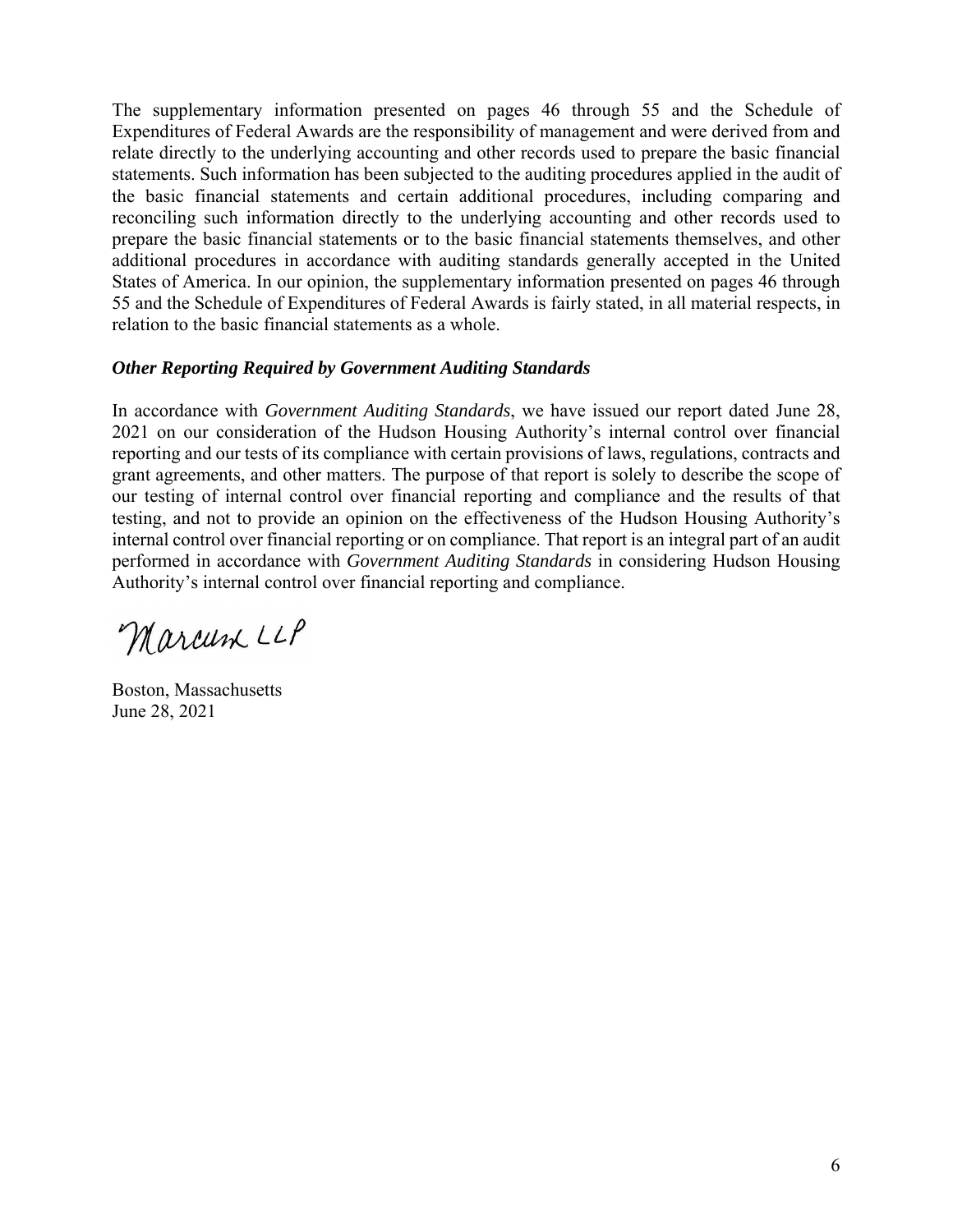## **MANAGEMENT'S DISCUSSION & ANALYSIS**

### **SEPTEMBER 30, 2020**

#### **OVERVIEW OF THE FINANCIAL STATEMENTS**

The Hudson Housing Authority (the Authority) is pleased to present its basic financial statements as of and for the year ended September 30, 2020, which have been prepared in accordance with U.S. generally accepted accounting principles (GAAP). GAAP requires the inclusion of three basic financial statements: the statement of net position; the statement of revenues, expenses, and changes in net position; and the statement of cash flows. In addition, GAAP requires the inclusion of this management's discussion and analysis (MD&A) section as required supplementary information.

The basic financial statements provide both long-term and short-term information about the Authority's overall financial condition. The basic financial statements also include notes that provide additional information.

As provided for under GAAP, the Authority uses the accrual basis of accounting to prepare its basic financial statements. Under this basis of accounting, revenues are recognized in the period in which they are earned and expenses, including depreciation and amortization, are recognized in the period in which they are incurred. All assets and liabilities associated with the operation of the Authority are included in the statement of net position.

This section of the Authority's annual financial report presents our discussion and analysis of the Authority's financial performance during the year ended September 30, 2020, with comparative data for the year ended September 30, 2019. Please read this section in conjunction with the Authority's basic financial statements, which immediately follow this section.

## **HIGHLIGHTS**

- Assets and deferred outflows of resources of the Authority exceeded liabilities and deferred inflows of resources at September 30, 2020 by \$2,998,776 (net position), representing an increase of \$538,365 from the prior year.
- Total revenues increased by \$722,349 from the prior year, while total expenses increased by \$147,847.
- The Authority's current ratio that measures liquidity decreased during the year from 4.51 to 3.82.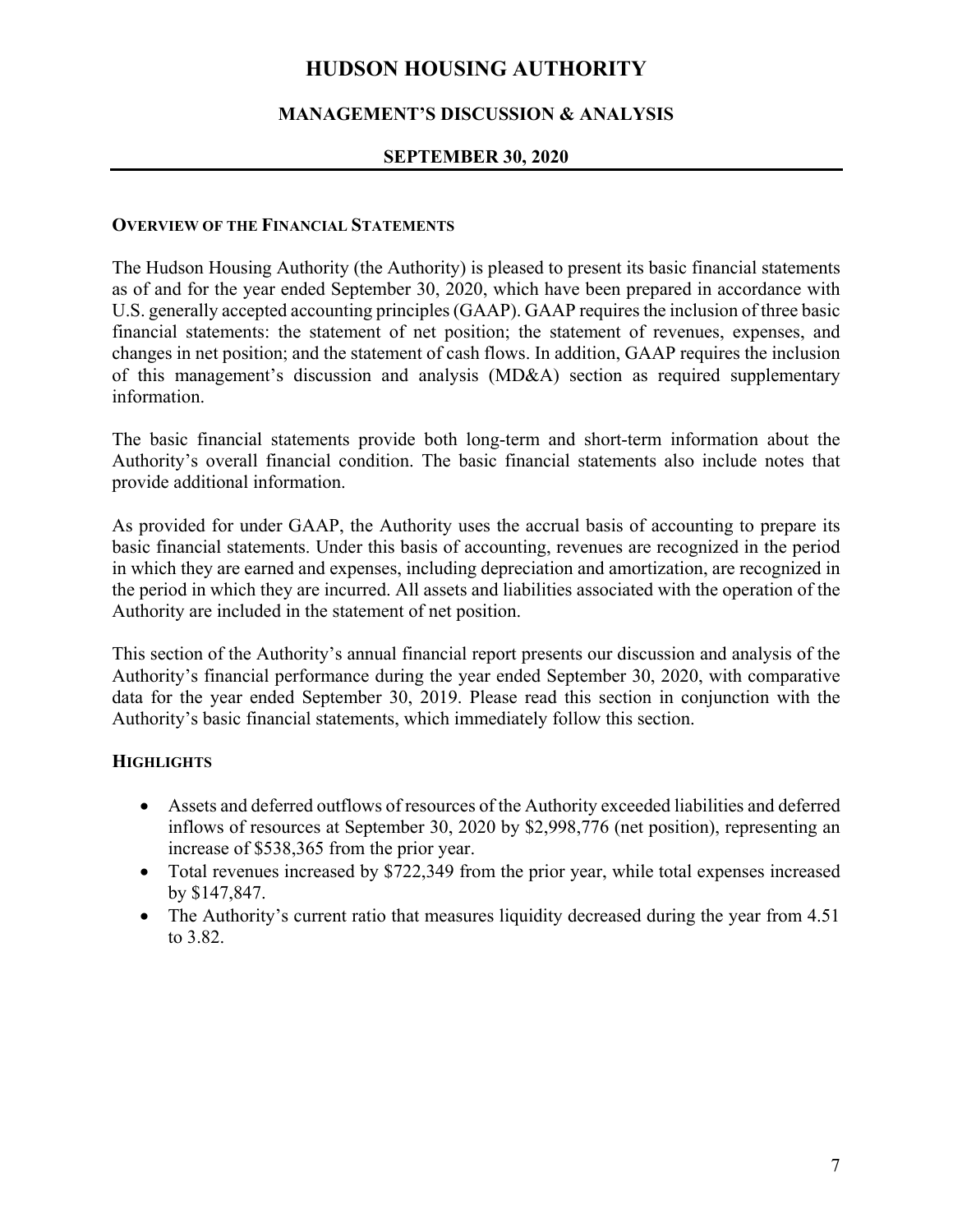#### **MANAGEMENT'S DISCUSSION & ANALYSIS**

#### **SEPTEMBER 30, 2020**

#### **OVERVIEW OF THE AUTHORITY'S OPERATIONS**

The Authority was established to provide decent and safe rental housing for eligible low-income families, the elderly, and persons with disabilities. These services are provided through the administration of the following programs:

#### Federal Programs

Section 8 Housing Choice Voucher Program Low Rent Public Housing Program Public Housing Capital Fund Program

#### State/Local and Other Programs

State Consolidated Housing State Chapter 689 Housing Massachusetts Rental Voucher Program State Modernization Program Business Activities

For additional information on the Authority's programs, see the notes to financial statements.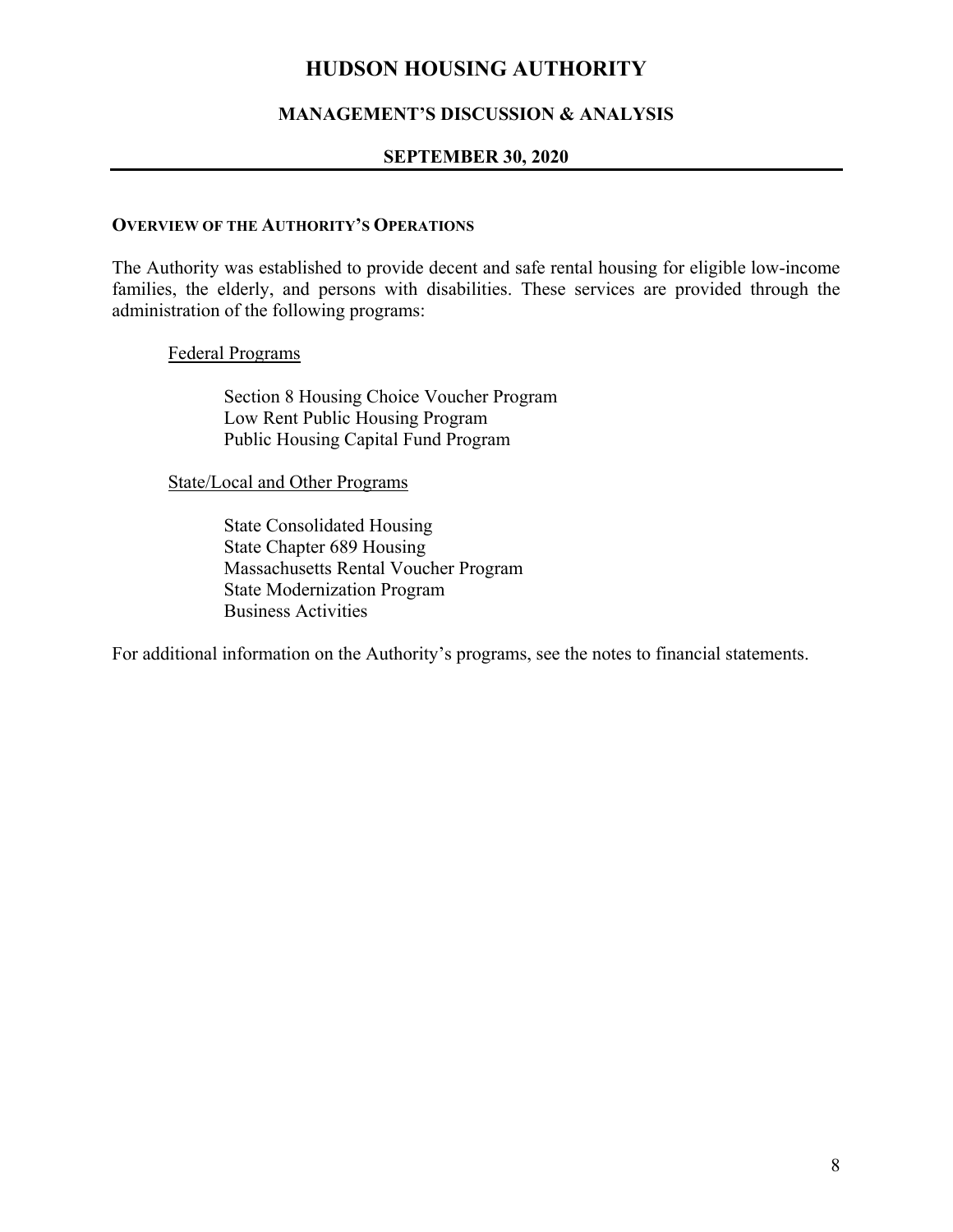### **MANAGEMENT'S DISCUSSION & ANALYSIS**

#### **SEPTEMBER 30, 2020**

#### **FINANCIAL ANALYSIS**

#### **Summary of Net Position**

Presented below is the Authority's condensed summary of net position at September 30, 2020 compared to September 30, 2019. The statement of net position presents the assets and deferred outflows of resources, liabilities and deferred inflows of resources, and net position of the Authority at the end of the fiscal year. The purpose of the statement of net position is to give the financial statement readers a snapshot of the fiscal condition of the Authority as of a certain point in time. It presents end of year data for assets, deferred outflows of resources, liabilities, deferred inflows of resources, and net position (assets and deferred outflows of resources, minus liabilities and deferred inflows of resources).

|                                | 2020            |    | 2019       |               | Change     | % Change  |
|--------------------------------|-----------------|----|------------|---------------|------------|-----------|
| <b>Current Assets</b>          | \$<br>1,701,714 | S. | 1,612,008  | <sup>\$</sup> | 89,706     | 5.56%     |
| Capital Assets                 | 3,729,369       |    | 3,416,316  |               | 313,053    | 9.16%     |
| <b>Other Noncurrent Assets</b> | 72,303          |    |            |               | 72,303     |           |
| <b>Total Assets</b>            | 5,503,386       |    | 5,028,324  |               | 475,062    | 9.45%     |
| Deferred Outflows of Resources | 213,259         |    | 277,417    |               | (64, 158)  | $-23.13%$ |
| <b>Current Liabilities</b>     | 445,300         |    | 357,491    |               | 87,809     | 24.56%    |
| <b>Noncurrent Liabilities</b>  | 1,526,536       |    | 2,251,623  |               | (725,087)  | $-32.20%$ |
| <b>Total Liabilities</b>       | 1,971,836       |    | 2,609,114  |               | (637, 278) | $-24.43%$ |
| Deferred Inflows of Resources  | 746,033         |    | 236,216    |               | 509,817    | 215.83%   |
| Investment in capital assets   | 3,729,369       |    | 3,416,316  |               | 313,053    | 9.16%     |
| Restricted                     | 568             |    | 7,773      |               | (7,205)    | $-92.69%$ |
| Unrestricted (deficit)         | (731, 161)      |    | (963, 678) |               | 232,517    | $-24.13%$ |
| <b>Total Net Position</b>      | \$<br>2,998,776 | S  | 2,460,411  | \$            | 538,365    | 21.88%    |

#### **SUMMARY OF NET POSITION September 30, 2020 and 2019**

Total assets of the Authority at September 30, 2020 and 2019 were \$5,503,386 and \$5,028,324, respectively, a change of 9.45%. The significant components of current assets are cash and receivables. The significant components of noncurrent assets are capital assets. Capital assets include land, buildings and building improvements, construction in progress, and equipment. All capital assets except for land and construction in progress are shown net of accumulated depreciation.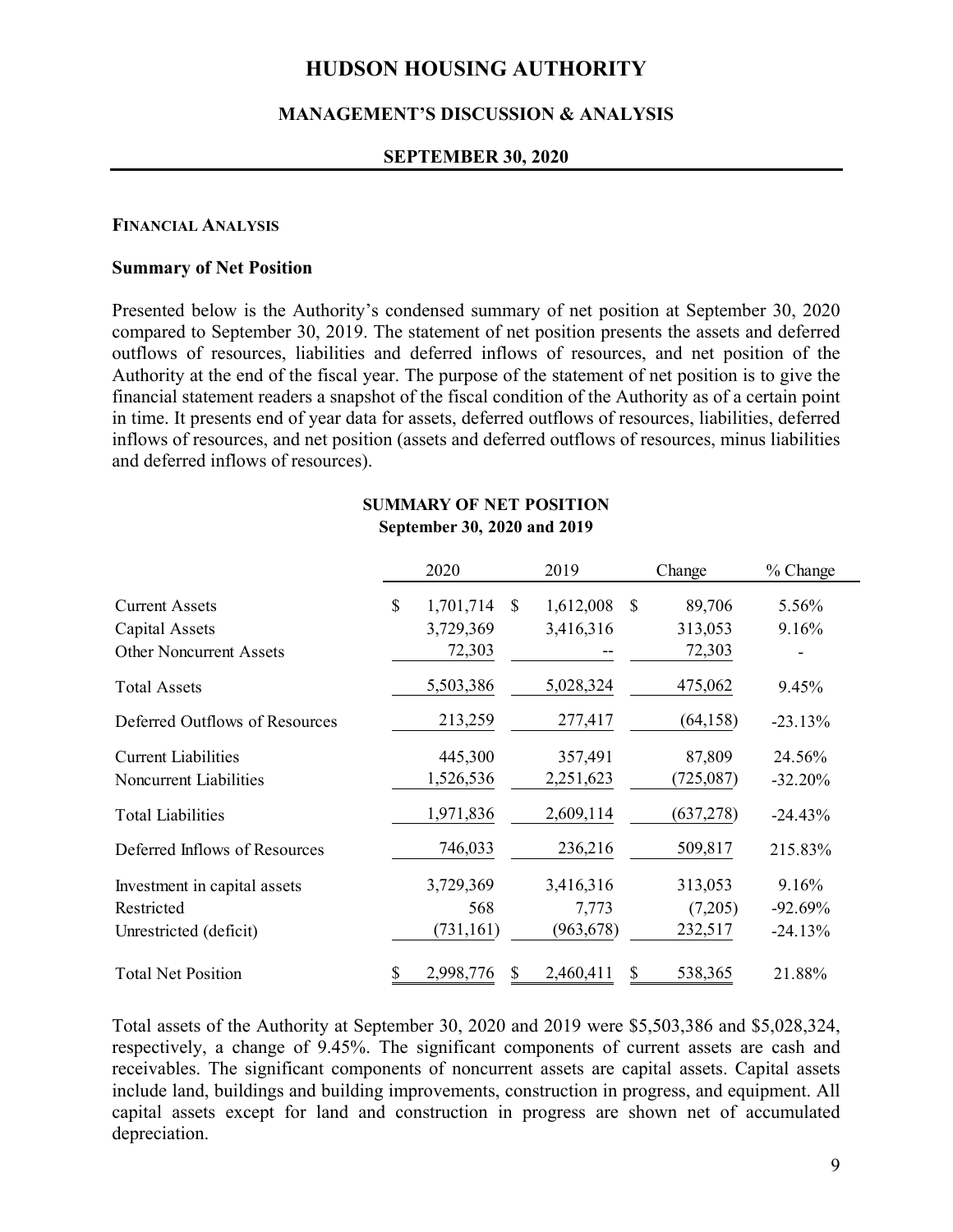## **MANAGEMENT'S DISCUSSION & ANALYSIS**

#### **SEPTEMBER 30, 2020**

Total liabilities of the Authority at September 30, 2020 and 2019 were \$1,971,836 and \$2,609,114, respectively, a change of 24.43%. Current liabilities include accounts payable, accrued liabilities and unearned revenue. Noncurrent liabilities are primarily made up of the pension and OPEB liabilities.

Deferred inflows and outflows of resources relate to the Authority pension and OPEB liabilities. In 2020, the Authority's pension and OPEB related deferred outflows decreased by \$64,158 and deferred inflows increased by \$509,817. These changes are the result of fluctuations in the actuarial valuations of the liabilities and the change in the value of pension assets.

Net position represents the Authority's equity, which is accounted for in three major categories. The first category, investment in capital assets, represents the Authority's equity in land, buildings and building improvements, construction in progress, and equipment. The next net position category is restricted net position; this shows the amounts subject to external restriction. The last category is unrestricted net position; these funds are available to use for any lawful and prudent purpose of the Authority. Unrestricted net position increased by \$232,517, or 24.13%, for the fiscal year.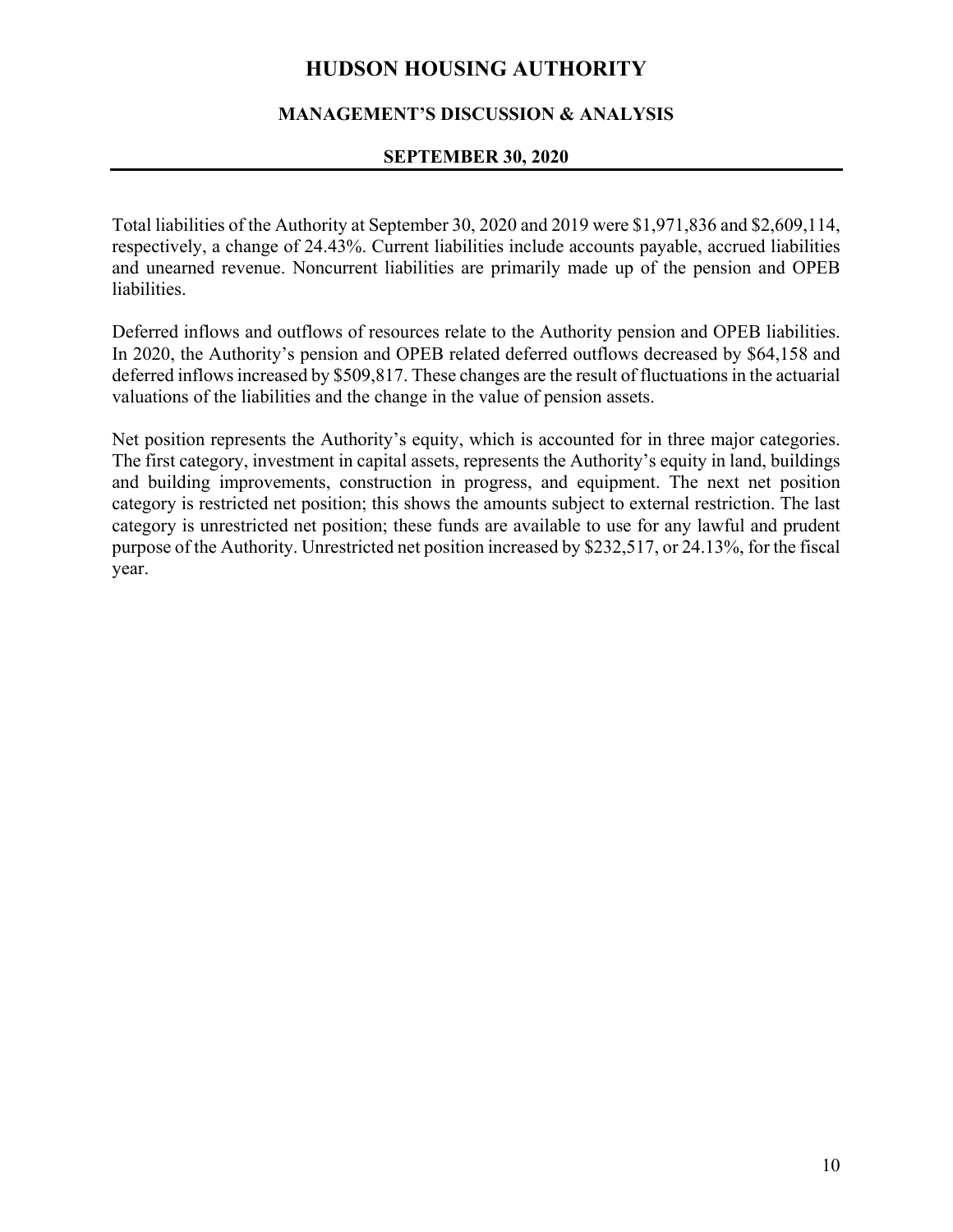## **MANAGEMENT'S DISCUSSION & ANALYSIS**

#### **SEPTEMBER 30, 2020**

#### **Summary of Revenues, Expenses and Changes in Net Position**

Presented below is the condensed summary of revenues, expenses and changes in net position information for fiscal year ended September 30, 2020 compared to the year ended September 30, 2019. The information reflects the results of operations for the Authority and displays the sources of revenue, the nature of expenses for the year and the resulting change in net position. All revenues and expenses are accounted for on an accrual basis. See notes to financial statements.

#### **SUMMARY OF REVENUES, EXPENSES AND CHANGES IN NET POSITION For the years ended September 30, 2020 and 2019**

|                                  | 2020            |               | 2019      |               | Change    | % Change    |
|----------------------------------|-----------------|---------------|-----------|---------------|-----------|-------------|
|                                  |                 |               |           |               |           |             |
| Revenue                          |                 |               |           |               |           |             |
| <b>Operating Revenues</b>        | \$<br>2,808,154 | <sup>\$</sup> | 2,323,955 | <sup>\$</sup> | 484,199   | 20.84%      |
| Non-operating Revenues           | 566,492         |               | 328,342   |               | 238,150   | 72.53%      |
| <b>Total Revenues</b>            | 3,374,646       |               | 2,652,297 |               | 722,349   | 27.23%      |
| Expenses                         |                 |               |           |               |           |             |
| Housing assistance payments      | 1,287,514       |               | 1,139,611 |               | 147,903   | 12.98%      |
| Repair and maintenance           | 538,529         |               | 513,916   |               | 24,613    | 4.79%       |
| Depreciation expense             | 355,430         |               | 250,638   |               | 104,792   | 41.81%      |
| Administration                   | 334,781         |               | 420,931   |               | (86,150)  | $-20.47%$   |
| <b>Utilities</b>                 | 214,384         |               | 246,465   |               | (32,081)  | $-13.02%$   |
| Insurance expense                | 55,006          |               | 51,585    |               | 3,421     | 6.63%       |
| Other general expenses           | 50,637          |               | 65,288    |               | (14, 651) | $-22.44%$   |
| <b>Total Expenses</b>            | 2,836,281       |               | 2,688,434 |               | 147,847   | 5.50%       |
| Change in Net Position           | 538,365         |               | (36, 137) |               | 574,502   | $-1589.79%$ |
| Net Position - Beginning of Year | 2,460,411       |               | 2,496,548 |               | (36, 137) | $-1.45%$    |
| Net Position - End of Year       | \$<br>2,998,776 |               | 2,460,411 | S             | 538,365   | 21.88%      |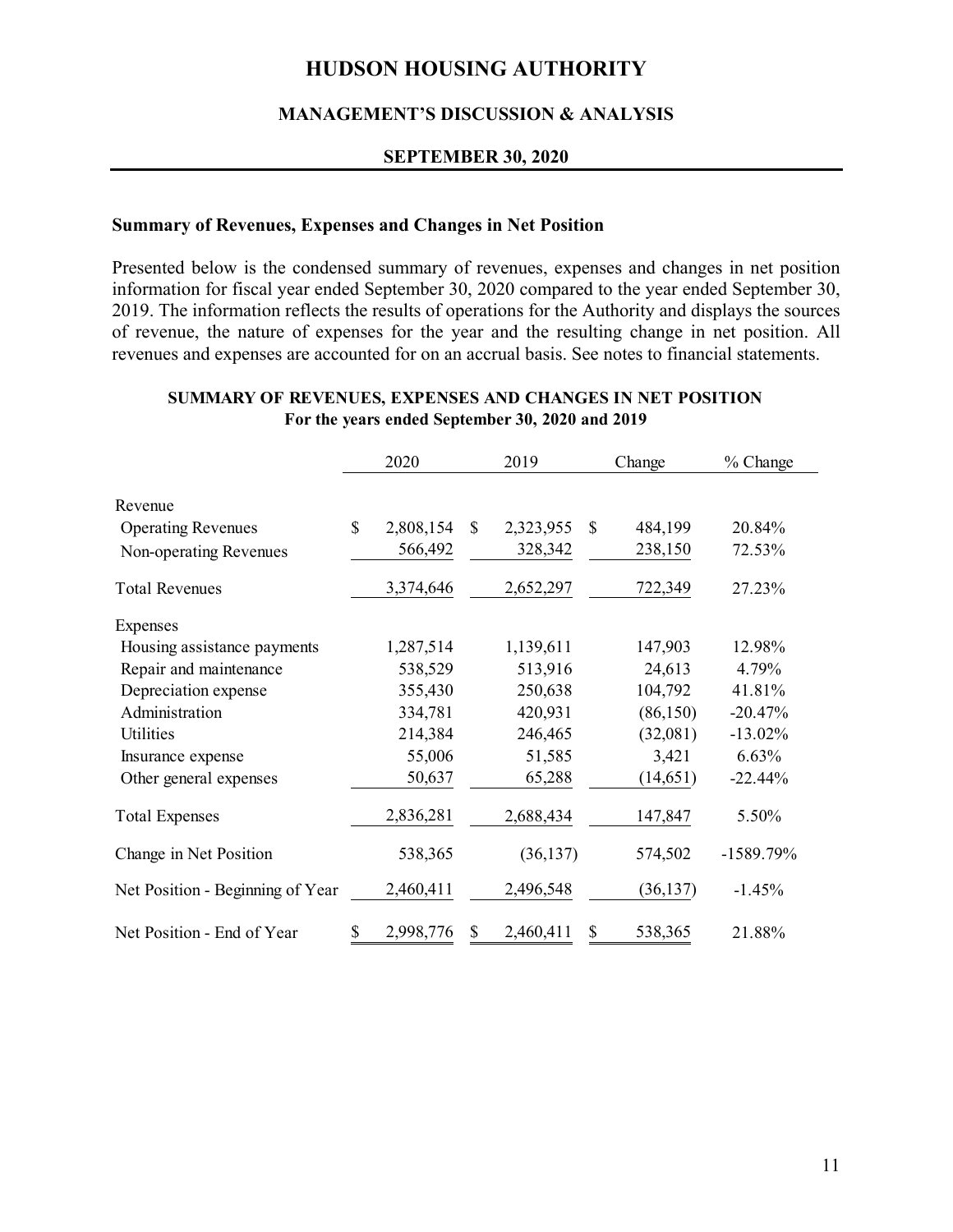## **MANAGEMENT'S DISCUSSION & ANALYSIS**

## **SEPTEMBER 30, 2020**

Generally, operating revenues are amounts received for providing housing to the Authority's tenants as well as subsidies and grants received from the U.S. Department of Housing and Urban Development (HUD) that provide significant funding for the operations of the Authority's housing programs. Operating expenses are those incurred to operate, maintain, and repair the housing units and to provide supportive services to the tenants of the Authority. Nonoperating revenues are revenues earned for which goods and services are not provided, for example, interest income. Capital grants represent revenues earned for public housing capital repairs.

Significant changes in revenues and expenses from the fiscal year ended September 30, 2019 to September 30, 2020 include the following:

- Operating revenues increased by \$484,199, or 20.84%, due to an increase in subsidy for housing assistance payments from both HUD and DHCD.
- Nonoperating revenues increased by \$238,150, or 72.53%, due to an increase in capital improvement activity funded by HUD through the Capital Fund Program and DHCD through the State Modernization Programs.
- Housing assistance payments increased by \$147,903, or 12.98%, due to an increase in leasing activity and average housing assistance payments which is related to increasing contract rents.
- Administrative expenses decreased by  $$86,150$ , or  $20.47\%$ , due to a decrease in employee benefit expense which was caused by the fluctuations of the pension and OPEB actuarial valuations.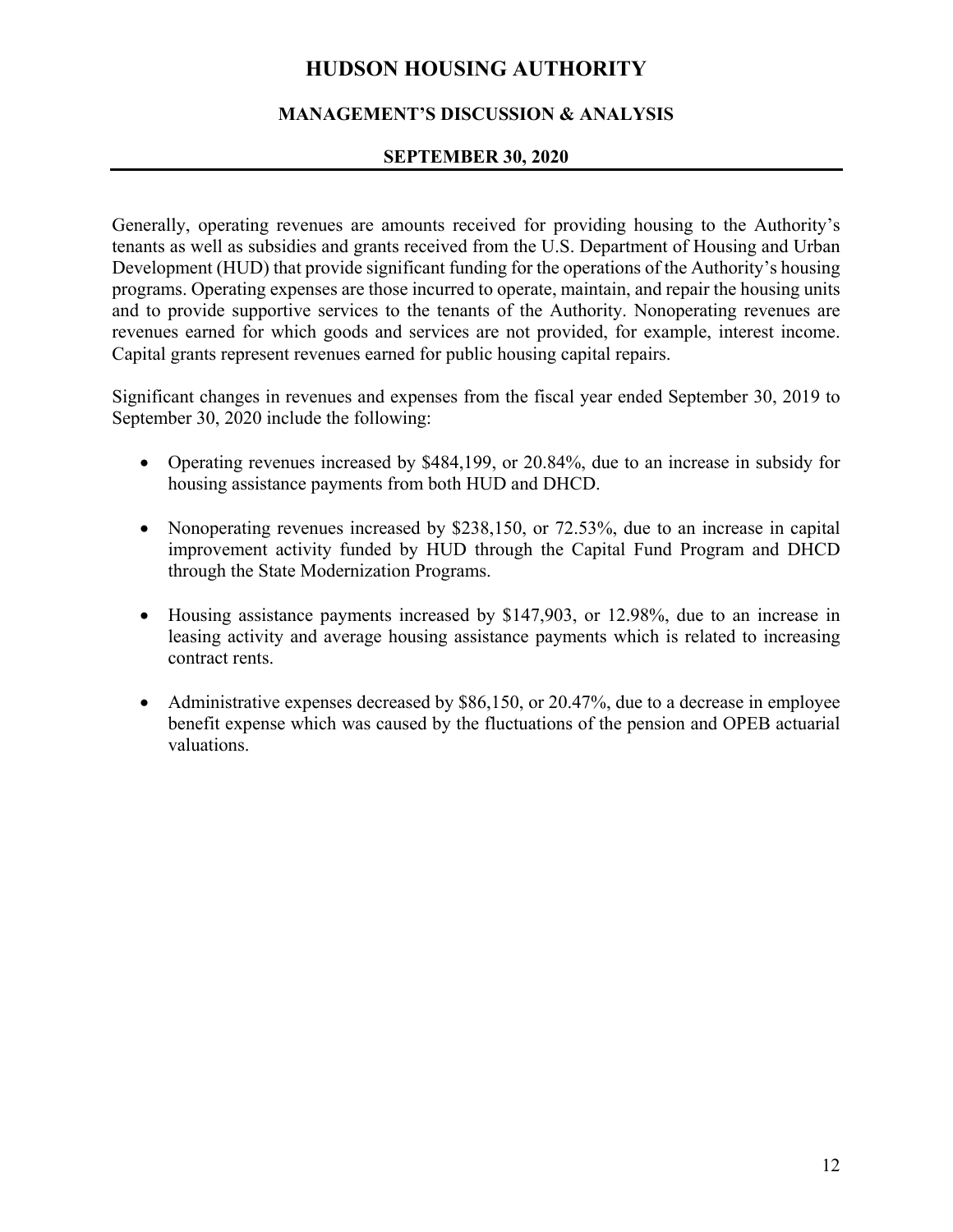### **MANAGEMENT'S DISCUSSION & ANALYSIS**

#### **SEPTEMBER 30, 2020**

#### **CAPITAL ASSETS AND DEBT ADMINISTRATION**

#### **Capital Assets**

At September 30, 2020, capital assets, net of accumulated depreciation was \$3,729,369 which includes land, buildings and building improvements, construction in progress, and equipment. The schedule below reflects the changes in capital assets, net of depreciation, from September 30, 2019 to September 30, 2020:

|                          | September 30, 2020 and 2019 |                 |          |            |            |  |
|--------------------------|-----------------------------|-----------------|----------|------------|------------|--|
|                          | 2020                        | 2019            |          | Change     | $%$ Change |  |
|                          |                             |                 |          |            |            |  |
| Land                     | \$<br>314,195 \$            | 314,195         | <b>S</b> |            | $0.00\%$   |  |
| <b>Buildings</b>         | 13,045,314                  | 12,768,921      |          | 276,393    | 2.16%      |  |
| Furniture and equipment  | 252,557                     | 144,703         |          | 107,854    | 74.53%     |  |
| Construction in progress | 500,144                     | 215,908         |          | 284,236    | 131.65%    |  |
| Total capital assets     | 14,112,210                  | 13,443,727      |          | 668,483    | 4.97%      |  |
| Accumulated depreciation | (10, 382, 841)              | (10,027,411)    |          | (355, 430) | 3.54%      |  |
| Capital assets, net of   |                             |                 |          |            |            |  |
| accumulated depreciation | \$<br>3,729,369             | \$<br>3,416,316 | S        | 313,053    | 9.16%      |  |

The majority of the additions were attributable to construction in progress. Additional information on the Authority's capital assets can be found in the notes to financial statements.

### **CAPITAL ASSET ANALYSIS September 30, 2020 and 2019**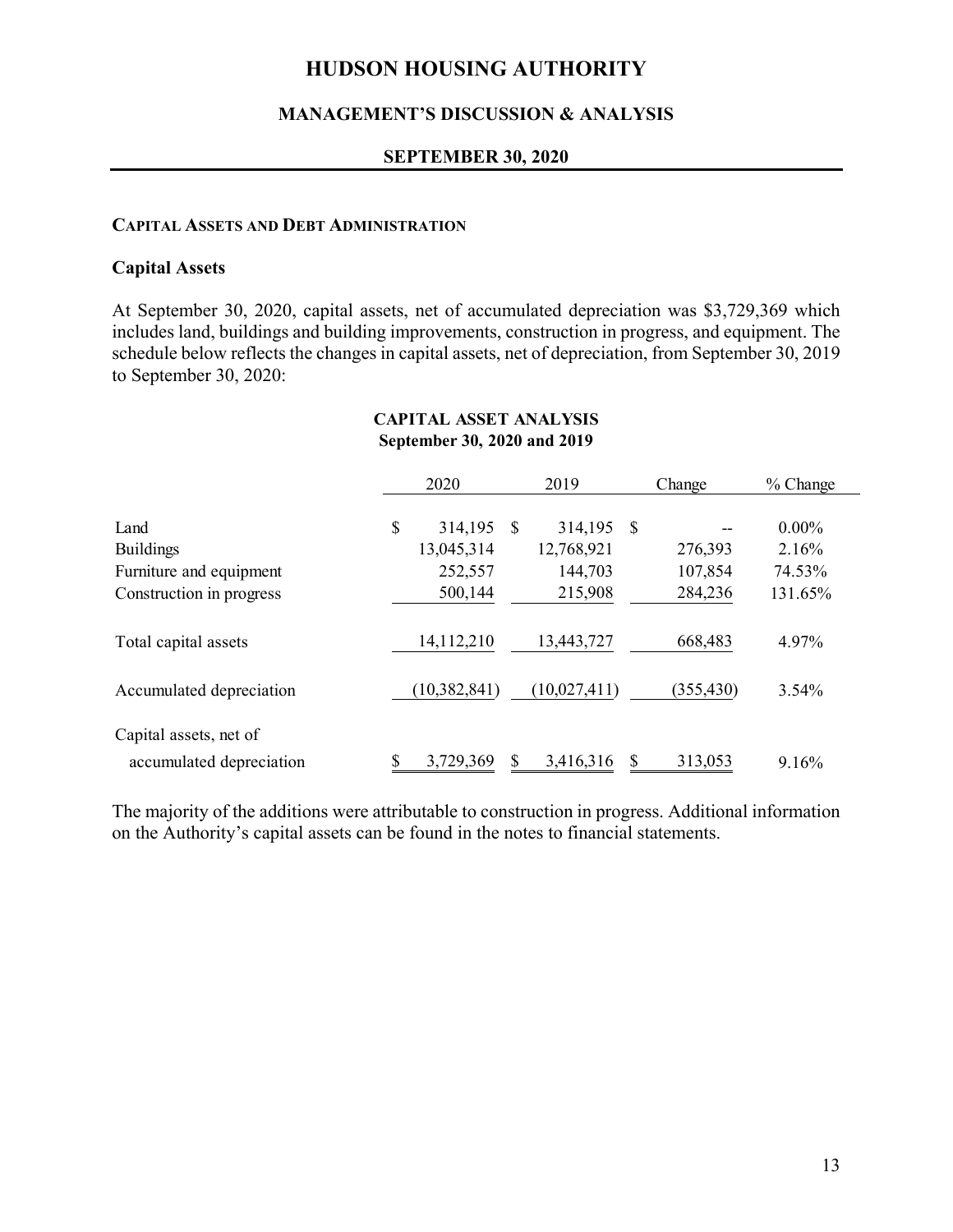## **MANAGEMENT'S DISCUSSION & ANALYSIS**

## **SEPTEMBER 30, 2020**

### **Long-Term Debt**

At September 30, 2020, the Authority had no long-term debt.

### **ECONOMIC FACTORS AND NEXT YEAR'S BUDGET**

Significant economic factors affecting the Authority's budget in the next year are as follows:

- The Authority is primarily dependent upon HUD and DHCD for the funding of its federal and state programs, respectively; therefore, the Authority is affected more by the federal and state budget than by local economic conditions.
- Local labor supply and demand, which can affect salary and wage rates
- Local inflationary, recessionary and employment trends, which can affect resident incomes and, therefore, the amount of rental income
- Inflationary pressure on utility rates, housing costs, supplies and other costs
- Current trends in the housing market
- Local and national property rental markets that determine Housing Assistance Payments
- The economic impacts of COVID-19

### **REQUEST FOR INFORMATION**

This financial report is designed to provide a general overview of the Authority's finances for all those interested. Questions concerning any of the information presented in this report or requests for additional information should be addressed to Jaclyn Beaulieu, Executive Director, Hudson Housing Authority, 8 Brigham Circle, Hudson, MA 01749.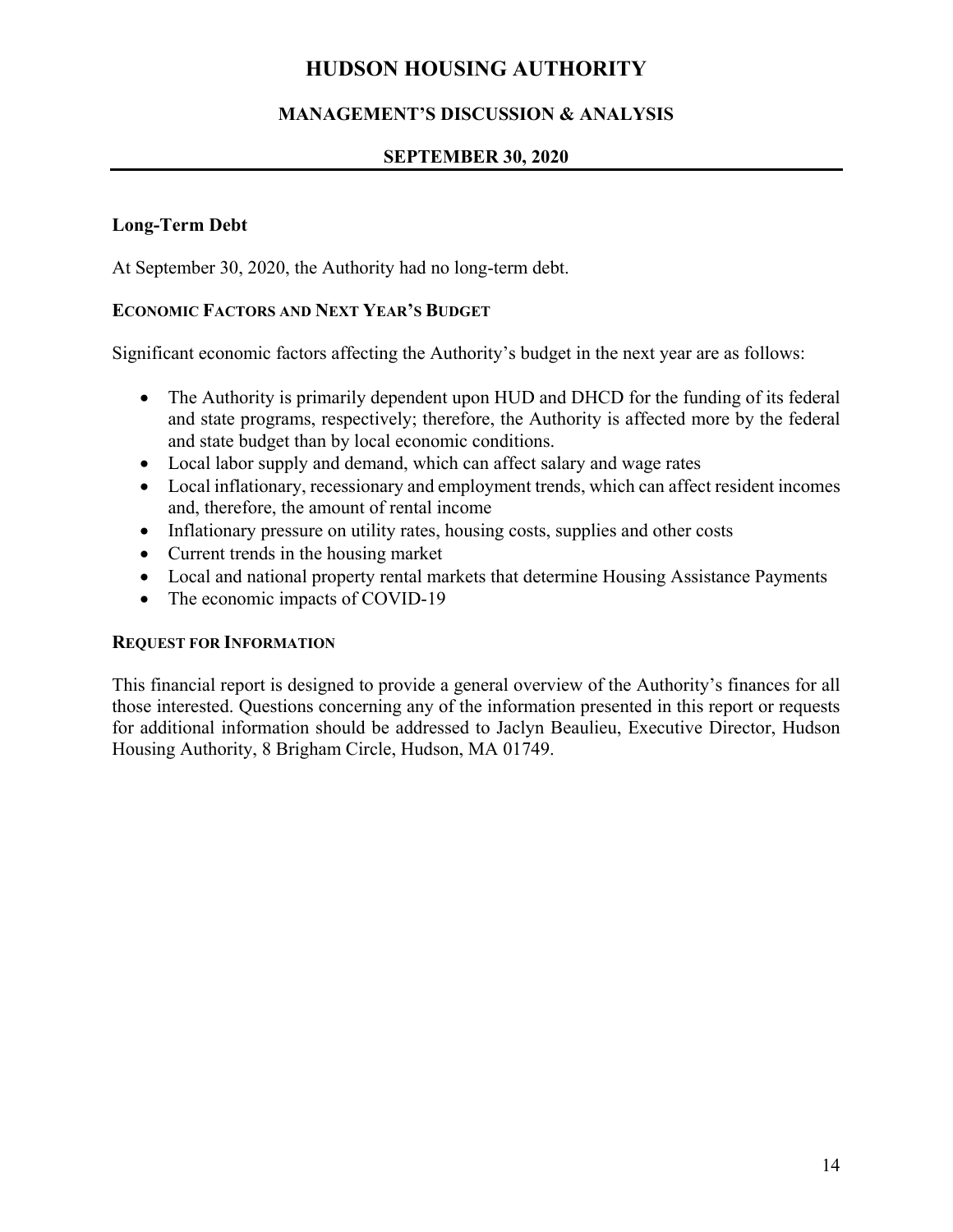## **STATEMENT OF NET POSITION**

## **SEPTEMBER 30, 2020**

| <b>Assets</b>                                   |                           |
|-------------------------------------------------|---------------------------|
| <b>Current Assets</b>                           |                           |
| Cash and cash equivalents                       | $\mathbb{S}$<br>1,560,692 |
| Restricted cash                                 | 76,302                    |
| Accounts receivable, net                        | 25,109                    |
| Prepaid expenses and other current assets       | 39,611                    |
| <b>Total Current Assets</b>                     | 1,701,714                 |
| <b>Noncurrent Assets</b>                        |                           |
| Restricted cash                                 | 72,303                    |
| Capital assets, non-depreciable                 | 814,339                   |
| Capital assets, net of accumulated depreciation | 2,915,030                 |
| <b>Total Noncurrent Assets</b>                  | 3,801,672                 |
| <b>Total Assets</b>                             | 5,503,386                 |
| <b>Deferred Outflows of Resources</b>           | 213,259                   |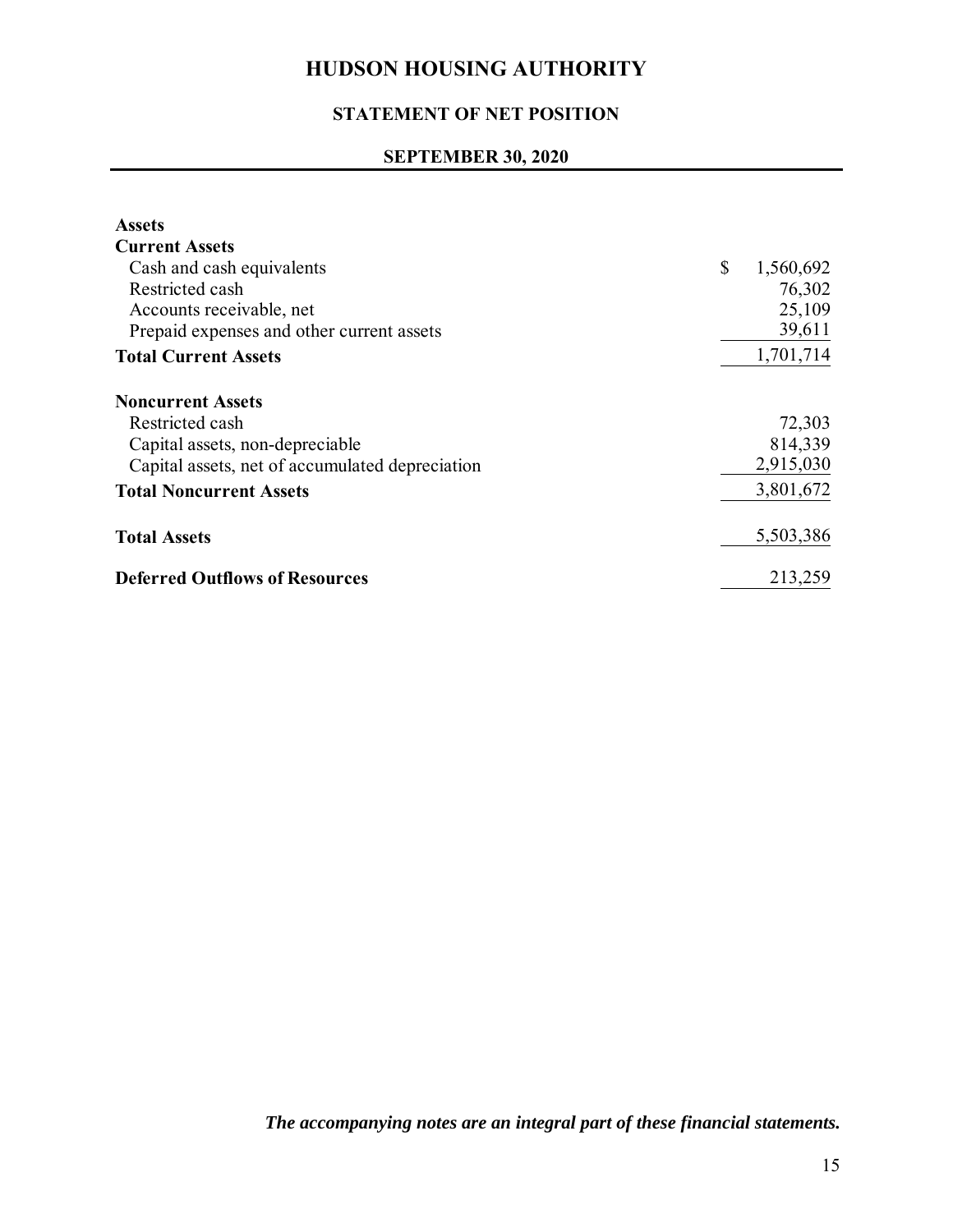## **STATEMENT OF NET POSITION (CONTINUED)**

## **SEPTEMBER 30, 2020**

| <b>Liabilities</b>                                        |              |
|-----------------------------------------------------------|--------------|
| <b>Current Liabilities</b>                                |              |
| Accounts payable                                          | \$<br>64,415 |
| Accounts payable, other government                        | 81,109       |
| Accrued wages and current portion of compensated absences | 36,233       |
| Other current liabilities                                 | 141,974      |
| Other accrued expenses                                    | 2,000        |
| Unearned revenue                                          | 110,645      |
| Tenant security deposits                                  | 8,924        |
| <b>Total Current Liabilities</b>                          | 445,300      |
| <b>Noncurrent Liabilities</b>                             |              |
| Net pension liability                                     | 704,594      |
| <b>OPEB</b> liability                                     | 821,942      |
| <b>Total Noncurrent Liabilities</b>                       | 1,526,536    |
| <b>Total Liabilities</b>                                  | 1,971,836    |
| <b>Deferred Inflows of Resources</b>                      | 746,033      |
| <b>Net Position</b>                                       |              |
| Investment in capital assets                              | 3,729,369    |
| Restricted:                                               |              |
| Housing assistance payments                               | 568          |
| Unrestricted (deficit)                                    | (731, 161)   |
| <b>Total Net Position</b>                                 | 2,998,776    |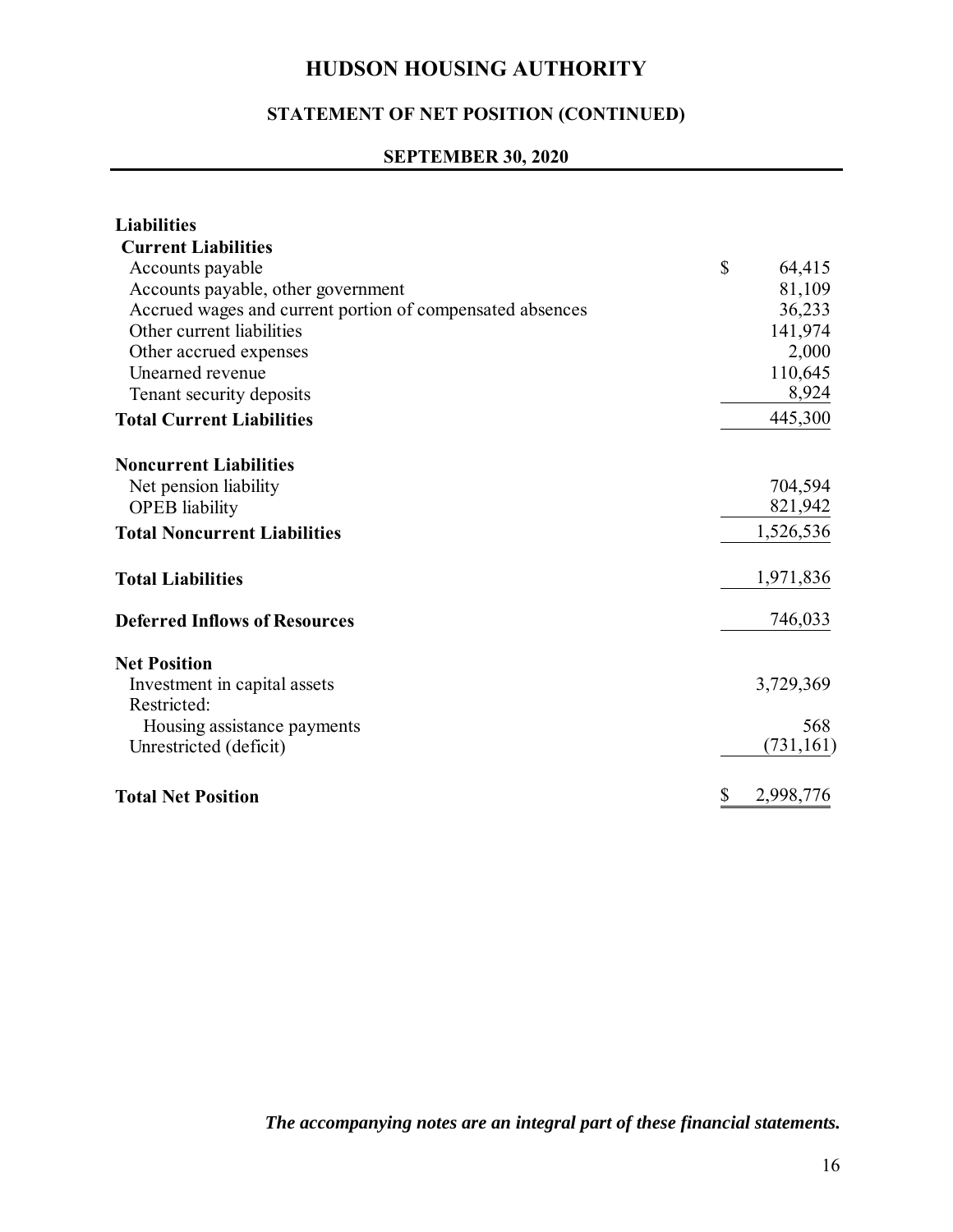## **STATEMENT OF REVENUES, EXPENSES AND CHANGES IN NET POSITION**

## **FOR THE YEAR ENDED SEPTEMBER 30, 2020**

| <b>Operating Revenues</b>                     |                 |
|-----------------------------------------------|-----------------|
| HUD grants                                    | \$<br>1,275,182 |
| Tenant rental income                          | 1,095,604       |
| Other government grants                       | 387,038         |
| Other revenue                                 | 50,330          |
| <b>Total Operating Revenues</b>               | 2,808,154       |
| <b>Operating Expenses</b>                     |                 |
| Housing assistance payments                   | 1,287,514       |
| Repair and maintenance                        | 538,529         |
| Depreciation expense                          | 355,430         |
| Administration                                | 334,781         |
| <b>Utilities</b>                              | 214,384         |
| Insurance expense                             | 55,006          |
| Other general expenses                        | 50,637          |
| <b>Total Operating Expenses</b>               | 2,836,281       |
| <b>Operating Loss</b>                         | (28, 127)       |
| <b>Nonoperating Revenues (Expenses)</b>       |                 |
| Interest and investment revenue               | 74              |
| <b>Total Nonoperating Revenues (Expenses)</b> | 74              |
| <b>Loss before Capital Grants</b>             | (28, 053)       |
| <b>Capital Grants</b>                         |                 |
| Other government capital grants               | 290,025         |
| HUD capital grants                            | 276,393         |
| <b>Total Capital Grants</b>                   | 566,418         |
| <b>Change in Net Position</b>                 | 538,365         |
| Net Position, Beginning of Year               | 2,460,411       |
| Net Position, End of Year                     | \$<br>2,998,776 |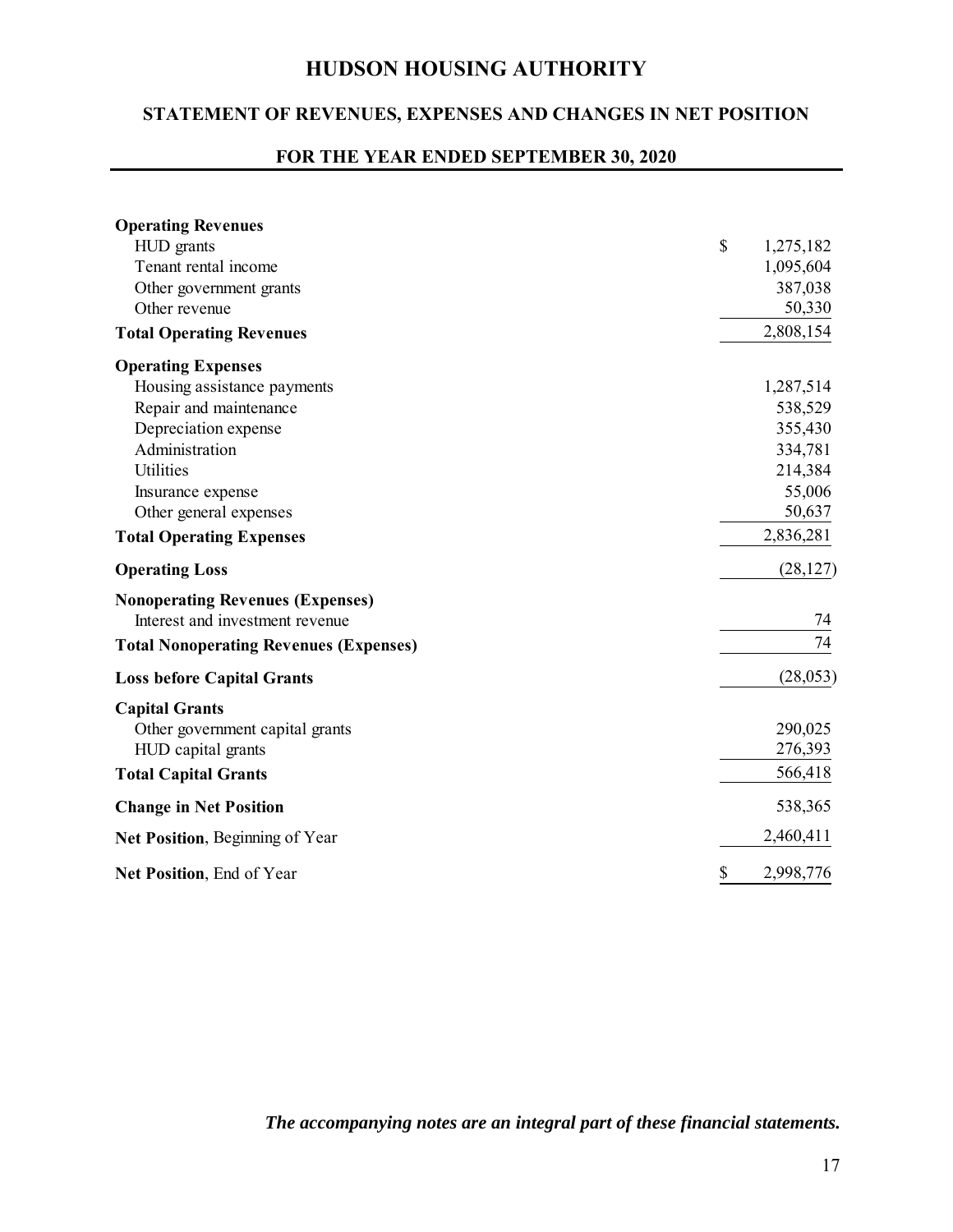## **STATEMENT OF CASH FLOWS**

## **FOR THE YEAR ENDED SEPTEMBER 30, 2020**

## **Cash Flows from Operating Activities**

| Cash, cash equivalents and restricted cash, end of year                        | \$<br>1,709,297 |
|--------------------------------------------------------------------------------|-----------------|
| Cash, cash equivalents and restricted cash, beginning of year                  | 1,553,708       |
| Net increase in cash, cash equivalents and restricted cash                     | 155,589         |
| Net cash provided by investing activities                                      | 74              |
| <b>Cash Flows from Investing Activities</b><br>Interest and dividends received | 74              |
| Net cash used in capital and related financing activities                      | (54,398)        |
| Acquisitions of capital assets                                                 | (640, 939)      |
| HUD capital grants                                                             | 286,600         |
| Other government capital grants                                                | 299,941         |
| <b>Cash Flows from Capital and Related Financing Activities</b>                |                 |
| Net cash provided by operating activities                                      | 209,913         |
| Payments to landlords                                                          | (1, 287, 514)   |
| Payments to suppliers                                                          | (673, 556)      |
| Payments to employees                                                          | (675, 870)      |
| Other operating receipts                                                       | 45,158          |
| Receipts from tenants                                                          | 1,096,326       |
| Other government grants                                                        | 403,981         |
| HUD grants                                                                     | \$<br>1,301,388 |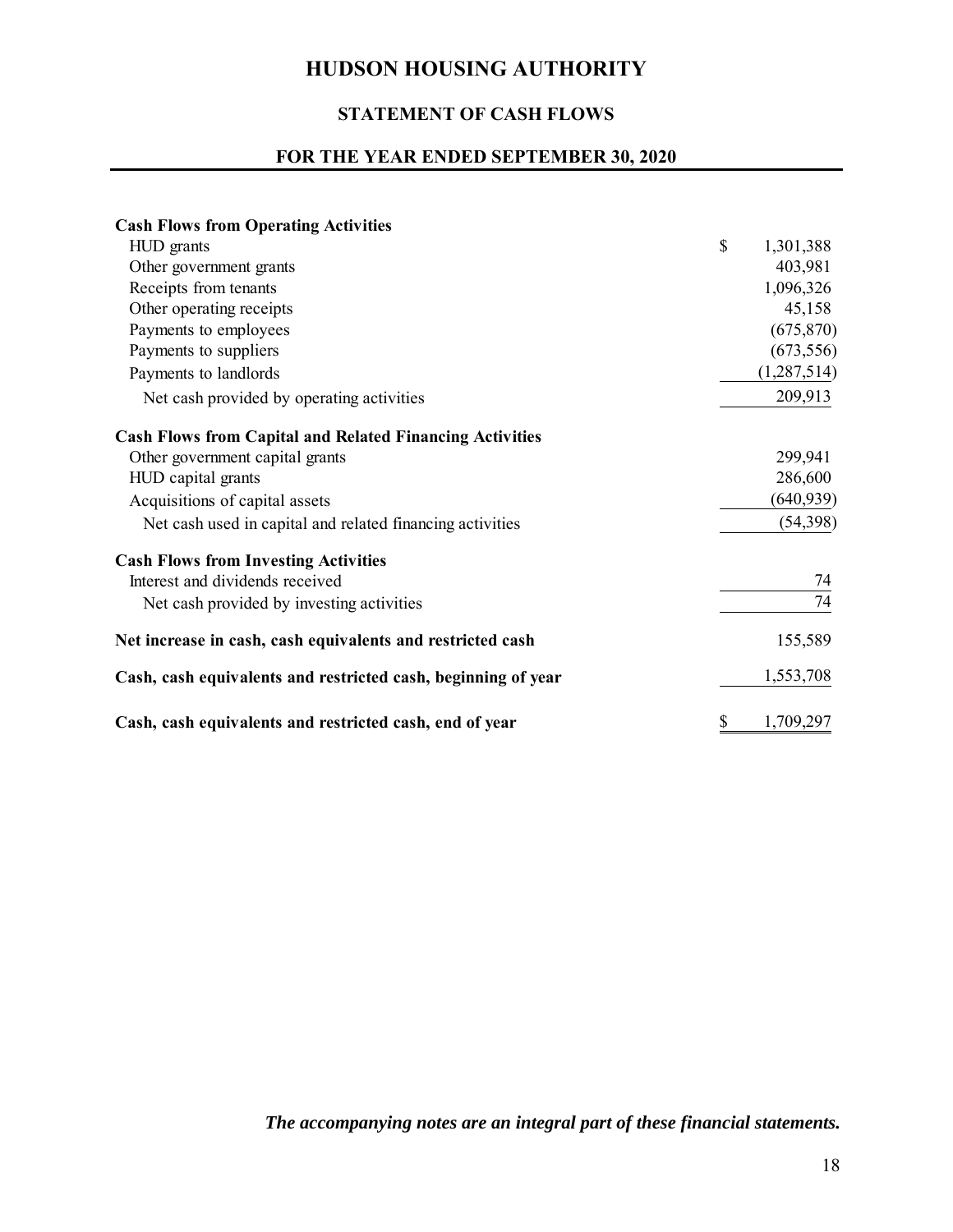## **STATEMENT OF CASH FLOWS (CONTINUED)**

## **FOR THE YEAR ENDED SEPTEMBER 30, 2020**

| Reconciliation of operating loss to net cash provided by operating activities: |              |            |
|--------------------------------------------------------------------------------|--------------|------------|
| <b>Operating Loss</b>                                                          | $\mathbb{S}$ | (28, 127)  |
| Adjustments:                                                                   |              |            |
| Depreciation                                                                   |              | 355,430    |
| Change in assets and liabilities:                                              |              |            |
| (Increase) decrease in accounts receivable, tenants                            |              | (7,300)    |
| (Increase) decrease in accounts receivable, other                              |              | (2,222)    |
| (Increase) decrease in accounts receivable, HUD                                |              | (8, 426)   |
| (Increase) decrease in accounts receivable, other government                   |              | (4,720)    |
| (Increase) decrease in prepaid expenses and other current assets               |              | (3,875)    |
| (Decrease) increase in accounts payable                                        |              | (10,221)   |
| (Decrease) increase in accounts payable, other government                      |              | (18, 411)  |
| (Decrease) increase in compensated absences and accrued wages                  |              | 4,574      |
| deferred inflow/outflows of resources                                          |              | (151, 112) |
| (Decrease) increase in accrued expenses and other current liabilities          |              | 5,127      |
| (Decrease) increase in tenant security deposits                                |              | 161        |
| (Decrease) increase in unearned operating revenue                              |              | 79,035     |
| Net cash provided by operating activities                                      | \$           | 209,913    |
| Cash, cash equivalents and restricted cash per Statement of Net Position:      |              |            |
| Cash and cash equivalents                                                      | $\mathbb{S}$ | 1,560,692  |
| Restricted cash - current                                                      |              | 76,302     |
| Restricted cash - noncurrent                                                   |              | 72,303     |
| Total cash, cash equivalents and restricted cash per Statement of Net Position | \$           | 1,709,297  |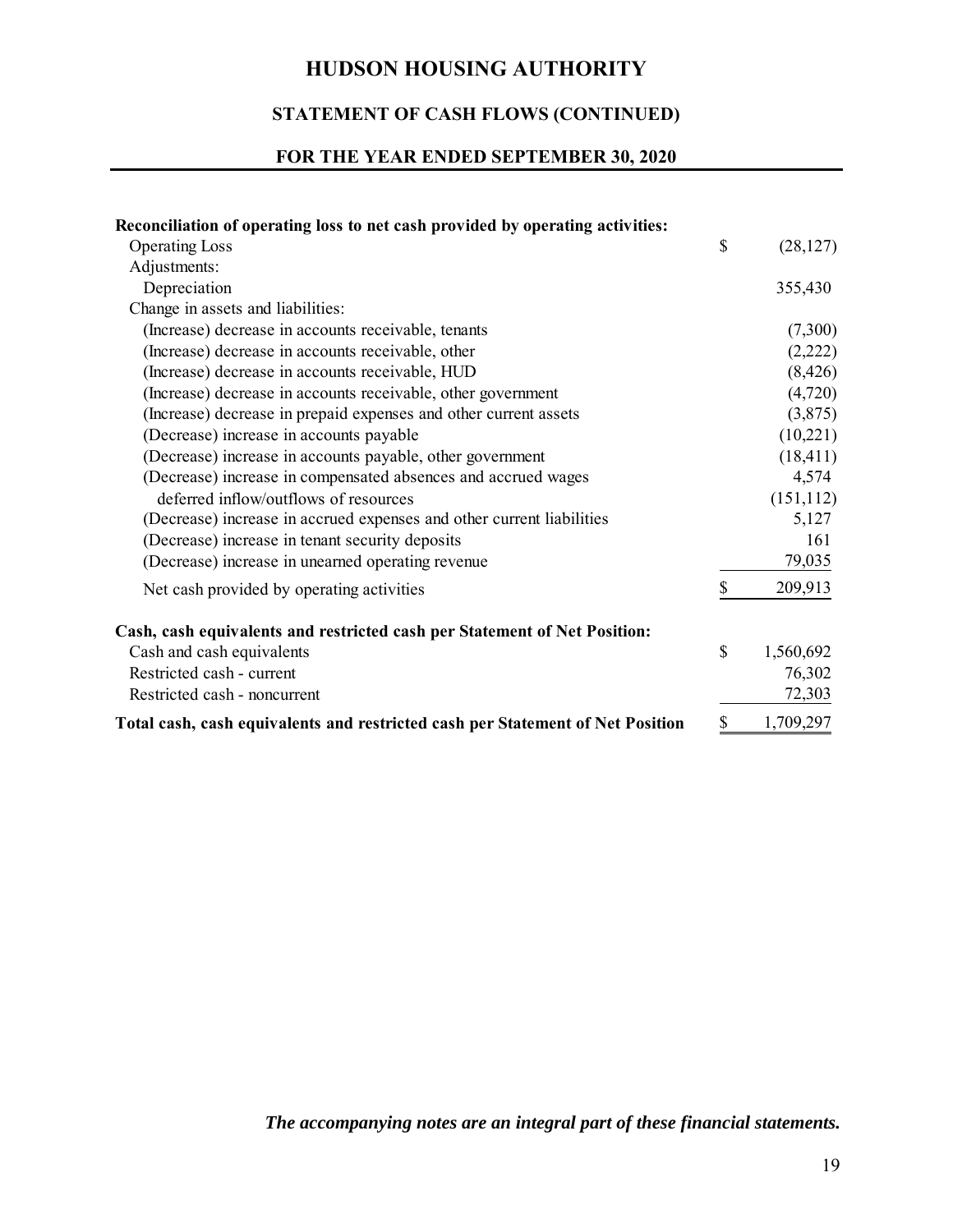### **NOTES TO FINANCIAL STATEMENTS**

#### **SEPTEMBER 30, 2020**

#### **NOTE 1 – ORGANIZATION**

The Hudson Housing Authority (the Authority) was incorporated under the laws of the Commonwealth of Massachusetts. The Authority operates under a board of commissioner form of government to provide safe and decent housing to low and moderate-income families and elderly individuals.

The Authority maintains its accounting records by program and operates the following programs:

#### Federal Programs

Low Rent Public Housing – This program accounts for all activities relating to the leasing and operation of apartments in buildings that were constructed and are owned by the Authority. These units are rented to low income families and low-income elderly, disabled, and special needs individuals. The properties were constructed with grants and or loans provided by the U.S. Department of Housing and Urban Development (HUD). The Authority receives grants from HUD to subsidize operating deficits. Tenants are charged rents based on a percentage of their income.

Public Housing Capital Fund – HUD provides grant funds to authorities with Low Rent Public Housing units on a formula basis. The funds are predominantly used to make physical improvements to buildings and dwelling units owned by the Authority under the Low Rent Public Housing Program. A portion of these funds may also be used to support operations and to make improvements in the management and operation of the Authority.

Section 8 Housing Choice Voucher – HUD provides grants to the Authority to subsidize rents paid by low income families and individuals who rent dwelling units from private landlords. Under this program, qualified applicants are issued vouchers which may be used by the applicant to obtain housing in the private rental market. The Authority will subsidize the landlord for the difference between the rent requested and the tenant's share of the rent not to exceed a predetermined payment standard.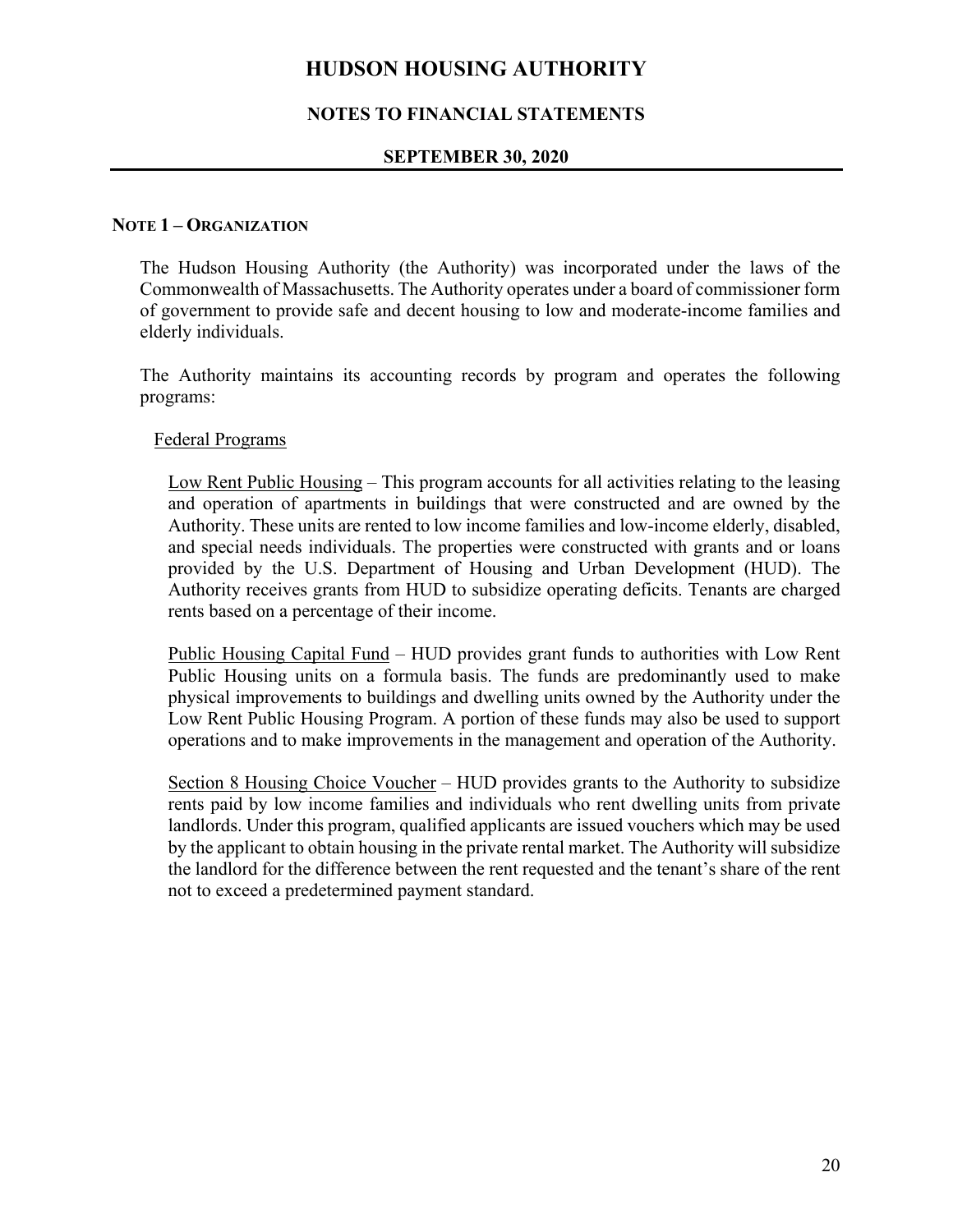## **NOTES TO FINANCIAL STATEMENTS**

#### **SEPTEMBER 30, 2020**

#### **NOTE 1 – ORGANIZATION (CONTINUED)**

#### State/Local and Other Programs

State Consolidated Housing – Under these programs, the Authority owns, operates and maintains rental housing acquired with grants from Massachusetts Department of Housing & Community Development (DHCD). Dwelling units are leased to low income tenants at rates based on their ability to pay. Operations are supported by DHCD via operating grants.

State Chapter 689 Housing – Under this program, the Authority owns operates and maintains rental housing acquired with grants from DHCD. The building is generally rented to a non-profit corporation who provides health and human resource needs to mentally disabled individuals.

Massachusetts Rental Voucher Program (MRVP) – DHCD provides grants to subsidize rents paid by low income families and individuals who rent dwelling units from private landlords. Qualified applicants are issued vouchers which may be used by the applicant to obtain housing in the private rental market. The Authority subsidizes the landlord for the difference between the rent requested and the tenant's share of the rent not to exceed a contract amount.

State Modernization Program – DHCD provides grant funds to authorities with State Consolidated units based on the Authority's application and determination of need. The funds are predominantly used to make physical improvements to buildings and dwelling units owned by the Authority under the State Consolidated Housing Program.

Business Activities – This program was established in order for the Authority to own, rehabilitate and rent residential dwelling units to low and moderate income families.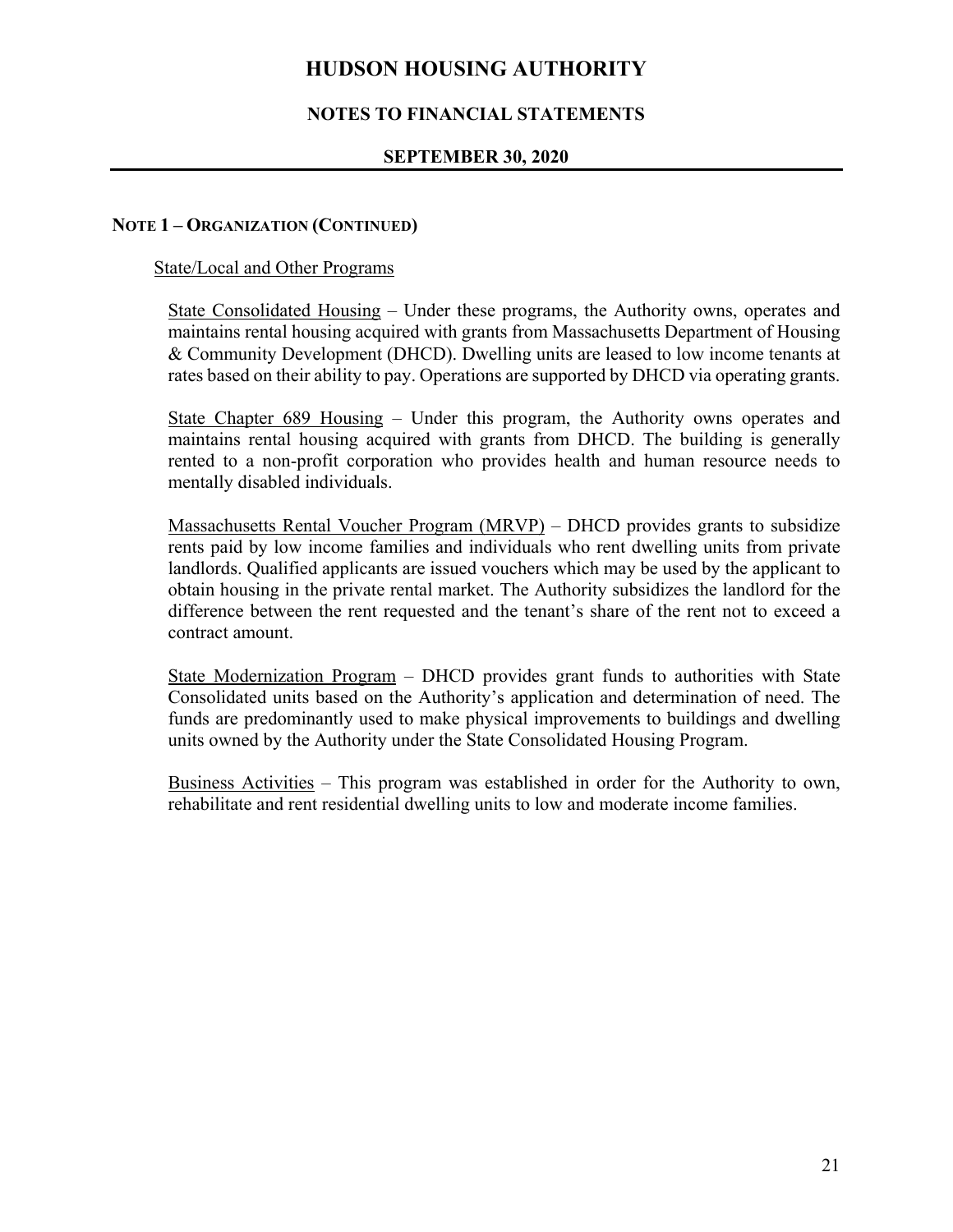## **NOTES TO FINANCIAL STATEMENTS**

## **SEPTEMBER 30, 2020**

#### **NOTE 2 – SUMMARY OF SIGNIFICANT ACCOUNTING POLICIES**

#### *FINANCIAL REPORTING ENTITY*

The Authority's financial statements include the accounts of all of the Authority's operations. The criteria for including organizations as component units within the Authority's reporting entity, as set forth in Section 2100 of GASB's *Codification of Governmental Accounting and Financial Reporting Standards*, include whether:

- the organization is legally separate (can sue and be sued in their own name)
- the Authority holds the corporate powers of the organization
- the Authority appoints a voting majority of the organization's board
- the Authority is able to impose its will on the organization
- the organization has the potential to impose a financial benefit/burden on the Authority
- there is fiscal dependency by the organization on the Authority

Based on the aforementioned criteria, the Authority has no component units.

#### *BASIS OF PRESENTATION AND ACCOUNTING*

The Authority is a special-purpose government entity engaged only in business-type activities and, as such, the financial statements are presented as a single enterprise fund utilizing the accrual basis of accounting. Under the accrual basis, revenues are recognized when earned and expenses when the related liability for goods and services is incurred, regardless of the timing of the related cash flows.

The Authority's financial statements are prepared in accordance with Governmental Accounting Standards Board (GASB). The Authority follows GASB as applied to governmental entities.

The Authority's primary source of nonexchange revenue relates to grants and subsidies. Grants and subsidies revenue is recognized at the time eligible program expenses occur and/or the Authority has complied with the grant and subsidy requirements, in accordance with GASB Statement No. 33, *Accounting and Financial Reporting for Nonexchange Transactions.* Grants received in advance of expenses are recorded as a liability until earned.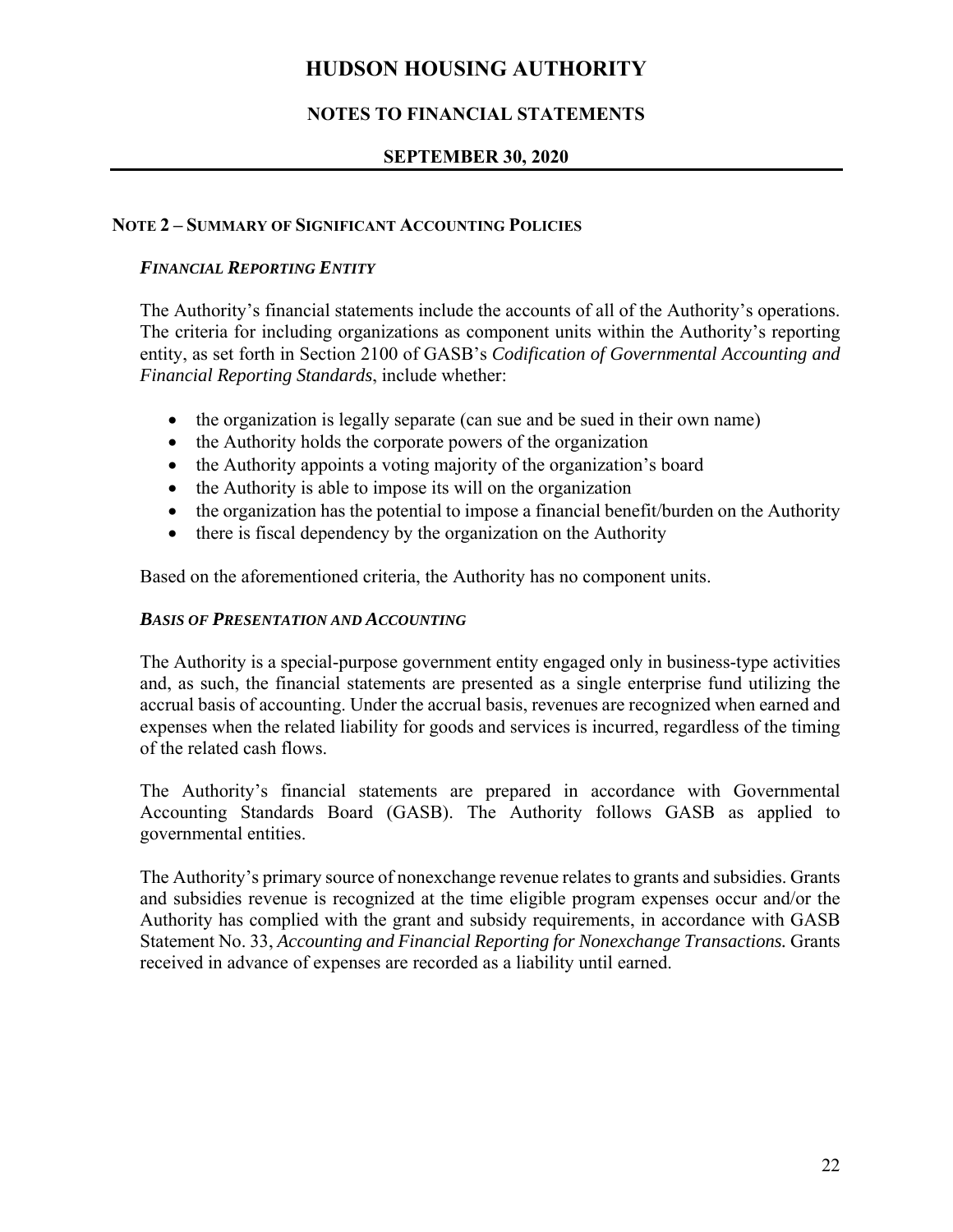## **NOTES TO FINANCIAL STATEMENTS**

## **SEPTEMBER 30, 2020**

### **NOTE 2 – SUMMARY OF SIGNIFICANT ACCOUNTING POLICIES (CONTINUED)**

#### *NEW ACCOUNTING STANDARDS ADOPTED*

During 2020, the Authority adopted the following accounting standards that did not impact the Authority's financial statements.

| <b>GASB</b><br>Statement |                                                                       |
|--------------------------|-----------------------------------------------------------------------|
| <b>Number</b>            | <b>Name</b>                                                           |
| 84                       | <b>Fiduciary Activities</b>                                           |
| 90                       | Majority Equity Interests – an amendment of GASB Statements 14 and 61 |

### *USE OF ESTIMATES*

The preparation of financial statements in accordance with accounting principles generally accepted in the United States of America requires the use of estimates that affect reported amounts of assets, liabilities, revenues and expenses and related disclosures. Actual amounts could differ from those estimates.

### *CASH AND CASH EQUIVALENTS*

The Authority considers cash equivalents to be all highly liquid investments with a maturity of three months or less when purchased.

### *ACCOUNTS RECEIVABLE*

Accounts receivable from tenants are carried at the original amount billed less an estimate made for doubtful accounts based on a review of all outstanding amounts on a monthly basis. Management determines the allowance for doubtful accounts by using historical experience applied to an aging of accounts receivable. Accounts receivable from tenants are written off with board approval when deemed uncollectible. Recoveries of accounts receivable previously written off are recorded when received. Allowances for other non-tenant receivables are reviewed annually. See Note 6 for details of accounts receivable and allowances at year end.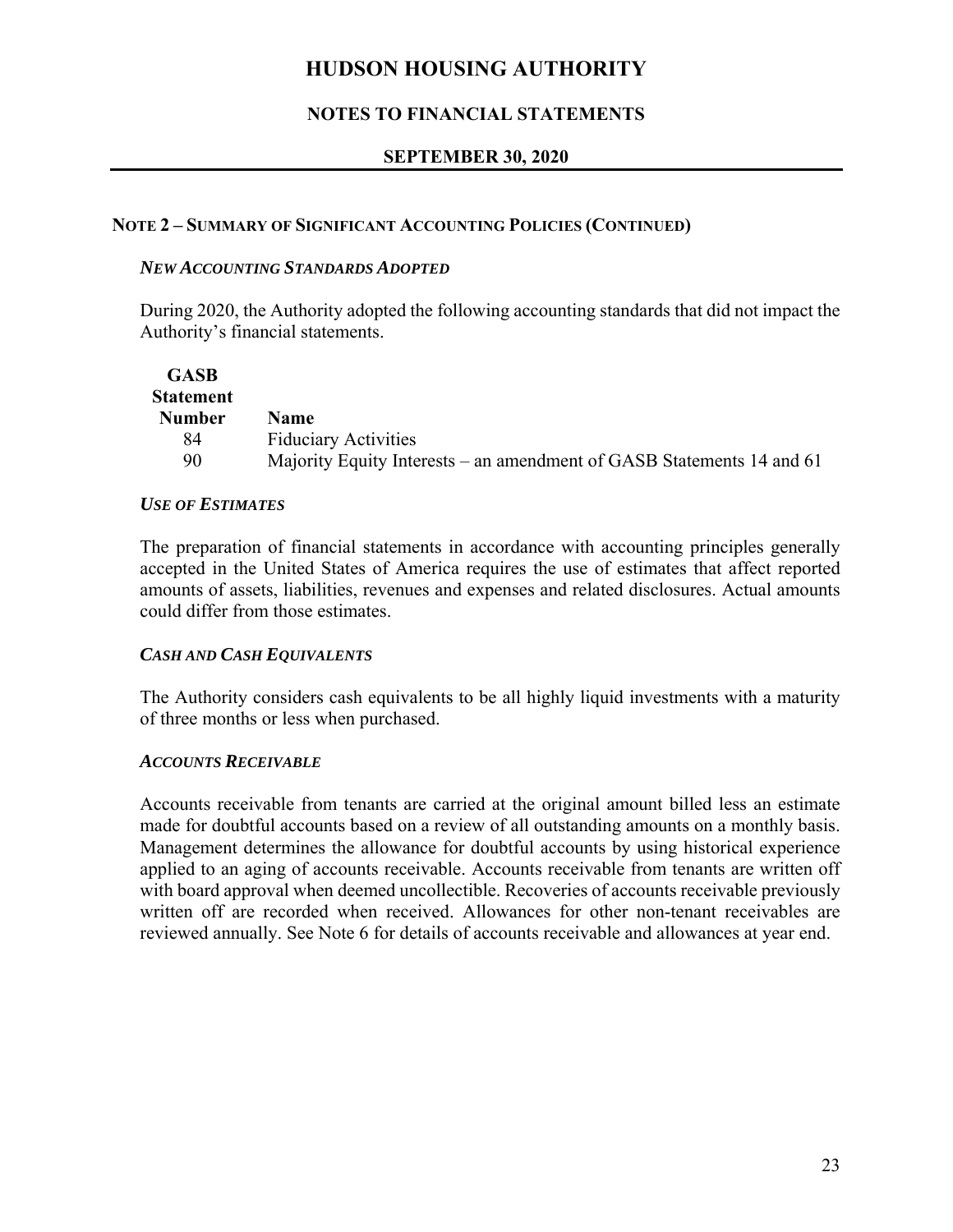## **NOTES TO FINANCIAL STATEMENTS**

## **SEPTEMBER 30, 2020**

### **NOTE 2 – SUMMARY OF SIGNIFICANT ACCOUNTING POLICIES (CONTINUED)**

#### *CAPITAL ASSETS*

Capital assets include property, furniture, equipment and machinery with initial, individual costs that equal or exceed \$5,000 and estimated useful lives of more than one year. Capital assets are recorded at historical cost or estimated historical cost if purchased or constructed. Donated capital assets are recorded at fair value at the time of acquisition. Major outlays for capital assets and improvements are capitalized as projects are constructed. Capital assets are depreciated using the straight-line method over the following estimated useful lives:

| <b>Buildings</b>                   | $30-40$ years |
|------------------------------------|---------------|
| Land and Building Improvements     | $15-20$ years |
| Furniture, Equipment and Machinery | $3-10$ years  |

### *IMPAIRMENT OF CAPITAL ASSETS*

Governmental Accounting Standards Board's, Statement No. 42, *Accounting and Financial Reporting for Impairment of Capital Assets and for Insurance Recoveries* requires certain note disclosures or recognition regarding impairments of capital assets. The Authority did not recognize any impairments of capital assets in fiscal year 2020.

### *COMPENSATED ABSENCES*

Vacation leave accrues from two to five weeks per year based on years of service. An employee may carry unused vacation leave to the following year of up to five days. The Authority's policy does not allow employees to accumulate any sick leave. Total accrued compensated absences at September 30, 2020 aggregated \$13,599.

### *OPERATING REVENUES AND EXPENSES*

Operating revenue includes operating grants and subsidies, rental income, management services provided and all other revenue relating to the provision of safe, decent and affordable housing services that do not result from transactions defined as capital and related financing, non-capital and related financing or investing activities. Operating expenses include wages, housing assistance payments, utilities, maintenance, depreciation of capital assets, administrative expenses and all other expenses relating to the provision of safe, decent and affordable housing services that do not result from transactions defined as capital and related financing, non-capital and related financing or investing activities.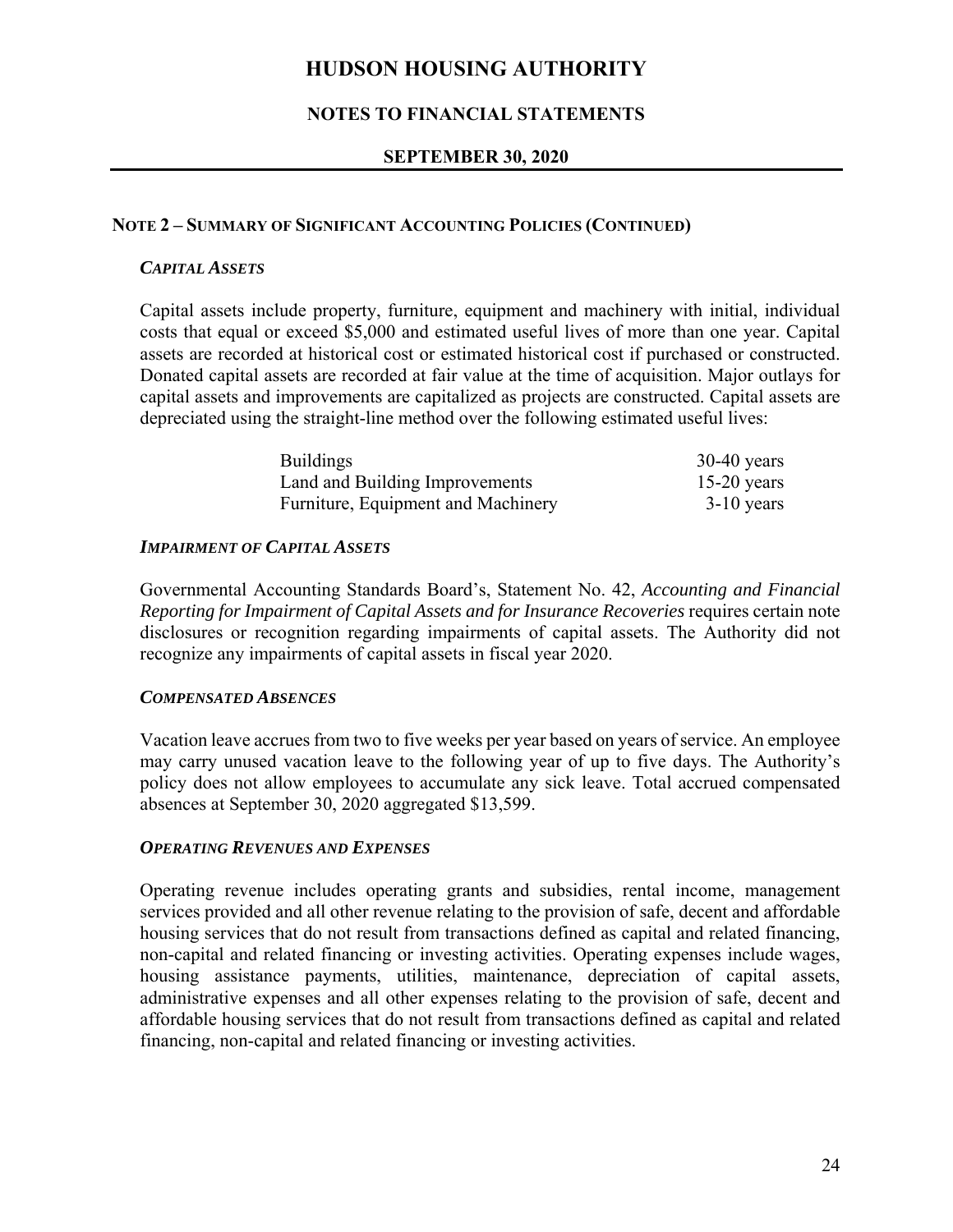## **NOTES TO FINANCIAL STATEMENTS**

## **SEPTEMBER 30, 2020**

### **NOTE 2 – SUMMARY OF SIGNIFICANT ACCOUNTING POLICIES (CONTINUED)**

#### *NON-OPERATING REVENUES AND EXPENSE*

The Authority's nonoperating revenues relate primarily to capital grants provided by HUD and the Commonwealth of Massachusetts and interest income. For reporting purposes, capital grant revenue is recognized when expenditures are incurred, and advance receipts are initially recorded as unearned revenue. Nonoperating expenses are expenditures derived from transactions other than those associated with the Authority's primary housing operations and are reported as incurred.

#### *ECONOMIC DEPENDENCY*

The Authority's state and federal programs are economically dependent on grants and annual contributions from DHCD and HUD, respectively. These programs operate at a loss prior to receiving these grants and contributions.

#### *PENSIONS*

For purposes of measuring the net pension liability, deferred outflows or resources and deferred inflows of resources related to pensions, and pension expense, information about the fiduciary net position of the retirement system and additions/deductions from the system's fiduciary net position have been determined on the same basis as they are reported by the retirement system.

### *OTHER POSTEMPLOYMENT BENEFITS OTHER THAN PENSIONS (OPEB)*

For purposes of measuring the total OPEB liability, deferred outflows of resources and deferred inflows of resources related to OPEB, and OPEB expense, have been determined by an actuarial valuation conducted by the Authority and are accounted for in accordance with the requirements of GASB Statement No. 75 *Accounting and Financial Reporting for Postemployment Benefits Other Than Pensions (OPEB)*.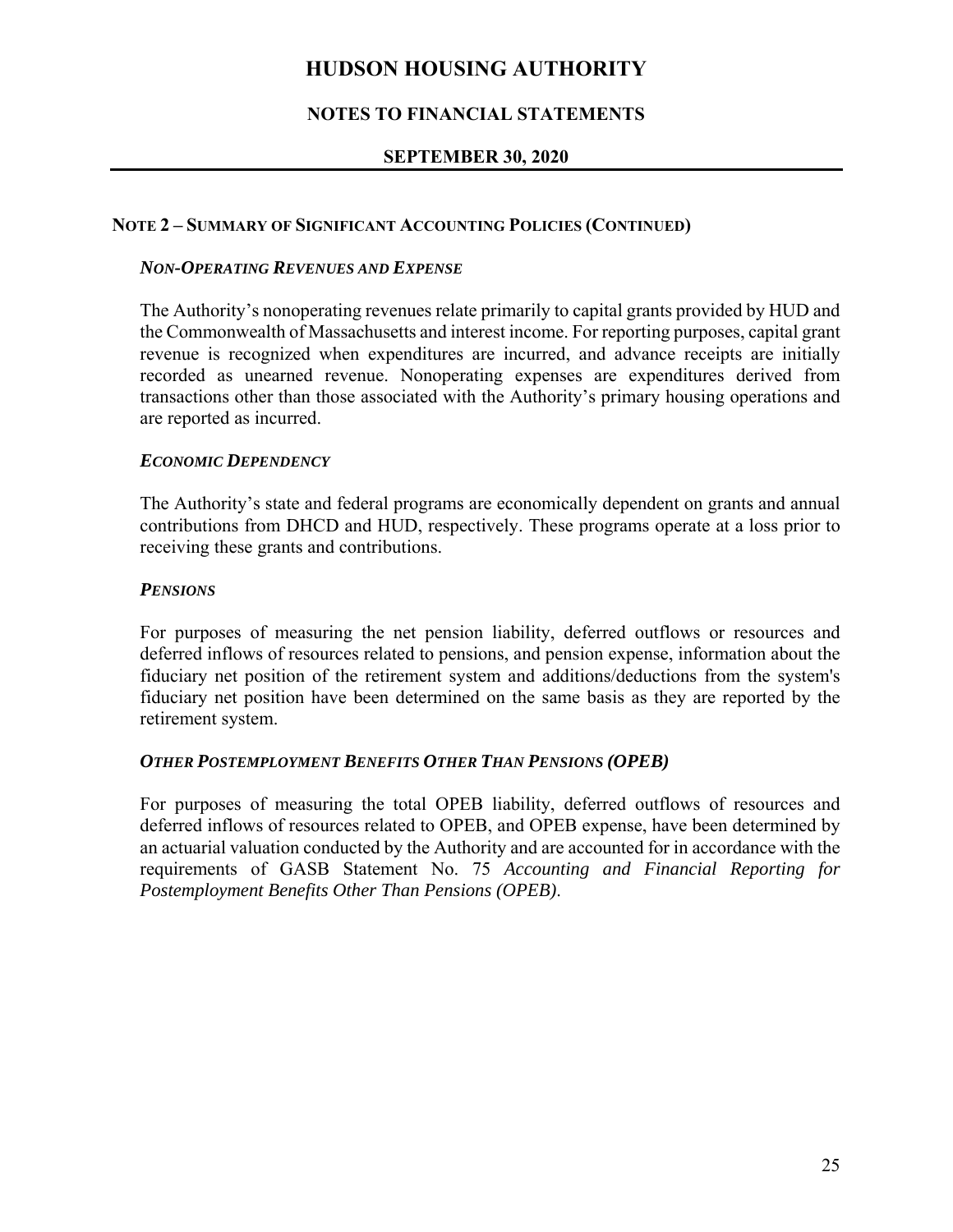## **NOTES TO FINANCIAL STATEMENTS**

### **SEPTEMBER 30, 2020**

### **NOTE 2 – SUMMARY OF SIGNIFICANT ACCOUNTING POLICIES (CONTINUED)**

#### *DEFERRED OUTFLOWS AND INFLOWS OF RESOURCES*

Deferred outflows of resources are the consumption of net position by the Authority that is applicable to a future reporting period. Deferred inflows of resources are the acquisition of net position by the Authority that is applicable to a future reporting period. These consist of the deferral of the recognition of revenues and expenses until the future period to which the outflows and inflows are related. The Authority's deferred outflows and inflows of resources are related to pension or related to OPEB. The following is a summary of deferred outflows and inflows of resources at September 30, 2020:

|                                        |              | Deferred Outflows Deferred Inflows |   |                    |
|----------------------------------------|--------------|------------------------------------|---|--------------------|
|                                        |              | of Resources                       |   | of Resources       |
| Related to Pensions<br>Related to OPEB | <sup>S</sup> | 177,301<br>35,958                  | S | 548,293<br>197,740 |
| Total                                  |              | 213,259                            |   | 746,033            |

#### *APPLICATION OF RESOURCES*

The Authority would first apply restricted resources when an expense is incurred for which both restricted and unrestricted resources are available.

#### *SUBSEQUENT EVENTS*

Management has evaluated subsequent events through June 28, 2021, which is the date these financial statements were available to be issued. There were no subsequent events requiring recognition or disclosure in these financial statements.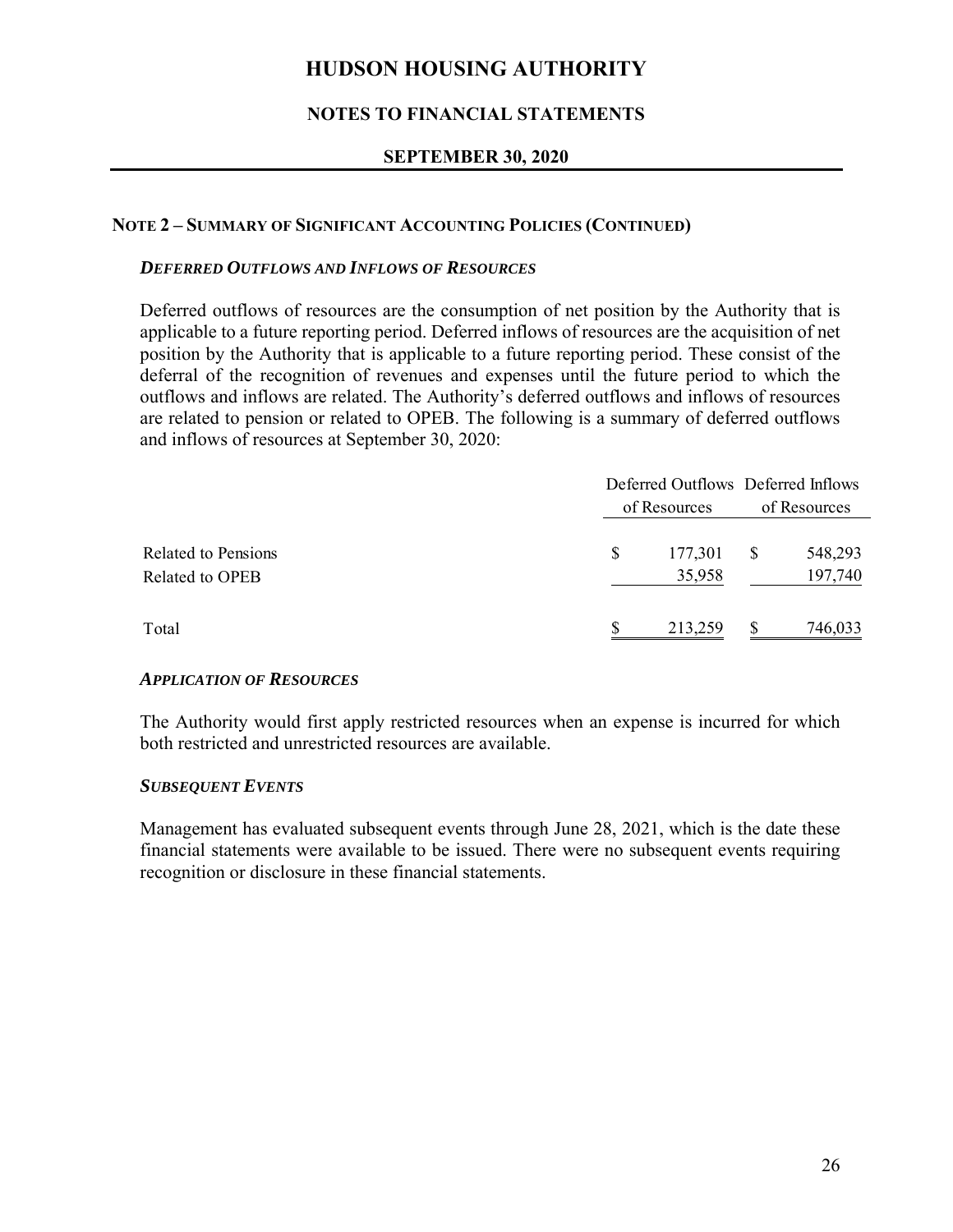## **NOTES TO FINANCIAL STATEMENTS**

### **SEPTEMBER 30, 2020**

#### **NOTE 3 – NET POSITION**

Net position is reported in three categories:

Investment in Capital Assets consists of all capital assets, reduced by accumulated depreciation, the outstanding balances of any bonds, mortgages, notes or other borrowing that are attributable to the acquisition, construction, or improvement of those assets. The Authority had no debt related to its capital assets at September 30, 2020. At September 30, 2020, the investment in capital assets was \$3,729,369.

Restricted Net Position consists of restricted assets, when constraints are placed on the assets by creditors (such as debt covenants), grantors, contributors, laws, regulations, etc. At September 30, 2020, restrictions of \$568 represent the net position restricted by HUD related to the Housing Choice Voucher Program to be used for future HAP payments.

Unrestricted Net Position is designed to represent the net available assets, for the entire Authority. At September 30, 2020, the unrestricted net deficit was \$731,161.

### **NOTE 4 – CASH AND CASH EQUIVALENTS**

The Authority has adopted HUD's Investment Regulation PIH 1996-33 as its investment policy. HUD regulations require that all HUD deposits in financial institutions and investments be fully insured or collateralized, by U.S. Government obligations that have a fair value of not less than the principal amount of the deposits. The policy also requires that investments not have a maturity period longer than three years.

Custodial Credit Risk – Cash Deposits

At times, the Authority's balances may exceed the Federal insurance limits; however, the Authority has not experienced any losses with respect to its bank balance in excess of government provided insurance. In addition, balances are fully collateralized through agreements with the financial institutions. Management believes that no significant risk exists with respect to cash balances as of September 30, 2020.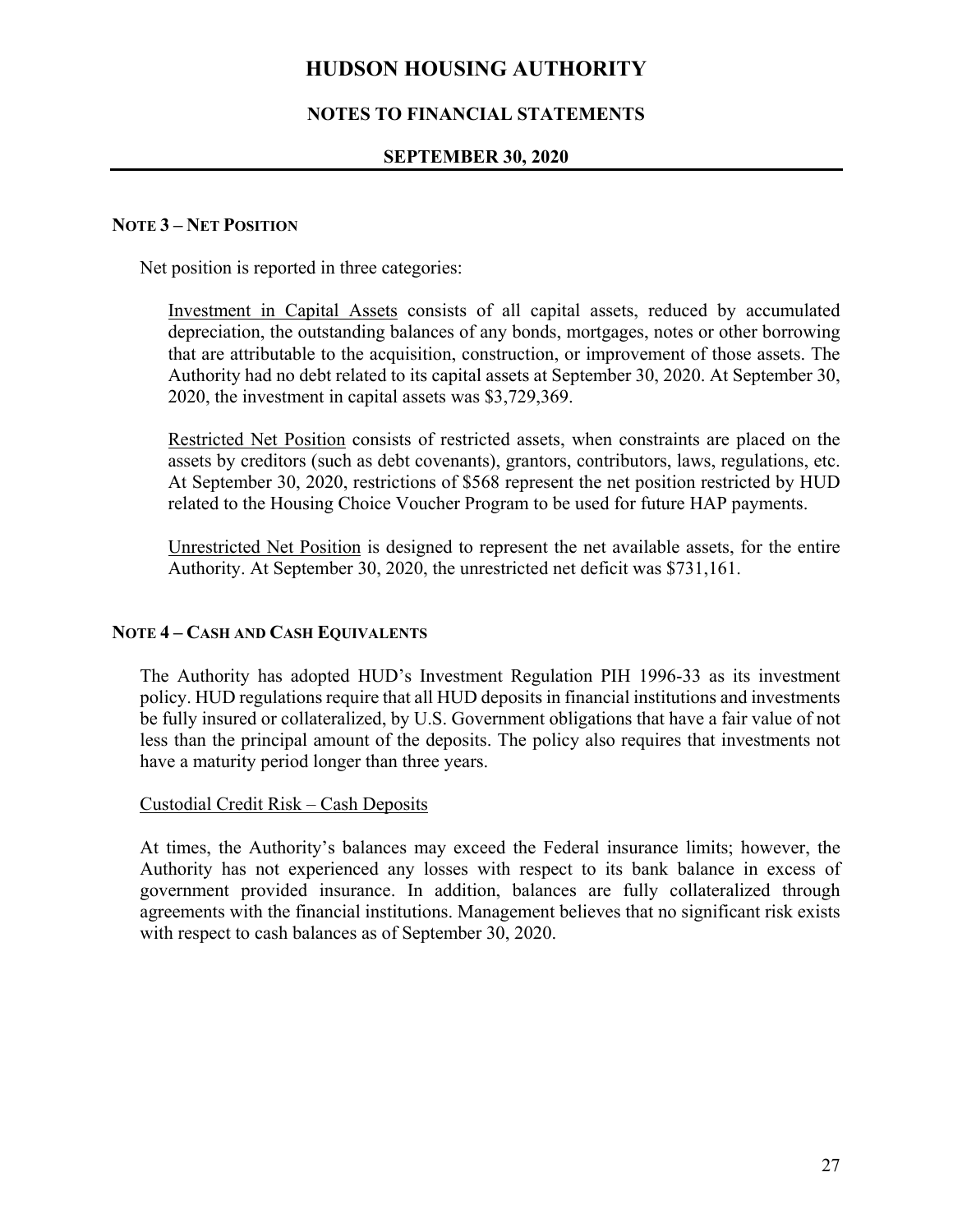### **NOTES TO FINANCIAL STATEMENTS**

#### **SEPTEMBER 30, 2020**

## **NOTE 5 – RESTRICTED CASH**

The Authority's restricted cash balance consists of funds restricted for future HAP payments, proceeds from the CARES Act and COVID relief fund restricted for COVID-related expenses, funds held in escrow on behalf of tenant organizations, as well as funds designated for tenant security deposits. These amounts support either a corresponding liability or restricted net position. At September 30, 2020, restricted cash was categorized as follows:

| Category of Restriction     | Amount    |
|-----------------------------|-----------|
| Housing assistance payments | \$<br>568 |
| <b>CARES</b> Act funds      | 34,632    |
| Tenant organization escrow  | 63,379    |
| COVID relief funds          | 41,102    |
| Tenant security deposits    | 8,924     |
| Total                       | 148,605   |

### **NOTE 6 – ACCOUNTS RECEIVABLE**

The following is a listing of receivables for the Authority including the applicable allowances for uncollectible accounts at September 30, 2020.

| Category of Restriction     | Amount    |
|-----------------------------|-----------|
| Housing assistance payments | \$<br>568 |
| <b>CARES</b> Act funds      | 34,632    |
| Tenant organization escrow  | 63,379    |
| COVID relief funds          | 41,102    |
| Tenant security deposits    | 8,924     |
| Total                       | 148,605   |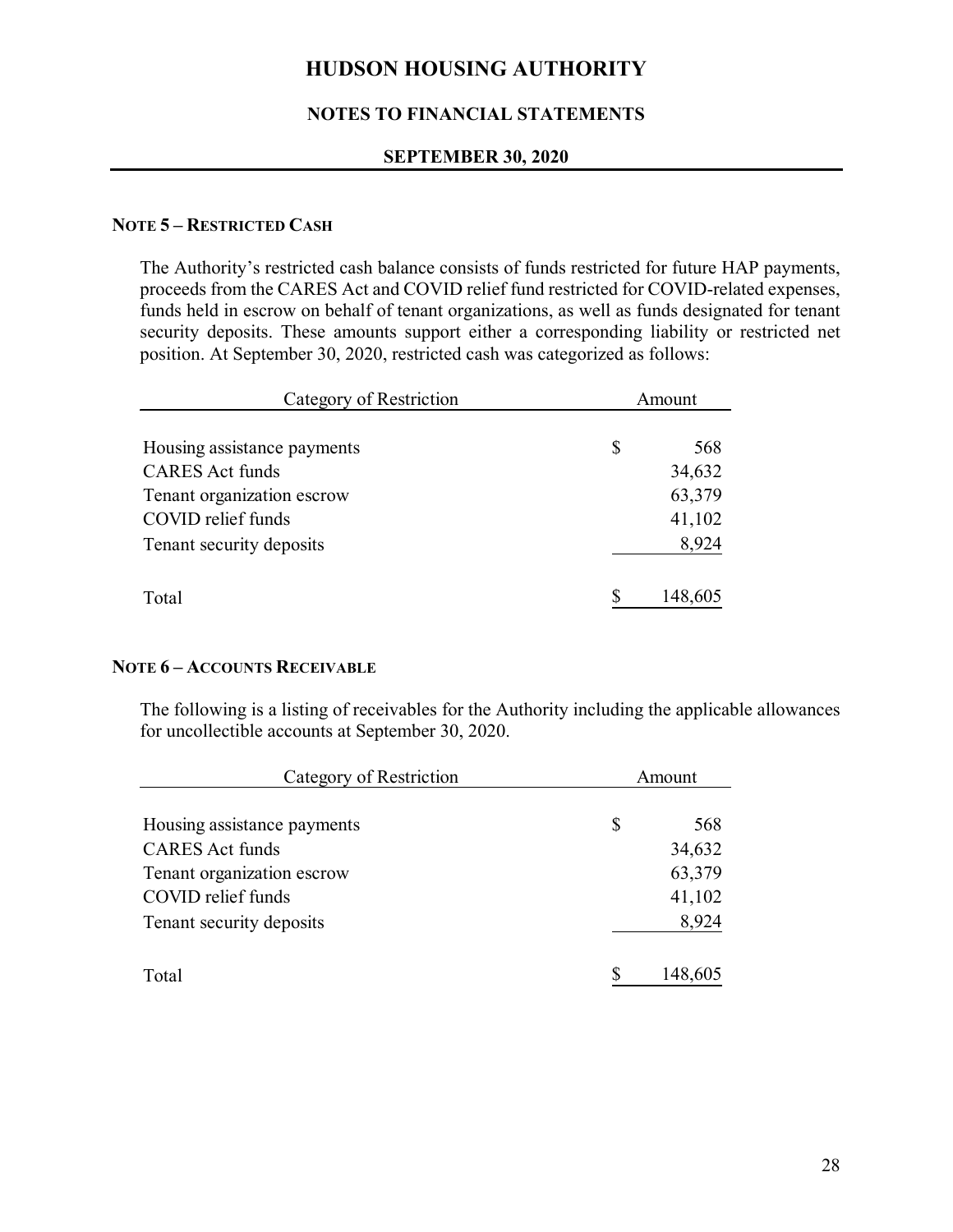### **NOTES TO FINANCIAL STATEMENTS**

#### **SEPTEMBER 30, 2020**

#### **NOTE 6 – ACCOUNTS RECEIVABLE (CONTINUED)**

In July of 2013, a judgment was made in favor of the Authority in a breach of contract action against Coolidge Greene, LLC (the Company). The Authority, in its role as monitoring agent, had sought damages related to noncompliance in the Company's development of the 30 unit property known as Coolidge Greene Apartments. In a written stipulation dated July 16, 2013, the Authority was awarded \$616,543 in damages, with interest from May 2, 2011 to July 16, 2013 in the amount of \$163,377, together with attorney's fees in the sum of \$63,152 and additional expenses of \$15,443. The Authority has recorded a receivable of \$858,515, has fully reserved against the entire balance due to the uncertainty of collection, and has recorded a current liability of \$78,595 for the fees owed to the attorney. As of September 30, 2020, the Authority has not received payments related to this judgment.

#### **NOTE 7 – CAPITAL ASSETS**

|                                        | October 1,    |               |           | September 30,  |
|----------------------------------------|---------------|---------------|-----------|----------------|
|                                        | 2019          | Increases     | Decreases | 2020           |
| Capital assets - non-depreciable       |               |               |           |                |
| Land                                   | \$<br>314,195 | <sup>\$</sup> | \$        | 314,195<br>\$  |
| Construction in progress               | 215,908       | 284,236       |           | 500,144        |
| Total capital assets - non-depreciable | 530,103       | 284,236       |           | 814,339        |
| Capital assets - depreciable           |               |               |           |                |
| <b>Buildings</b>                       | 12,768,921    | 276,393       |           | 13,045,314     |
| Furniture & equipment                  | 144,703       | 107,854       |           | 252,557        |
| Total capital assets - depreciable     | 12,913,624    | 384,247       |           | 13,297,871     |
| Less accumulated depreciation          |               |               |           |                |
| <b>Buildings</b>                       | 9,921,185     | 320,761       |           | 10,241,946     |
| Furniture & equipment                  | 106,226       | 34,669        |           | 140,895        |
| Total accumulated depreciation         | 10,027,411    | 355,430       |           | 10,382,841     |
| Capital Assets Net                     | 3,416,316     | 313,053<br>S  | \$        | 3,729,369<br>S |
| Depreciation expense was charged to:   |               |               |           |                |
| <b>Federal Public Housing</b>          |               | 277,641<br>\$ |           |                |
| State/Local Programs                   |               | \$<br>69,126  |           |                |
| <b>Business Activities</b>             |               | 8,663<br>\$   |           |                |

The following is a summary of changes in capital assets and related accumulated depreciation.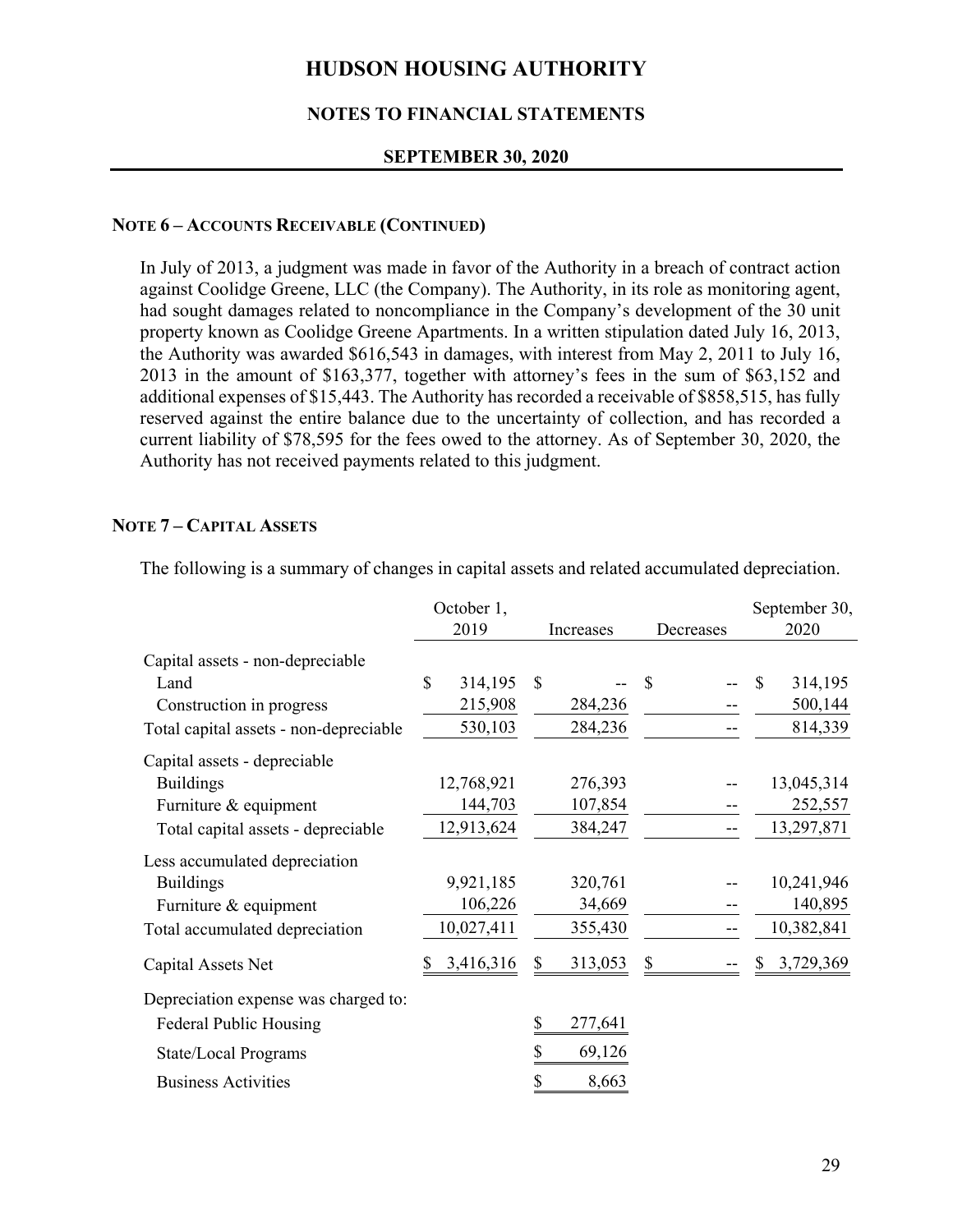### **NOTES TO FINANCIAL STATEMENTS**

#### **SEPTEMBER 30, 2020**

## **NOTE 8 – NONCURRENT LIABILITIES**

Noncurrent liability activity for the year ended September 30, 2020 is as follows:

|                                                | October 1,<br>2019          | Additions   | Reductions                    | September 30,<br>2020 | Amount due<br>within one year |
|------------------------------------------------|-----------------------------|-------------|-------------------------------|-----------------------|-------------------------------|
| Net Pension Liability<br><b>OPEB</b> Liability | $1,223,133$ \$<br>1,028,490 | $- S$<br>-- | $(518, 539)$ \$<br>(206, 548) | 704.594 \$<br>821,942 | $\sim$ $\sim$                 |
| Total                                          | 2,263,693                   | 30,659      | (754, 217)                    | 1,540,135             | 13,599                        |

## **NOTE 9 – REAL ESTATE TAXES**

Property owned by the Authority is exempt from local real estate taxes. The Authority makes a payment in lieu of taxes equal to 10% of rental income charged less utility expenses annually for all of its properties constructed with and funded by HUD. State funded scattered site units make payments in lieu of real estate taxes equal to  $\frac{1}{2}$  of the Municipality's tax rate plus \$100 multiplied by the number of available bedrooms. State funded family properties make payments in lieu of real estate taxes equal to \$3 per unit per month. The payment in lieu of taxes for the year ended September 30, 2020 aggregated \$36,210.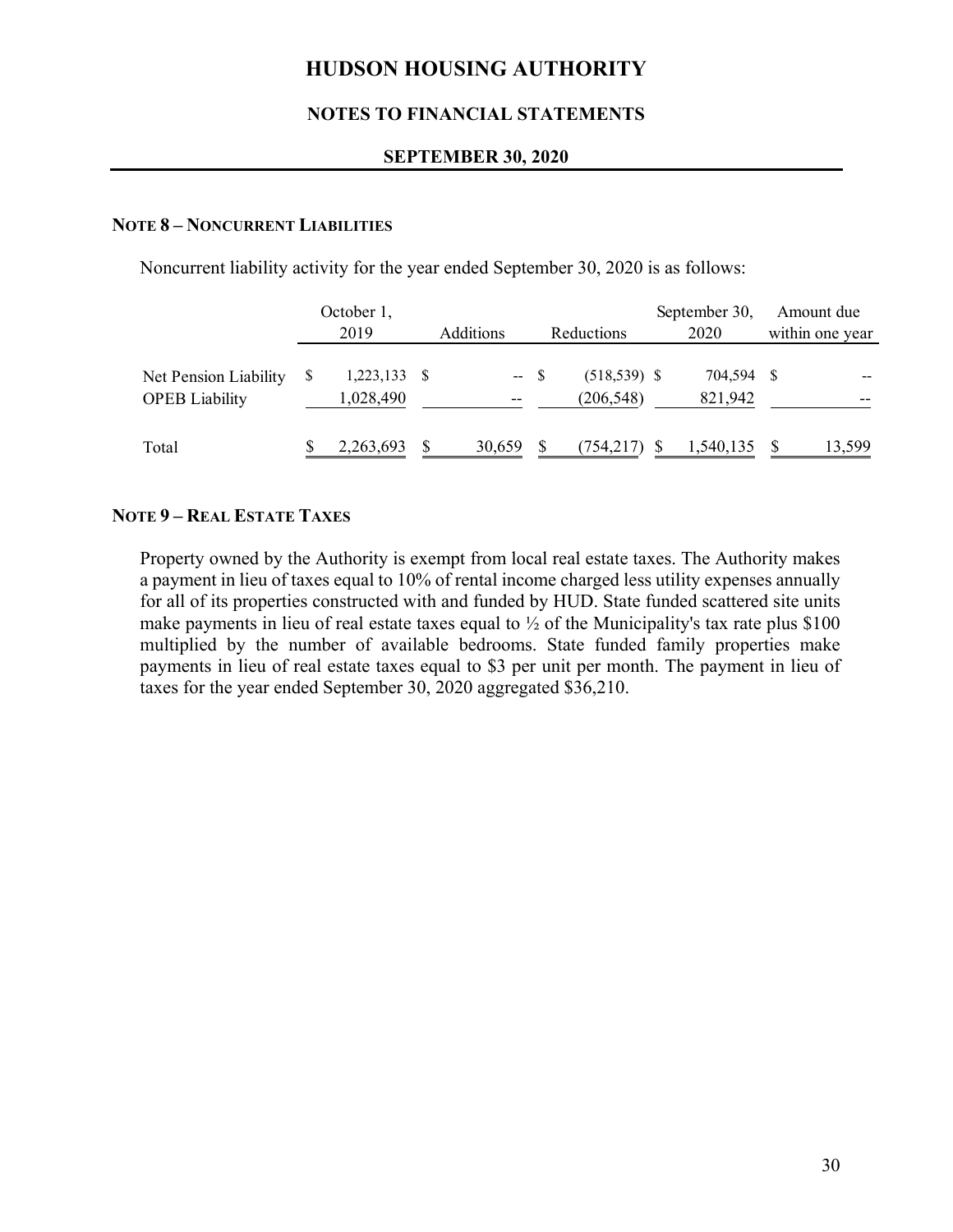## **NOTES TO FINANCIAL STATEMENTS**

#### **SEPTEMBER 30, 2020**

#### **NOTE 10 – COST-SHARING DEFINED BENEFIT PENSION PLAN**

#### *PLAN DESCRIPTION*

The Authority provides pension benefits to certain employees through the Middlesex County Retirement System (MCRS), a cost-sharing, multiple-employer public employee retirement system regulated by Public Employee Retirement Administration Commission (PERAC). The plan is a defined benefit plan. Participation is mandatory for all full time employees of the Authority. The retirement plan is a pooled risk type of plan. Under this type of plan, funding is determined based on all employees covered for all employing units. The funding liabilities are shared by each employing unit pro-rata based on the number of employees in the employing unit. Since the Authority's share of the net pension liability is not based on their employees, pension expense is determined by the total required payment to be made to the retirement plan for the year. The MCRS issues a publicly available financial report that includes financial statements and required supplementary information. This report may be obtained by writing to MCRS, 25 Linnell Circle, Billerica, MA 01865 or by calling (978) 439-3000.

#### *PLAN MEMBERSHIP*

The Authority has 5 employees participating in the plan.

#### *SIGNIFICANT PLAN PROVISIONS AND REQUIREMENTS*

State law establishes benefit provisions and contribution requirements of the MCRS. Employees who have at least 10 years of longevity and have attained 55 years of age are eligible to receive retirement benefits. Retired employees receive an allowance based upon the average of their three highest consecutive salary years of service multiplied by (1) the number of years and full months of creditable service at the time of retirement and (2) a percentage based on age at retirement in accordance with a schedule provided by state law. Assuming normal retirement at age 65, this percentage is 2.5%, which is reduced for individuals who retire prior to age 65 to reflect the longer payout period. Employees may elect early retirement after 20 years of service or at any time after attaining age 55 with 10 years of eligible service. Plan members who become permanently and totally disabled may be eligible to receive a disability retirement allowance. The amount of benefits to be received depends on several factors, including the member's age, compensation, veteran status, years of creditable service, and whether or not the disability is work-related. In addition, certain death benefits exist for beneficiaries of employees who die in active service.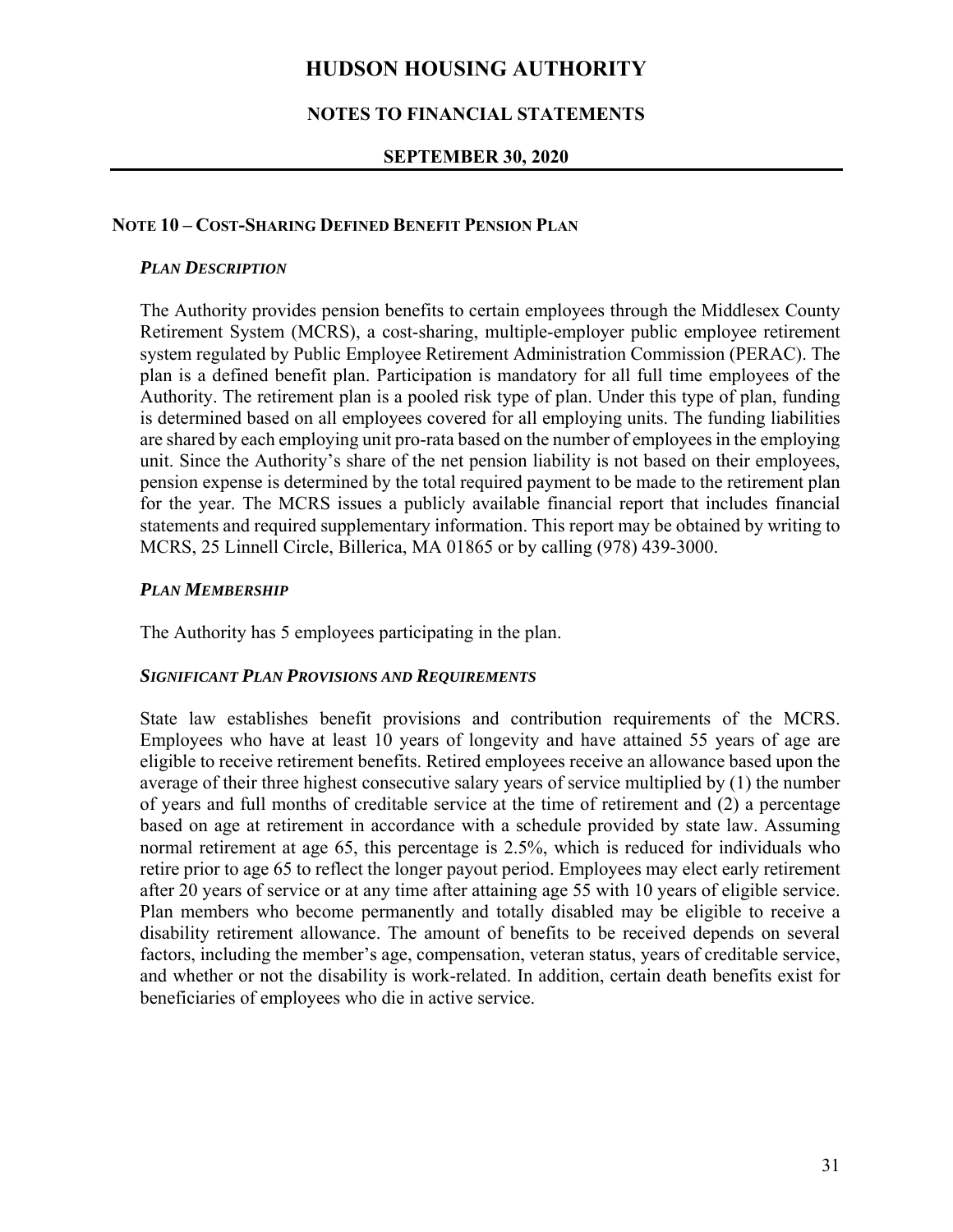### **NOTES TO FINANCIAL STATEMENTS**

#### **SEPTEMBER 30, 2020**

#### **NOTE 10 – COST-SHARING DEFINED BENEFIT PENSION PLAN (CONTINUED)**

#### *FUNDING POLICY*

Depending on their employment date, active Plan members must contribute either 5%, 7%, 8%, or 9% of their gross regular compensation. Members hired after December 31, 1978 must contribute an additional 2% of regular compensation in excess of \$30,000. These deductions earn interest at a rate determined by PERAC that vests based upon years of service. Member employers are required to contribute the remaining amounts necessary to finance benefits, except for certain cost-of-living adjustments (COLAs) granted before July 1, 1998, which are reimbursed by the Commonwealth. The current and two preceding years' apportionment of the annual pension cost between the employers required the Authority to contribute approximately .044% of the total. The Authority's required and actual contributions to MCRS for the year ended September 30, 2020 were \$98,078. Employee contributions for the same period were \$44,551.

### *PENSION LIABILITIES*

At September 30, 2020, the Authority reported a liability of \$704,594 for its proportionate share of the net pension liability. The net pension liability was measured as of December 31, 2019, and the total pension liability used to calculate the net pension liability was determined by an actuarial valuation as of that date. The Authority's proportion of the net pension liability was based on a projection of the Authority's long-term share of contributions to the pension plan relative to the projected contributions of all participating employers, actuarially determined.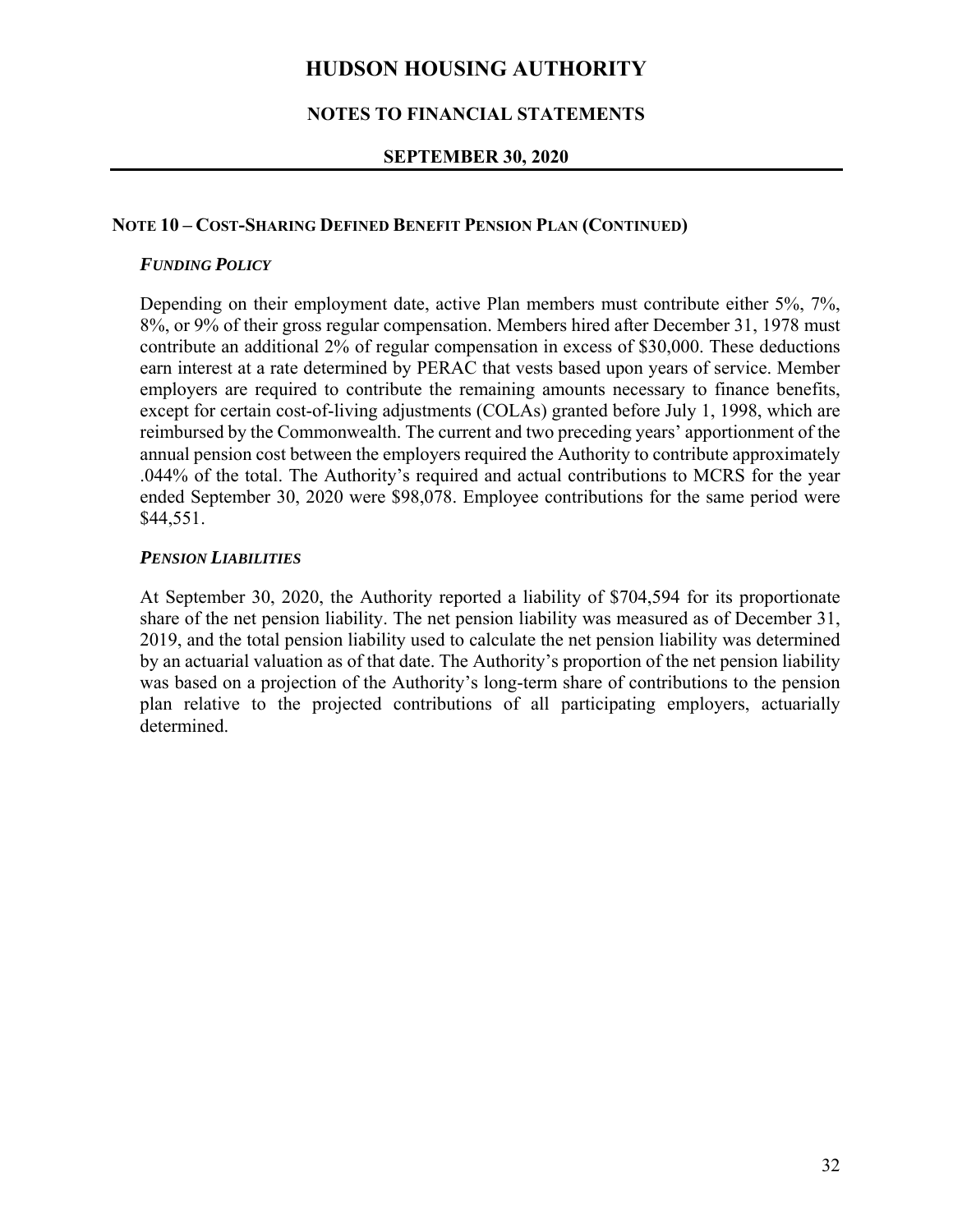## **NOTES TO FINANCIAL STATEMENTS**

#### **SEPTEMBER 30, 2020**

## **NOTE 10 – COST-SHARING DEFINED BENEFIT PENSION PLAN (CONTINUED)**

#### *PENSION EXPENSE AND DEFERRED INFLOWS AND OUTFLOWS OF RESOURCES*

For the year ended September 30, 2020, the Authority recognized pension expense of \$444,549. The deferred outflows of resources resulting from contributions after the measurement date will be recognized as a reduction of the net pension liability in the subsequent year. At September 30, 2020, the Authority reported deferred outflows of resources and deferred inflows of resources related to pensions from the following sources:

|                                                        | Deferred     |     | Deferred   |
|--------------------------------------------------------|--------------|-----|------------|
|                                                        | Outflows of  |     | Inflows of |
|                                                        | Resources    |     | Resources  |
| Differences between expected and actual experience     | \$<br>17,144 | - S | 1,596      |
| Changes of assumptions                                 | 48,523       |     |            |
| Net difference between projected and actual earnings   |              |     |            |
| on pension plan investments                            |              |     | 18,284     |
| Changes in proportion and differences between          |              |     |            |
| contributions and proportionate share of contributions | 38,077       |     | 528,413    |
| Contributions subsequent to the measurement date       | 73,557       |     |            |
| Total                                                  | 177,301      |     | 548,293    |

These amounts will be recognized as expense, or as a reduction of expense, as follows:

| Deferred     |
|--------------|
| Outflows     |
| (Inflows of) |
| Resources    |
|              |
| (68, 369)    |
| (131, 773)   |
| (82, 144)    |
| (88, 706)    |
|              |
| (370,992)    |
|              |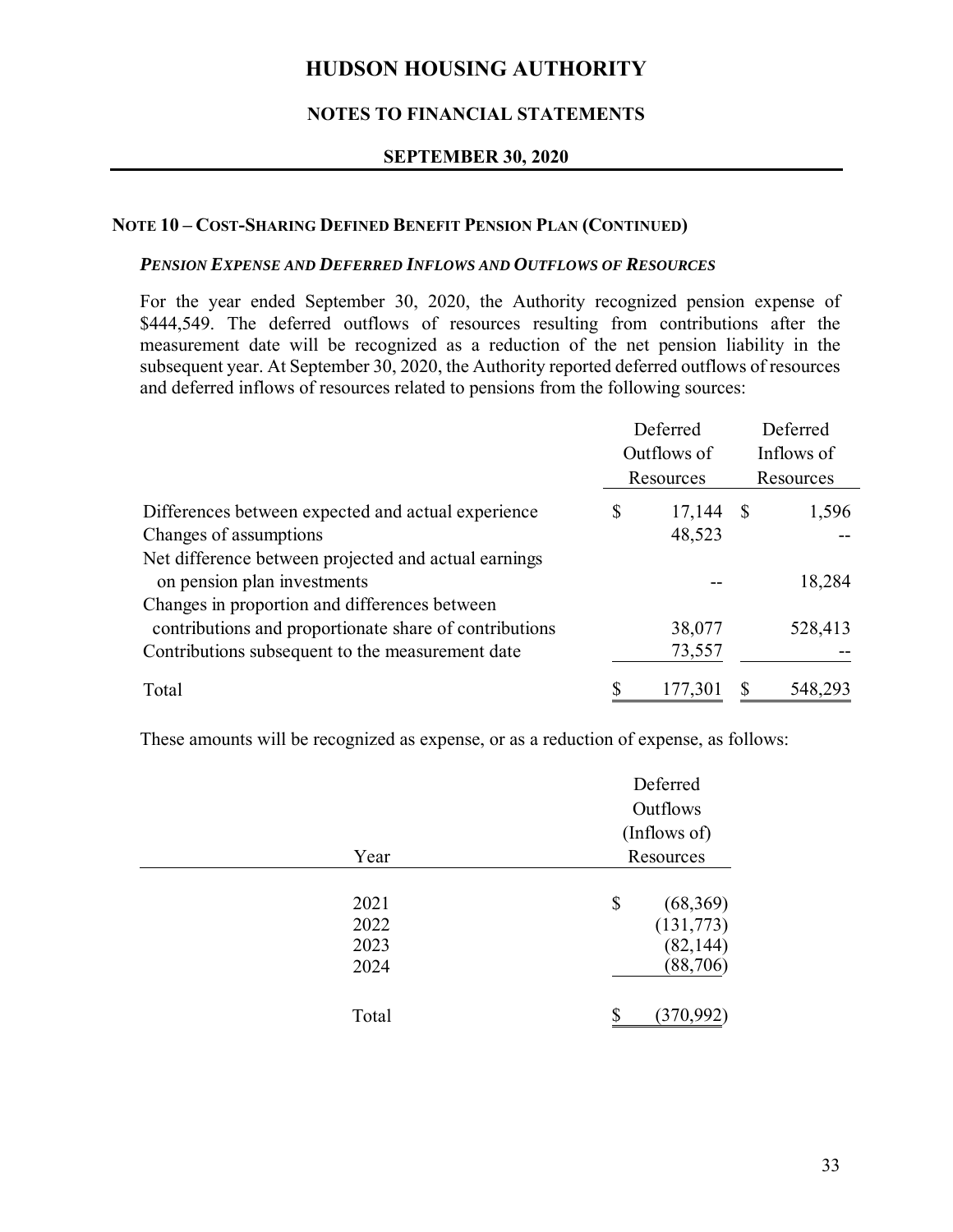## **NOTES TO FINANCIAL STATEMENTS**

## **SEPTEMBER 30, 2020**

## **NOTE 10 – COST-SHARING DEFINED BENEFIT PENSION PLAN (CONTINUED)**

## *ACTUARIAL METHODS & ASSUMPTIONS*

The total pension liability in the January 1, 2020 actuarial valuation was determined using the following actuarial methods and assumptions, applied to all periods included in the measurement:

| Actuarial cost method      | Entry Age Normal Cost Method                                                                  |
|----------------------------|-----------------------------------------------------------------------------------------------|
| Investment rate of return  | 7.30%                                                                                         |
| Discount rate              | 7.30%                                                                                         |
| Inflation                  | 3.25%                                                                                         |
| Salary increases           | $4.00\% - 4.50\%$                                                                             |
| Cost of living adjustments | 3.00% of the first \$16,000 of retiremnt income                                               |
| Mortality rates            | RP-2014 Blue Collar Employee Mortality Table<br>projected generationally using Scale MP-2017. |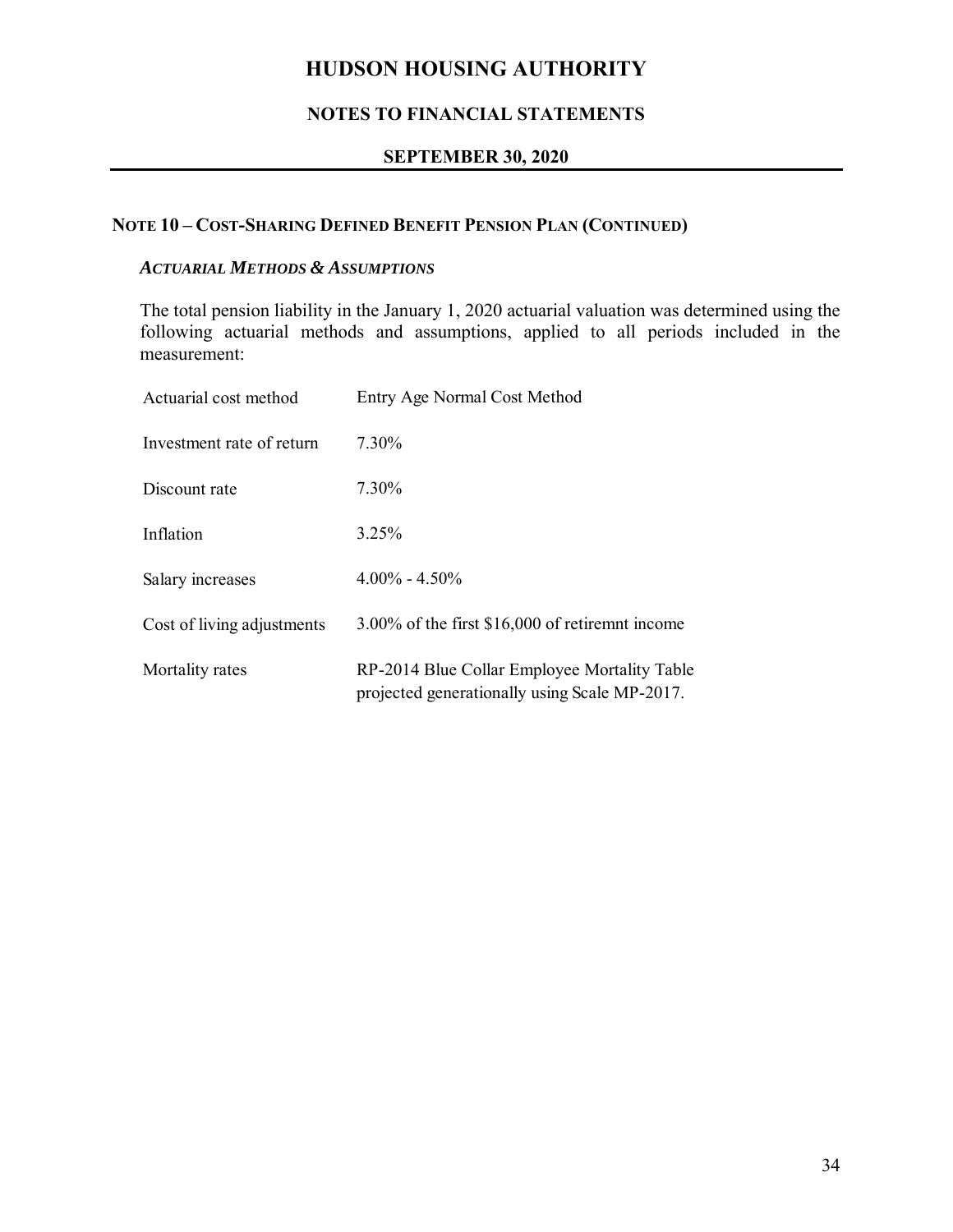## **NOTES TO FINANCIAL STATEMENTS**

#### **SEPTEMBER 30, 2020**

## **NOTE 10 – COST-SHARING DEFINED BENEFIT PENSION PLAN (CONTINUED)**

### *ACTUARIAL METHODS & ASSUMPTIONS (CONTINUED)*

The long-term expected rate of return on pension plan investments was determined using a building-block method in which best-estimate ranges of expected future real rates of return (expected returns, net of pension plan investment expense and inflation) are developed for each major asset class. These ranges are combined to produce the long-term expected rate of return by weighting the expected future real rates of return by the target asset allocation percentage and by adding expected inflation. The target allocation and best estimates of arithmetic real rates of return for each major asset class are summarized in the following table:

|                                    | Target     | <b>Expected Rate</b> |
|------------------------------------|------------|----------------------|
| <b>Asset Class</b>                 | Allocation | of Return            |
| Domestic equity                    | 21.00%     | 6.15%                |
| International developed markets eq | 13.00%     | 6.78%                |
| International emerging markets equ | 5.00%      | 8.65%                |
| Core fixed income                  | 15.00%     | 1.11%                |
| High-yield fixed income            | 8.00%      | 3.51%                |
| Real estate                        | 10.00%     | 4.33%                |
| Commodities                        | $4.00\%$   | 4.13%                |
| Hedge funds, GTAA, risk parity     | 11.00%     | 3.19%                |
| Private equity                     | 13.00%     | 9.99%                |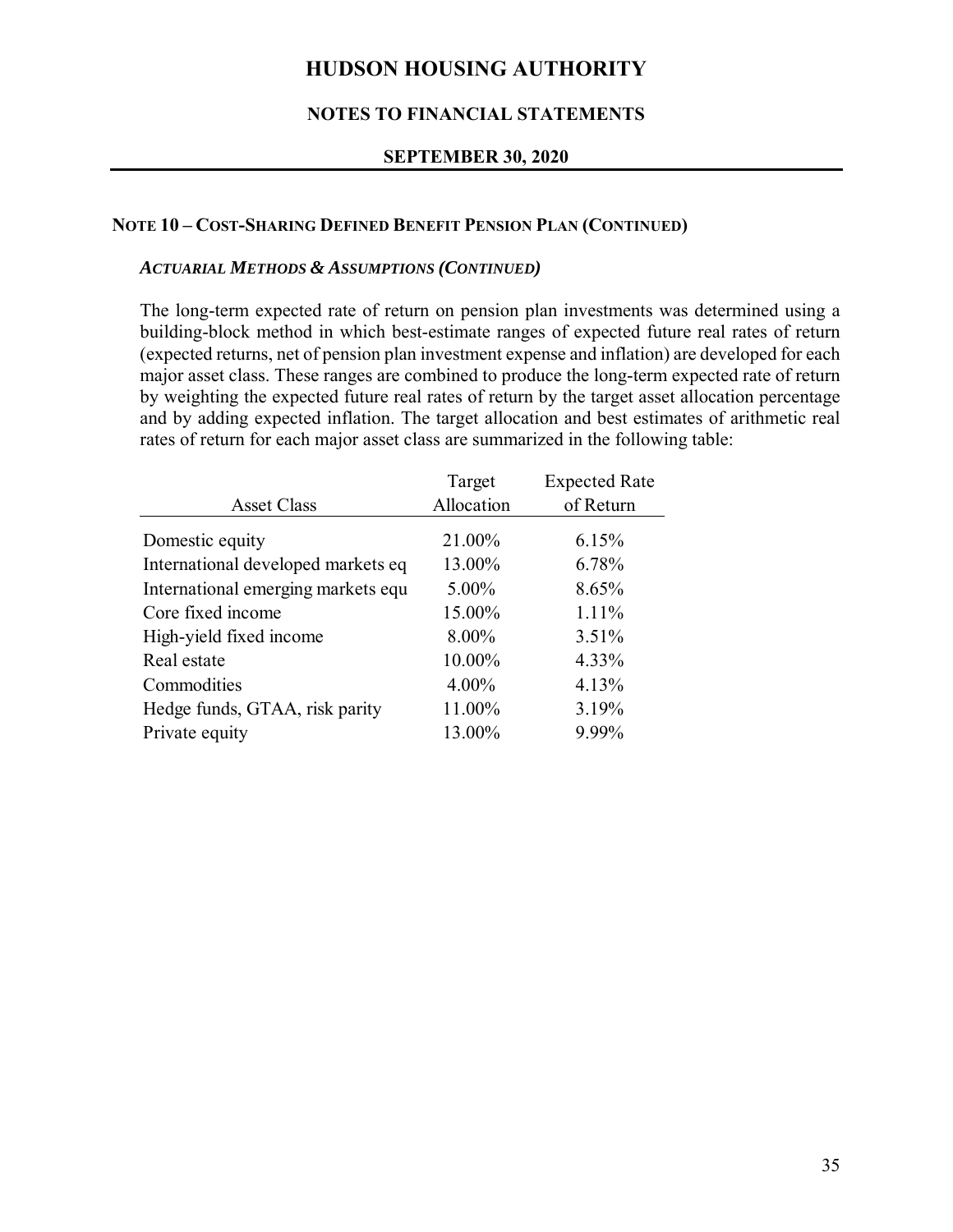## **NOTES TO FINANCIAL STATEMENTS**

### **SEPTEMBER 30, 2020**

### **NOTE 10 – COST-SHARING DEFINED BENEFIT PENSION PLAN (CONTINUED)**

#### *DISCOUNT RATE*

The discount rate used to measure the total pension liability was 7.30 percent. The projection of cash flows used to determine the discount rate assumed that employee contributions will be made at the current contribution rate and that contributions from the Authority will be made at contractually required rates, actuarially determined. Based on those assumptions, the pension plan's fiduciary net position was projected to be available to make all projected future benefit payments of current active and inactive employees. Therefore, the long-term expected rate of return on pension plan investments was applied to all periods of projected benefit payments to determine the total pension liability.

#### *SENSITIVITY OF THE NET PENSION LIABILITY TO CHANGES IN THE DISCOUNT RATE*

The following presents the Authority's proportionate share of the net pension liability calculated using the discount rate, as well as what the Authority's proportionate share of the net pension liability would be if it were calculated using a discount rate that is 1-percentagepoint lower or 1-percentage-point higher than the current rate:

|                       |             |  | Current  |             |
|-----------------------|-------------|--|----------|-------------|
|                       | 1% Decrease |  | Discount | 1% Increase |
|                       | $6.30\%$    |  | 7.30%    | 8.30%       |
|                       |             |  |          |             |
| Net pension liability | 865,889     |  | 704,594  | 568,867     |

### *PENSION PLAN FIDUCIARY NET POSITION*

Detailed information about the pension plan's fiduciary net position is available in the separately issued MCRS financial report.

### *PAYABLES TO THE PENSION PLAN*

As of September 30, 2020, the Authority had no outstanding payables to MCRS.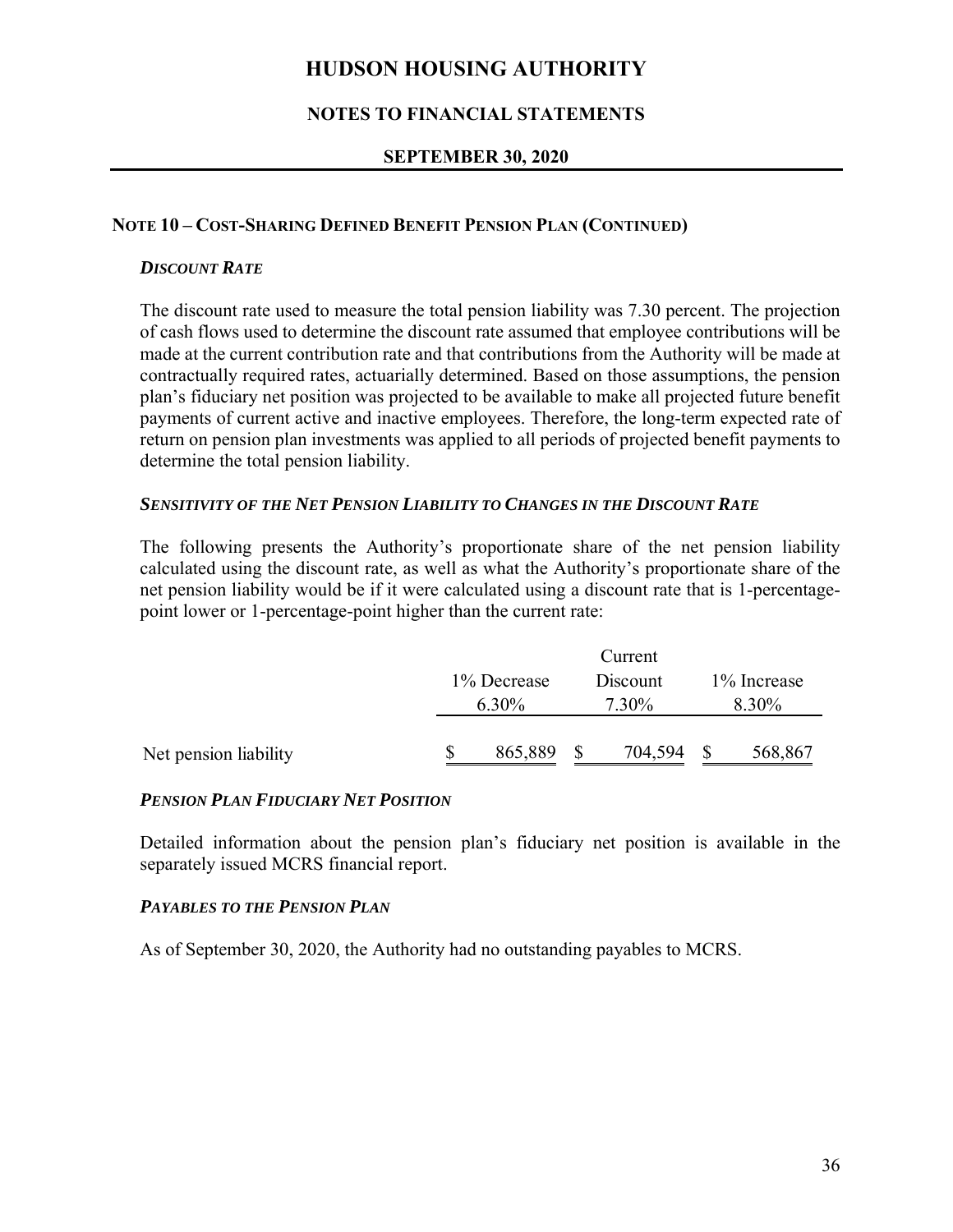## **NOTES TO FINANCIAL STATEMENTS**

## **SEPTEMBER 30, 2020**

### **NOTE 11 – OTHER POST-EMPLOYMENT BENEFITS OTHER THAN PENSIONS (OPEB)**

### *PLAN DESCRIPTION AND BENEFITS PROVIDED*

The Authority's defined benefit OPEB plan provides OPEB for all permanent full-time employees of the Authority. The OPEB plan is a single employer defined benefit OPEB plan administered by the Authority. No assets are accumulated in a trust that meets the criteria in paragraph 4 of GASB statement 75.

The Authority provides comprehensive medical insurance, both with and without Medicare coordination, and life insurance to its employees who meet certain eligibility requirements. Employees are eligible for postretirement benefits if he/she has reached the age of 55 as an active employee and completed 10 years of service.

All active employees who retire from the Authority and meet the eligibility criteria will receive these benefits. The duration of these benefits is for the employee's lifetime. Under this cost sharing plan, these benefits cover 20% of premiums for Medical for those who retire on or after 10/1/2009 (15% for those who retired after 7/1/1994 but before 10/1/2009, and 10% for all others) for both individuals and family members (percentages represent the employees' portion).

The face value of each life insurance policy is \$5,000. Life insurance benefits do not apply to family members, this benefit covers 20% of premiums for Medical for those who retire on or after 10/1/2009 (15% for those who retired after 7/1/1994 but before 10/1/2009, and 10% for all others) for individuals.

## *PLAN MEMBERSHIP*

At September 30, 2020, there are 6 active employees and 8 retired employees enrolled in the plan.

## *TOTAL OPEB LIABILITY*

The Authority's total OPEB liability of \$821,942 was measured as of October 1, 2019 and was determined by an actuarial valuation as of October 1, 2019.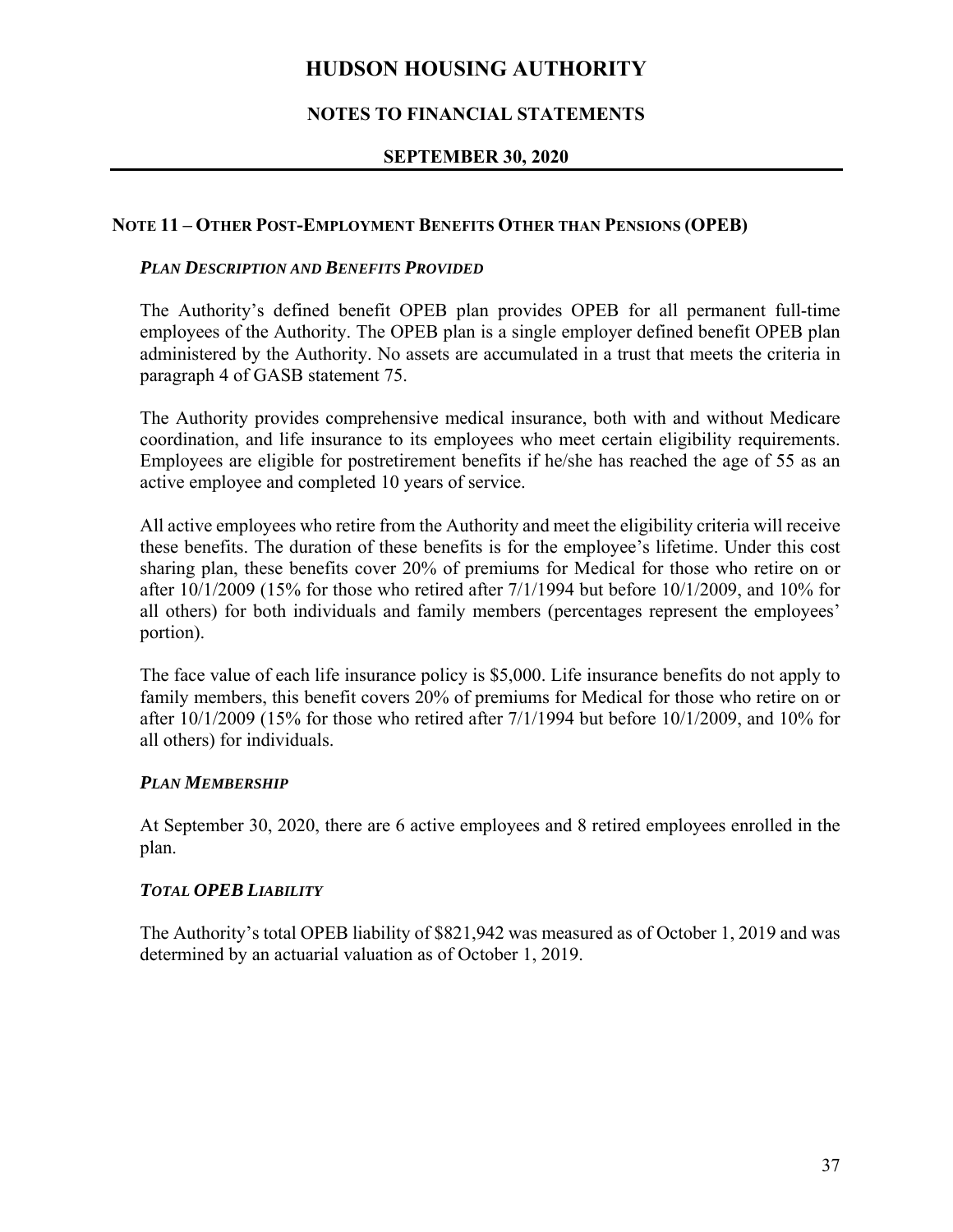## **NOTES TO FINANCIAL STATEMENTS**

## **SEPTEMBER 30, 2020**

## **NOTE 11 – OTHER POST-EMPLOYMENT BENEFITS OTHER THAN PENSIONS (OPEB) (CONTINUED)**

#### *ACTUARIAL METHODS AND ASSUMPTIONS*

The total OPEB liability was determined by an actuarial valuation using the following actuarial assumptions, applied to all periods included in the measurement, unless otherwise specified.

| Actuarial Cost Method            | Individual Entry Age Normal                                                                                                                                                                                                                                 |
|----------------------------------|-------------------------------------------------------------------------------------------------------------------------------------------------------------------------------------------------------------------------------------------------------------|
| Municipal Bond Rate              | 3.68%                                                                                                                                                                                                                                                       |
| Discount Rate                    | 3.75%                                                                                                                                                                                                                                                       |
| Inflation                        | 2.50%                                                                                                                                                                                                                                                       |
| Salary Increase                  | 3.00%                                                                                                                                                                                                                                                       |
| Pre-Retirement Mortality         | RP-2014 Blue Collar Employee Mortality Table projected<br>generationally using Scale MP-2016.                                                                                                                                                               |
| <b>Post-Retirement Mortality</b> | RP-2014 Blue Collar Employee Mortality Table projected<br>generationally using Scale MP-2016.                                                                                                                                                               |
| Mortality Experience Study       | The actuarial assumptions used to calculate the actuarial accrued<br>liability and the service cost primarily reflect the latest experience<br>studies of PERAC issued in 2014 and their most recent analysis of<br>retiree mortality during 2015 and 2016. |
| Healthcare Trend                 | Increasing at 4.50% per annum                                                                                                                                                                                                                               |
| Withdrawal Rates                 | Plan participants are expected to withdraw from the plan at a decreasing<br>rate, based on years of service and age, from 27.0% at age 20 and 0-4<br>years of service to $3.50\%$ at age 60 and $10+$ years of service.                                     |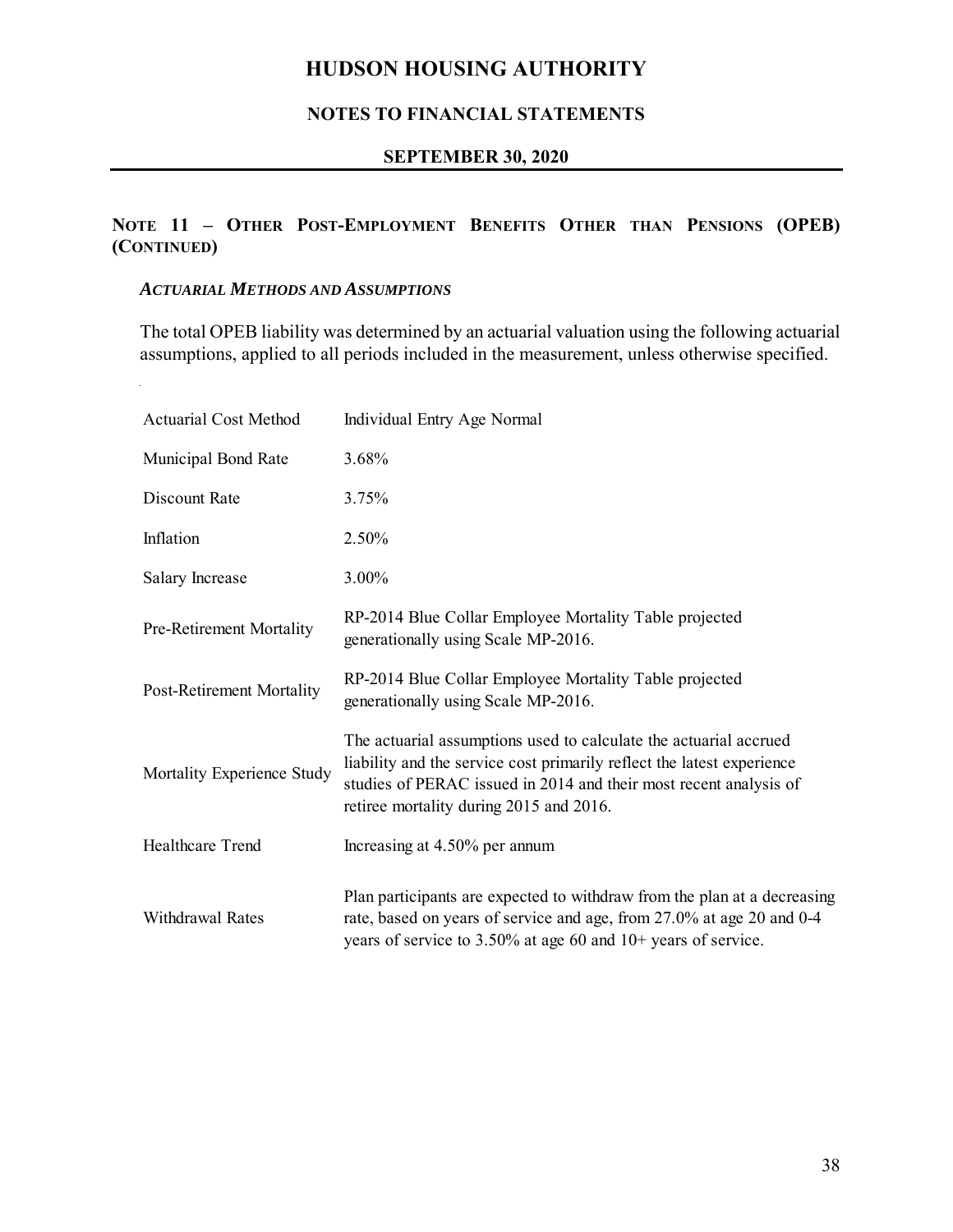## **NOTES TO FINANCIAL STATEMENTS**

#### **SEPTEMBER 30, 2020**

## **NOTE 11 – OTHER POST-EMPLOYMENT BENEFITS OTHER THAN PENSIONS (OPEB) (CONTINUED)**

#### *CHANGES IN THE TOTAL OPEB LIABILITY*

| Balance at beginning of year                      | \$<br>1,028,490 |
|---------------------------------------------------|-----------------|
| Changes for the year:                             |                 |
| Service cost                                      | 27,631          |
| Interest                                          | 36,340          |
| Difference between expected and actual experience | (163, 543)      |
| Changes of Assumptions                            | (71,018)        |
| Benefit payments                                  | (35,958)        |
| Net changes                                       | (206, 548)      |
| Balance at end of year                            | 821,942         |

#### *SENSITIVITY OF THE TOTAL OPEB LIABILITY TO CHANGES IN THE DISCOUNT RATE*

The following table presents the Plan's total OPEB liability, calculated using the discount rate of 3.75% as well as what the total OPEB liability would be if it were calculated using a discount rate that is 1-percentage point lower, or 1 percentage-point higher, than the current rate.

|                      |             |   | Current  |    |             |
|----------------------|-------------|---|----------|----|-------------|
|                      | 1% Decrease |   | Discount |    | 1% Increase |
|                      | 2.75%       |   | 3.75%    |    | 4.75%       |
|                      |             |   |          |    |             |
| Total OPEB liability | 956,769     | S | 821,942  | -S | 715,442     |

#### *SENSITIVITY OF THE TOTAL OPEB LIABILITY TO CHANGES IN THE HEALTHCARE TREND RATE*

The following table presents the net other postemployment benefit liability, calculated the healthcare trend rate if it was 1 percentage-point lower or 1 percentage-point higher than the current rate.

|                      |       |             |          | Current |       |             |
|----------------------|-------|-------------|----------|---------|-------|-------------|
|                      |       | 1% Decrease |          | Trend   |       | 1% Increase |
|                      | 3.50% |             | $4.50\%$ |         | 5.50% |             |
|                      |       |             |          |         |       |             |
| Total OPEB liability |       | 707,405     | -S       | 821,942 | - \$  | 970,851     |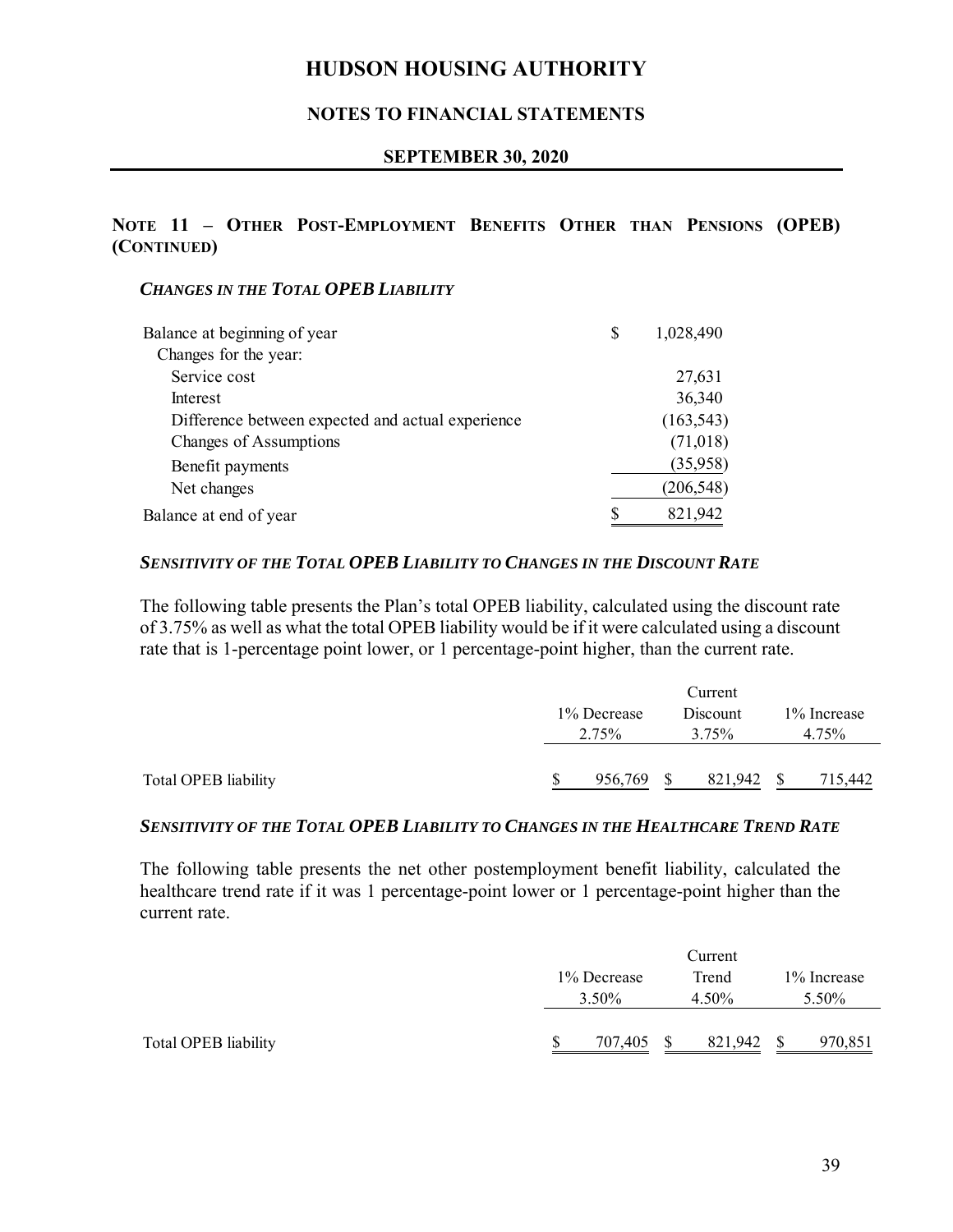## **NOTES TO FINANCIAL STATEMENTS**

#### **SEPTEMBER 30, 2020**

## **NOTE 11 – OTHER POST-EMPLOYMENT BENEFITS OTHER THAN PENSIONS (OPEB) (CONTINUED)**

#### *OPEBEXPENSE AND DEFERRED OUTFLOWS AND INFLOWS OF RESOURCES RELATED TO OPEB*

For the year ended September 30, 2020, the Authority recognized OPEB expenses of \$27,150. The deferred outflows of resources resulting from contributions after the measurement date will be recognized as a reduction of the net pension liability in the subsequent year. At September 30, 2020, the Authority reported deferred outflows and deferred inflows of resources related to OPEB from the following sources:

|                                                    | Deferred     | Deferred   |
|----------------------------------------------------|--------------|------------|
|                                                    | Outflows of  | Inflows of |
|                                                    | Resources    | Resources  |
|                                                    |              |            |
| Differences between expected and actual experience | \$<br>$-$ \$ | 137,870    |
| Changes of assumptions                             |              | 59,870     |
| Contributions subsequent to the measurement date   | 35,958       |            |
|                                                    |              |            |
| Total                                              | 35,958       | 197,740    |

Amounts reported as deferred outflows of resources and deferred inflows of resources related to OPEB will be recognized in OPEB expense as follows:

| Measurement Period Ending September 30, | Deferred<br>Outflows<br>(Inflows of)<br>Resources |
|-----------------------------------------|---------------------------------------------------|
|                                         |                                                   |
| 2021                                    | \$<br>(863)                                       |
| 2022                                    | (36,821)                                          |
| 2023                                    | (36, 821)                                         |
| 2024                                    | (36, 821)                                         |
| 2025                                    | (36, 821)                                         |
| Thereafter                              | (13, 635)                                         |
| Total                                   | \$<br>(161, 782)                                  |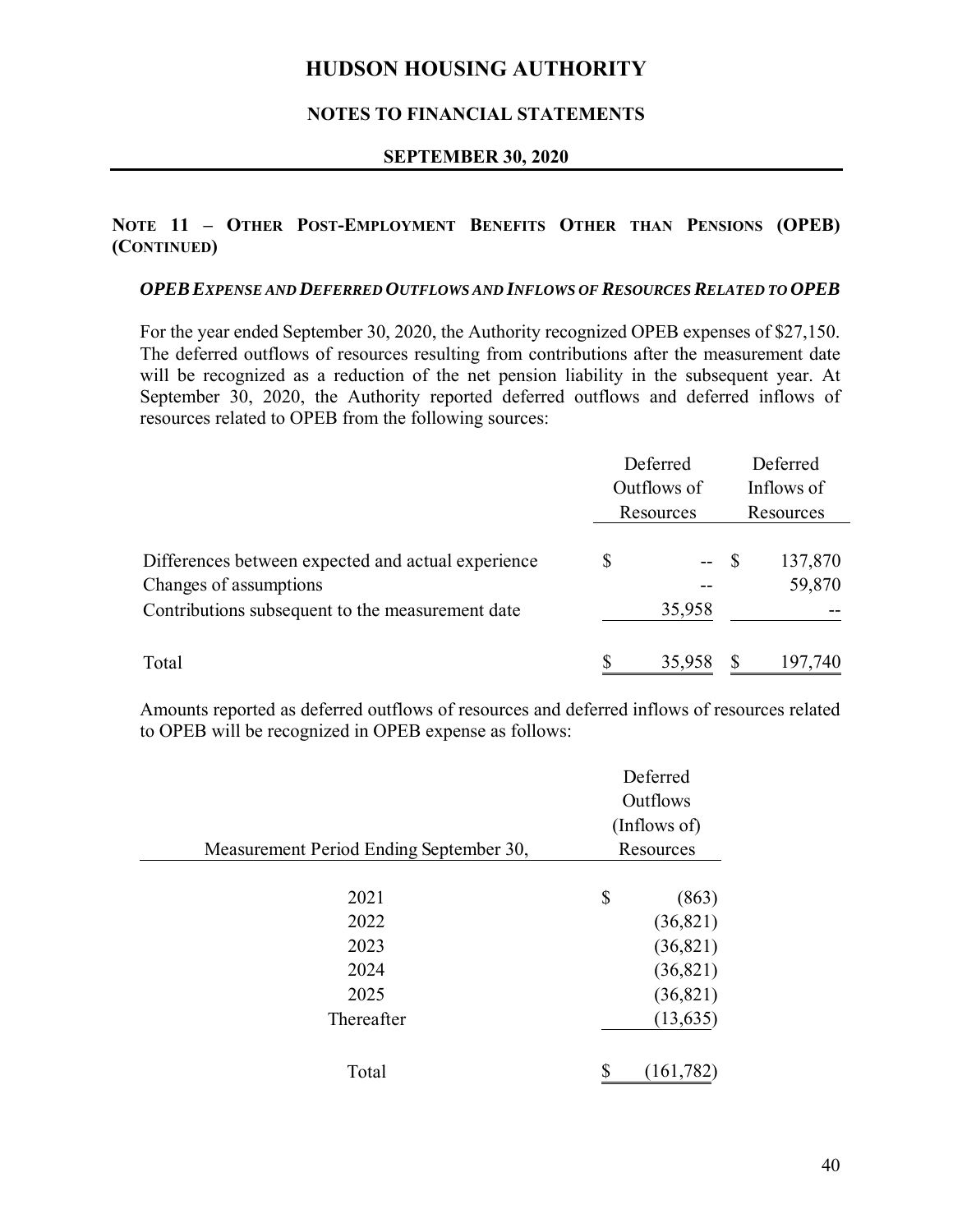## **NOTES TO FINANCIAL STATEMENTS**

#### **SEPTEMBER 30, 2020**

#### **NOTE 12 – RISK MANAGEMENT**

#### *LITIGATION*

The Authority is contingently liable with respect to lawsuits and other claims incidental to the ordinary course of its operations. Claims covered by the risk management program are reviewed and losses are accrued as required in the judgment of management. In the opinion of management, based on the advice of legal counsel, the ultimate disposition of lawsuits and claims will not have a material adverse effect on the financial position of the Authority.

#### *GRANTS*

Amounts received or receivable from the grantor agencies are subject to audit and adjustment by grantor agencies. If expenditures are disallowed as a result of these audits, the claims for reimbursement to the grantor agency would become a liability of the Authority. In the opinion of management, any such adjustments would not be significant.

### **NOTE 13 – ECONOMIC UNCERTAINTIES**

The COVID-19 outbreak in the United States has caused business disruption through mandated and voluntary closings of business across the country for non-essential services. There is considerable uncertainty about the duration of closings. The Authority has been able to continue its operations in this environment, however, at this point, the extent to which COVID-19 may impact the Authority's financial condition or results of operations is uncertain.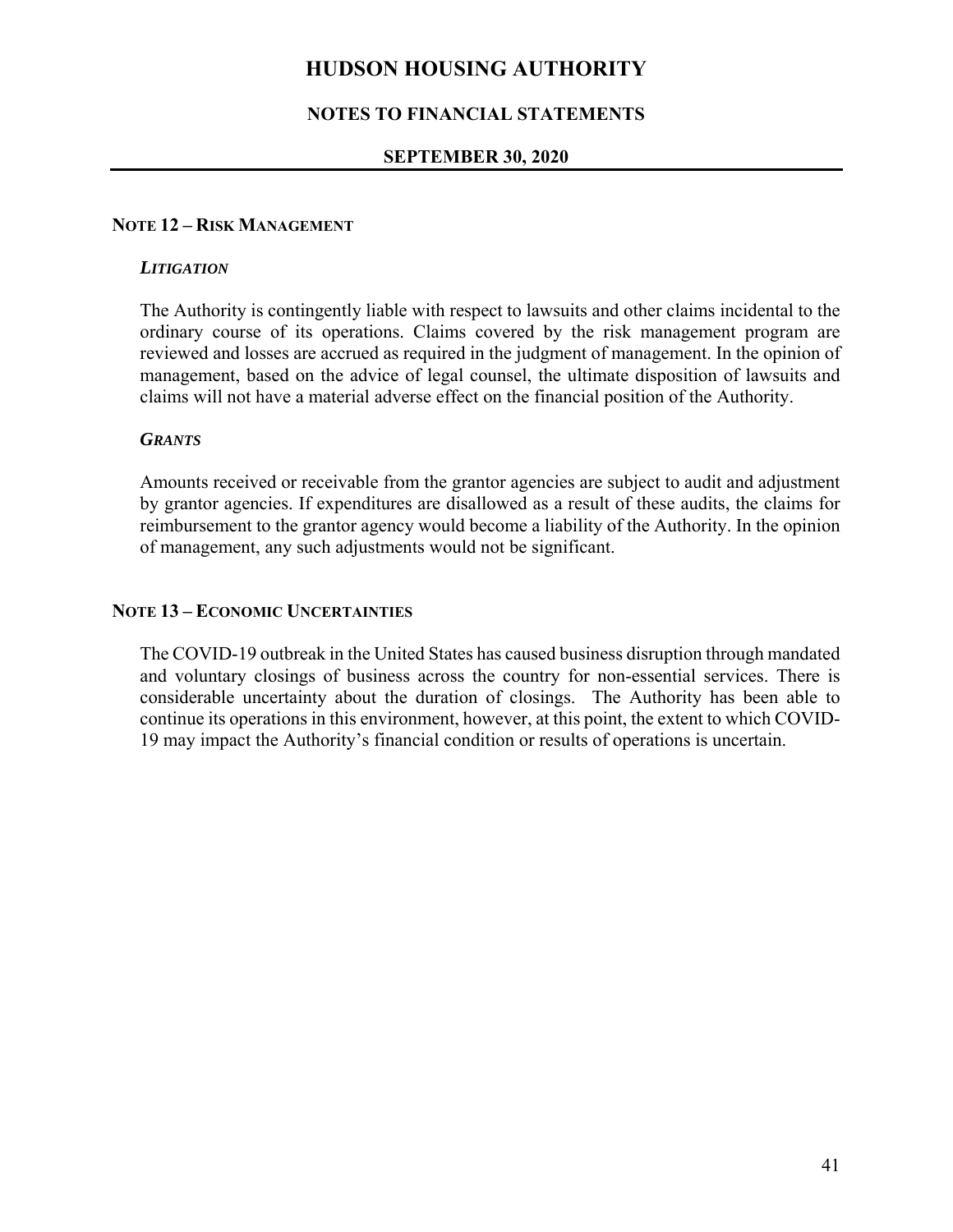#### **SCHEDULE OF CHANGES IN THE TOTAL OPEB LIABILITY AND RELATED RATIOS**

|      |                       |              |           |                | Difference between                     |               |                  |                       |                    |
|------|-----------------------|--------------|-----------|----------------|----------------------------------------|---------------|------------------|-----------------------|--------------------|
|      | <b>Total OPEB</b>     |              |           |                | Changes of benefit expected and actual | Changes of    |                  | Net Change in Total   | <b>Total OPEB</b>  |
| Year | Liability - Beginning | Service cost | Interest  | terms          | experience                             | Assumptions   | Benefit payments | <b>OPEB</b> Liability | Liability - Ending |
|      |                       |              |           |                |                                        |               |                  |                       |                    |
| 2019 | 1.028.490 \$          | 27.631 \$    | 36,340 \$ | $\sim$ $\sim$  | $(163, 543)$ \$                        | $(71,018)$ \$ | $(35,958)$ \$    | $(206, 548)$ \$       | 821,942            |
| 2018 | 989.518 \$            | 37.434 \$    | 35,356 \$ | $\sim$ $\sim$  | $-  \sim$                              | $-$ \$        | $(33,818)$ \$    | 38,972 \$             | 1.028.490          |
| 2017 | $1,068,783$ \$        | 38,150 \$    | 34.011 \$ | $(119,218)$ \$ | $--$                                   | $\sim$ $\sim$ | $(32,208)$ \$    | $(79,265)$ \$         | 989,518            |

#### **LAST THREE FISCAL YEARS**

|      |   |                 | <b>OPEB</b> Liability as a |
|------|---|-----------------|----------------------------|
|      |   |                 | Percentage of              |
| Year |   | Covered Payroll | Covered Payroll            |
|      |   |                 |                            |
| 2019 | S | 419,639         | 195.87%                    |
| 2018 | S | 383,232         | 268.37%                    |
| 2017 |   | 372,070         | 265.95%                    |

*The Schedule is intended to present information for 10 years, additional years will be displayed as they become available.*

*See Notes to Required Supplementary Information*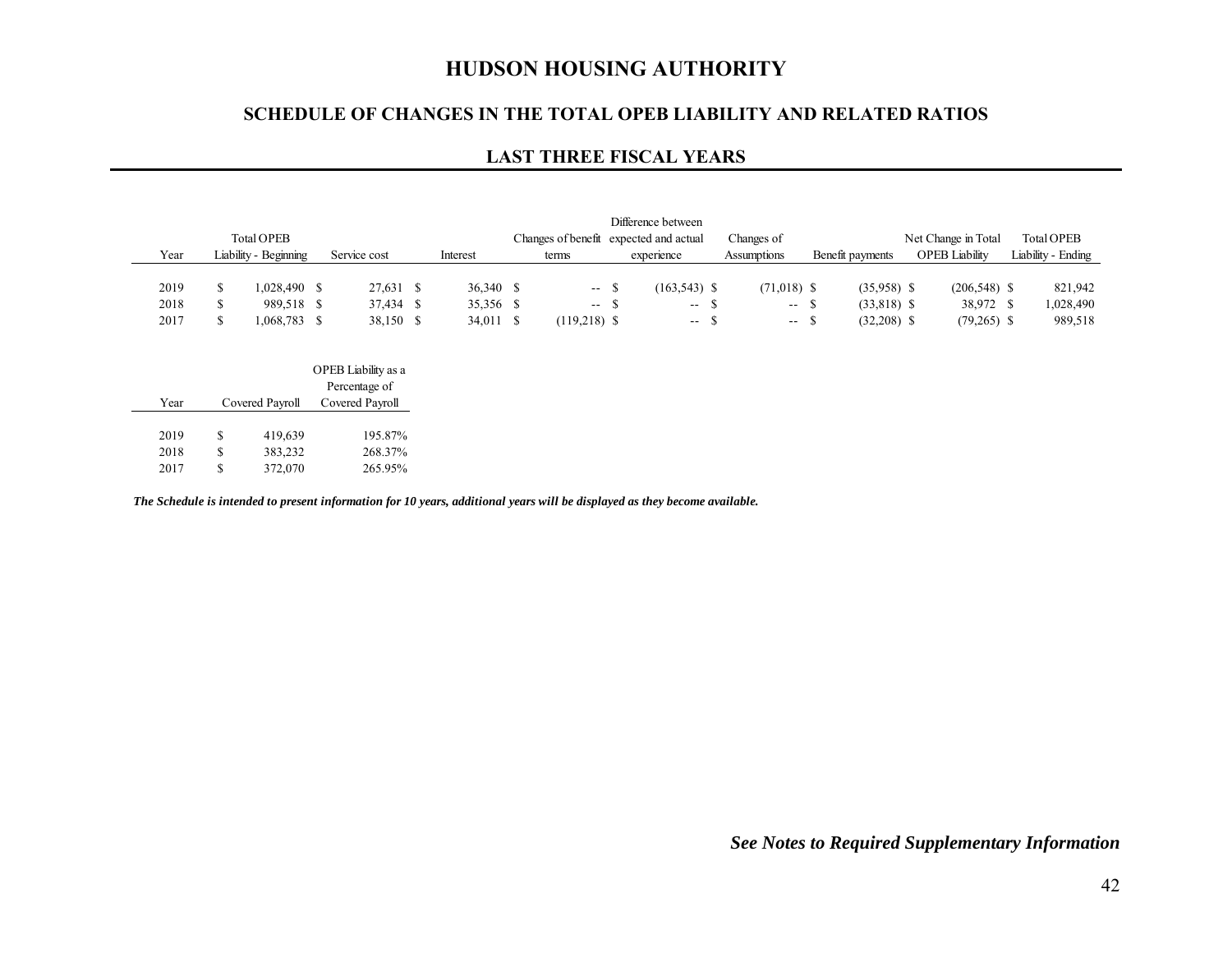### **SCHEDULE OF THE PROPORTIONATE SHARE OF THE NET PENSION LIABILITY MIDDLESEX COUNTY RETIREMENT SYSTEM**

| Measurement Period<br><b>Ending December</b><br>31, | Proportion of the net<br>pension liability | Proportionate share of<br>the net pension liability |    | Covered payroll | Proportionate share of<br>the net pension liability<br>as a percentage of<br>covered payroll | Plan fiduciary net<br>position as a percentage<br>of the total pension<br>liability |
|-----------------------------------------------------|--------------------------------------------|-----------------------------------------------------|----|-----------------|----------------------------------------------------------------------------------------------|-------------------------------------------------------------------------------------|
|                                                     |                                            |                                                     |    |                 |                                                                                              |                                                                                     |
| 2019                                                | $0.044\%$                                  | \$<br>704,594                                       | -S | 357,369         | 197.16%                                                                                      | 49.4500\%                                                                           |
| 2018                                                | 0.789%                                     | \$<br>1,223,133                                     | -S | 269,655         | 453.59%                                                                                      | 46.4000\%                                                                           |
| 2017                                                | 0.810%                                     | \$<br>1,155,541                                     | -S | 257,663         | 448.47%                                                                                      | 49.2700%                                                                            |
| 2016                                                | $0.101\%$                                  | \$<br>1,432,641                                     | -S | 325,812         | 439.71%                                                                                      | 47.6500%                                                                            |
| 2015                                                | $0.102\%$                                  | \$<br>1,399,262                                     | -S | 283,285         | 493.94%                                                                                      | 46.1300%                                                                            |
| 2014                                                | $0.111\%$                                  | \$<br>1,329,616                                     | -S | 347,298         | 382.85%                                                                                      | 47.6500%                                                                            |

#### **LAST SIX FISCAL YEARS**

*The Schedule is intended to present information for 10 years, additional years will be displayed as they become available.*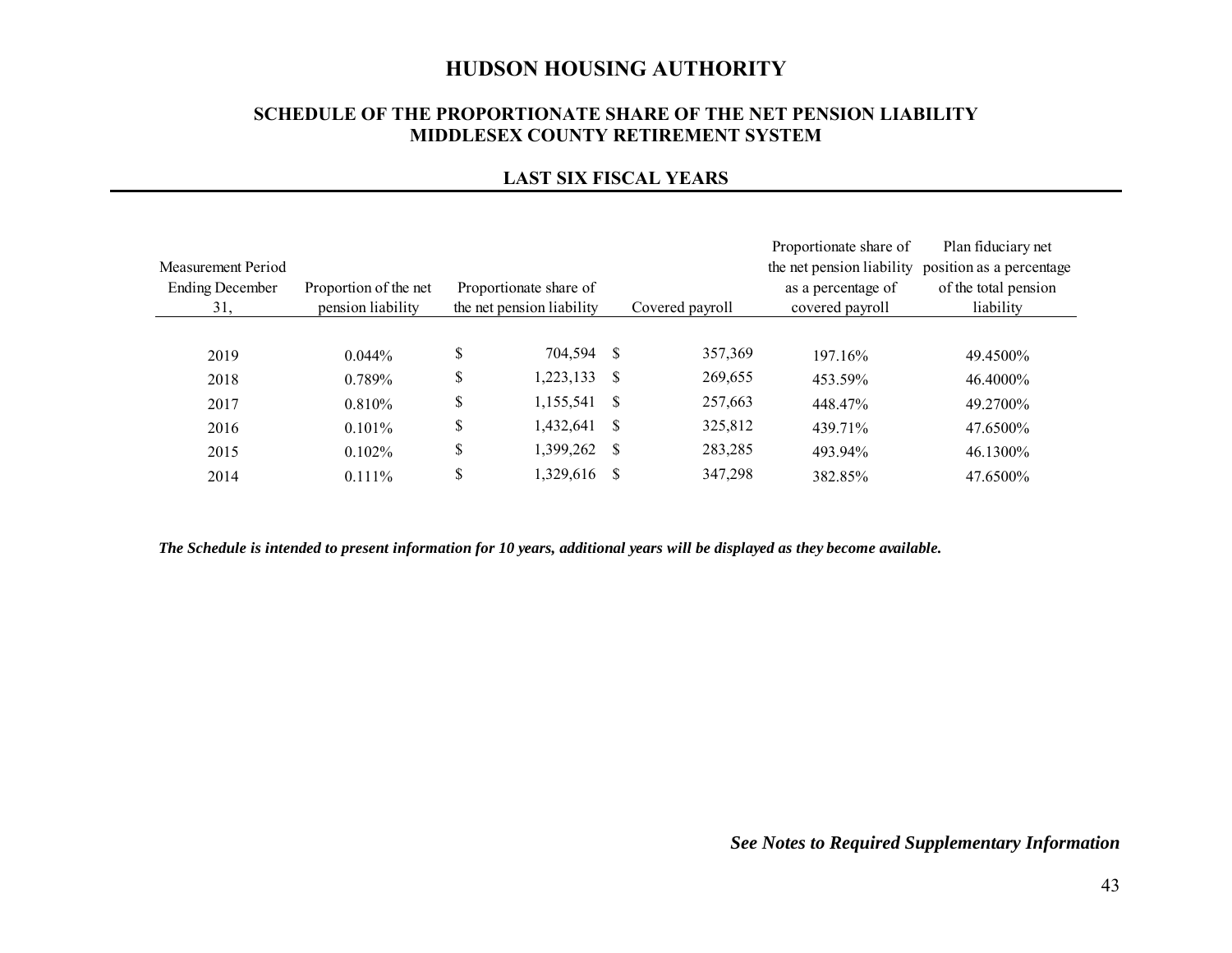### **SCHEDULE OF PENSION CONTRIBUTIONS MIDDLESEX COUNTY RETIREMENT SYSTEM**

| Measurement   |                                       |               | Contributions in<br>relation to the |      |                             |               |         | Contributions as a    |
|---------------|---------------------------------------|---------------|-------------------------------------|------|-----------------------------|---------------|---------|-----------------------|
| Period Ending | Contractually                         |               | contractually required              |      | Contribution                |               |         | percentage of covered |
| December 31,  | required contribution<br>contribution |               |                                     |      | deficiency (excess)         | payroll       |         |                       |
|               |                                       |               |                                     |      |                             |               |         |                       |
| 2019          | \$<br>91,276                          | -S            | 91,276 \$                           |      | $\mathcal{L} = \mathcal{L}$ | S             | 357,369 | 25.54%                |
| 2018          | \$<br>107,481                         | <sup>\$</sup> | 107,481                             | - \$ | $\mathbf{u} = \mathbf{u}$   | <sup>\$</sup> | 269,655 | 39.86%                |
| 2017          | \$<br>100,489                         | <sup>\$</sup> | 100,489                             | - \$ | $--$                        | \$            | 257,663 | 39.00%                |
| 2016          | \$<br>96,064                          | S             | 96,064                              | -S   | $-$                         | S             | 325,812 | 29.48%                |
| 2015          | \$<br>89,676                          | <sup>\$</sup> | 89,676 \$                           |      | $\mathbf{u} = \mathbf{u}$   | <sup>\$</sup> | 283,285 | 31.66%                |
| 2014          | \$<br>65,711                          | \$            | 65,711                              |      | $\overline{\phantom{a}}$    |               | 347,298 | 18.92%                |

#### **LAST SIX FISCAL YEARS**

*The Schedule is intended to present information for 10 years, additional years will be displayed as they become available.*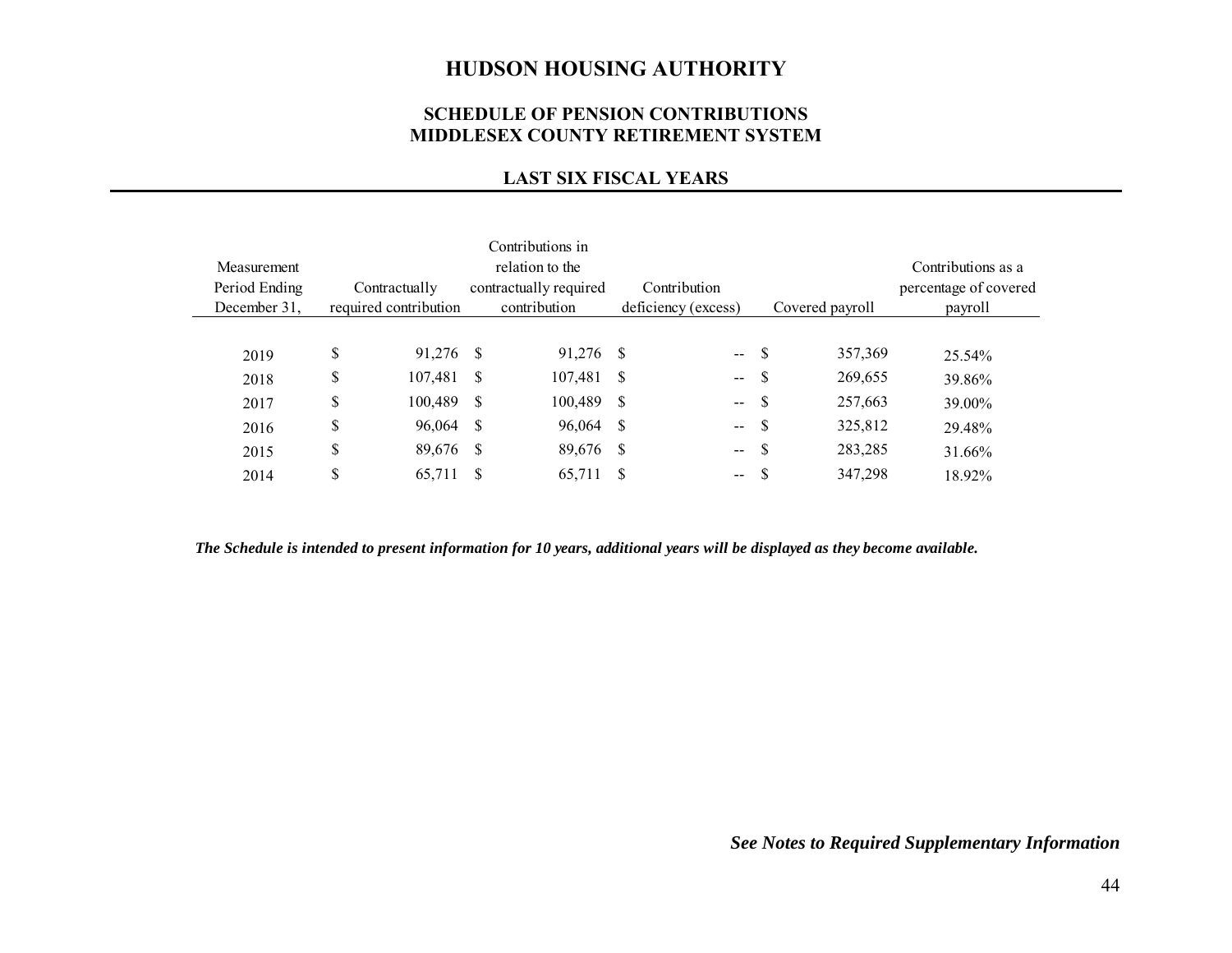## **NOTES TO REQUIRED SUPPLEMENTARY INFORMATION**

## **SEPTEMBER 30, 2020**

### **NOTE 1 – OTHER POSTEMPLOYMENT BENEFIT PLANS OTHER THAN PENSIONS**

#### *DESCRIPTION OF REQUIRED SUPPLEMENTARY INFORMATION*

The Schedule of Changes in the Total OPEB Liability and Related Ratios details the Plan's other postemployment benefit liability and the covered employee payroll. It demonstrates the Plan's total liability and the Plan's liability as a percentage of covered payroll.

### *10-YEAR TREND INFORMATION*

The Schedule of Changes in the Total OPEB Liability and Related Ratios is intended to present information for 10 years. Until a 10-year trend is compiled, information is presented for those years in which information is available.

### *CHANGES IN BENEFIT TERMS*

There were no changes in benefit terms from the prior measurement date.

#### *CHANGES IN ASSUMPTIONS*

Effective September 30, 2020;

- Discount rate is 3.75%, previously 3.50%
- Healthcare trend rate is  $4.50\%$ , previously  $5.00\%$

### **NOTE 2 – PENSION PLAN SCHEDULES**

#### *DESCRIPTION OF REQUIRED SUPPLEMENTARY INFORMATION*

The Schedule of the Proportionate Share of the Net Pension Liability presents multi-year trend information on the Authority's share of the Net Pension Liability and related ratios.

The Schedule of Contributions presents multiyear trend information for the Authority's required and actual contributions relating to the pension plan.

#### *10-YEAR TREND INFORMATION*

The Schedules of the Proportionate Share of the Net Pension Liability and the Schedule of Contributions are intended to present information for 10 years. Until a 10-year trend is compiled, information is presented for those years in which information is available.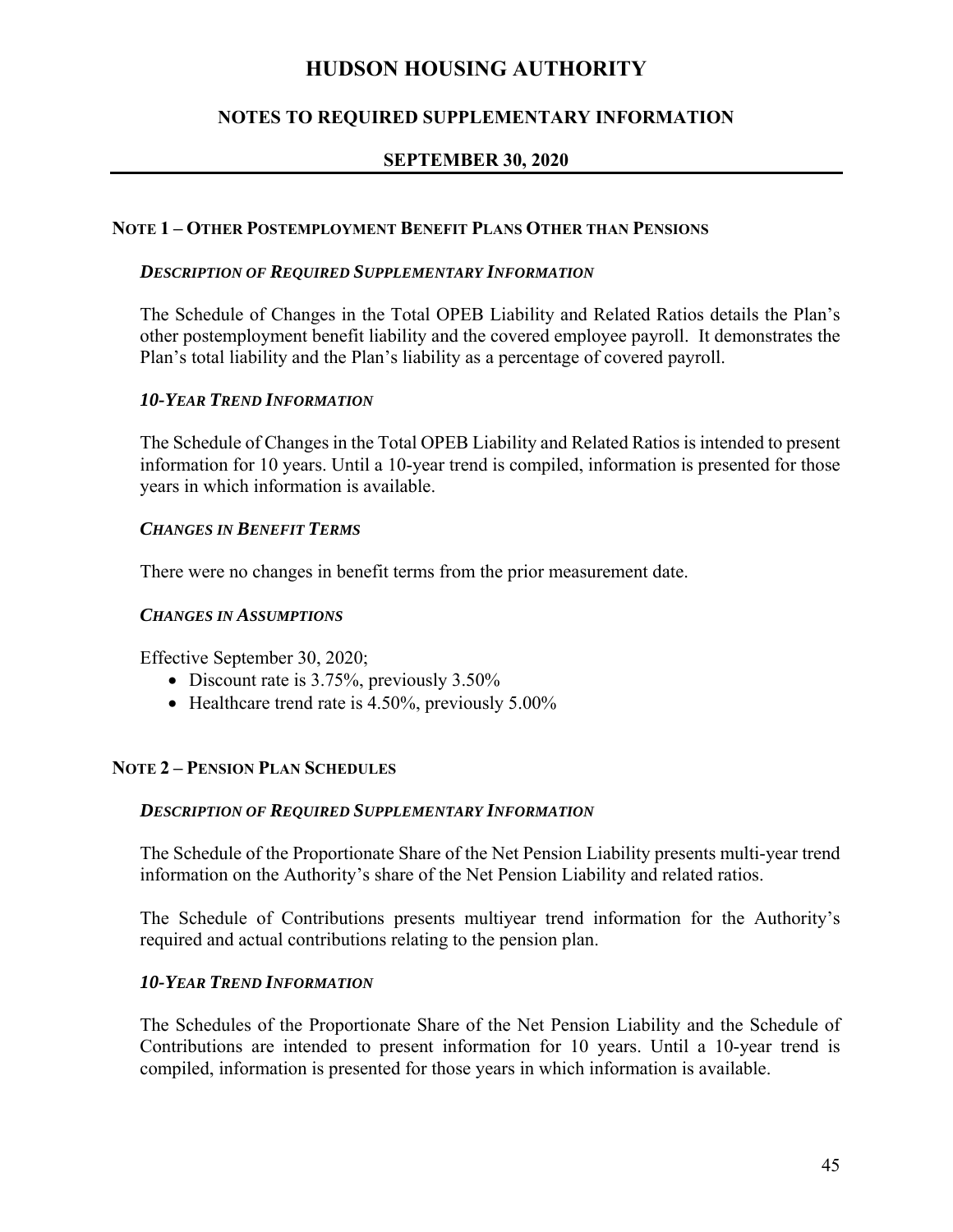## **NOTES TO REQUIRED SUPPLEMENTARY INFORMATION (CONTINUED)**

## **SEPTEMBER 30, 2020**

## **NOTE 2 – PENSION PLAN SCHEDULES (CONTINUED)**

#### *CHANGES IN BENEFIT TERMS*

There were no changes in benefit terms from the prior measurement date.

*CHANGES IN ASSUMPTIONS*

There were no changes in assumptions from the prior measurement date.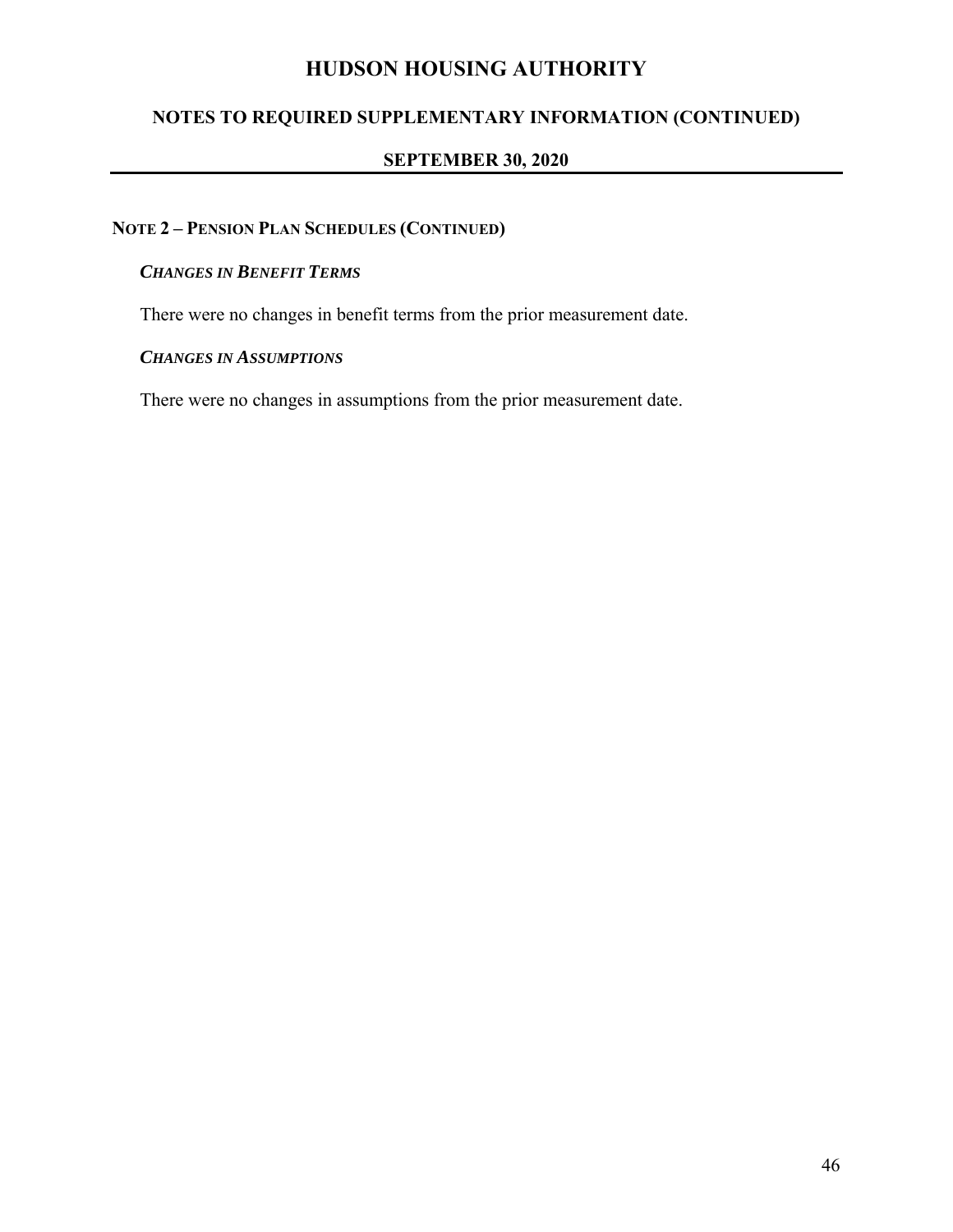#### **SUPPLEMENTARY FINANCIAL DATA SCHEDULE**

## **SEPTEMBER 30, 2020**

| <b>FDS</b> |                                                            |               |                          |                          |                          |
|------------|------------------------------------------------------------|---------------|--------------------------|--------------------------|--------------------------|
| Line       |                                                            |               | <b>Housing Choice</b>    | <b>HCV CARES Act</b>     | <b>Public Housing</b>    |
| Item       | <b>Description</b>                                         | <b>AMP 01</b> | <b>Vouchers</b>          | Funding                  | <b>CARES Act Funding</b> |
|            |                                                            |               |                          |                          |                          |
| 111        | Cash - Unrestricted                                        | 880,799       | 102,736                  |                          | $\overline{a}$           |
| 113        | Cash - Other Restricted                                    | 15,116        | 568                      | 34,632                   | $\overline{\phantom{a}}$ |
| 114        | Cash - Tenant Security Deposits                            | ÷.            | $\mathbf{r}$             | $\mathbf{r}$             | $\sim$                   |
| 100        | <b>Total Cash</b>                                          | 895,915       | 103,304                  | 34,632                   | $\sim$                   |
|            |                                                            |               |                          |                          |                          |
| 121        | Accounts Receivable - PHA Projects                         |               | 2,222                    | $\sim$                   | $\sim$                   |
| 122        | Accounts Receivable - HUD Other Projects                   | $\sim$        | $\sim$                   | $\sim$                   | 8,426                    |
| 124        | Accounts Receivable - Other Government                     | $\sim$        | $\sim$                   | $\sim$                   | $\sim$                   |
| 125        | Accounts Receivable - Miscellaneous                        |               |                          |                          | $\blacksquare$           |
| 126        | Accounts Receivable - Tenants                              | 6,237         | $\mathbf{r}$             | $\mathbf{u}$             | $\sim$                   |
| 126.1      | Allowance for Doubtful Accounts -Tenants                   | (3,036)       | $\blacksquare$           | $\overline{\phantom{a}}$ | $\overline{\phantom{a}}$ |
| 126.2      | Allowance for Doubtful Accounts - Other                    | $\sim$        | $\blacksquare$           |                          | $\overline{\phantom{a}}$ |
| 128        | Fraud Recovery                                             |               |                          |                          | $\sim$                   |
| 128.1      | Allowance for Doubtful Accounts - Fraud                    | $\sim$        | $\sim$                   | $\sim$                   | $\sim$                   |
| 120        | Total Receivables, Net of Allowances for Doubtful Accounts | 3,201         | 2,222                    | $\sim$                   | 8,426                    |
|            |                                                            |               |                          |                          |                          |
| 142        | Prepaid Expenses and Other Assets                          | 26,735        | 1,577                    | $\sim$                   | $\blacksquare$           |
| 144        | Inter Program Due From                                     | 8.426         | $\mathbf{r}$             | $\sim$                   | $\sim$                   |
| 150        | <b>Total Current Assets</b>                                | 934,277       | 107,103                  | 34,632                   | 8,426                    |
|            |                                                            |               |                          |                          |                          |
| 161        | Land                                                       | 54,035        | $\sim$                   | $\sim$                   | $\sim$                   |
| 162        | <b>Buildings</b>                                           | 7,906,568     | $\mathbf{r}$             | $\mathbf{u}$             | $\mathbf{u}$             |
| 164        | Furniture, Equipment & Machinery - Administration          | 230,823       | $\overline{\phantom{a}}$ |                          | $\sim$                   |
| 166        | <b>Accumulated Depreciation</b>                            | (5,984,390)   | $\mathbf{r}$             | $\mathcal{L}$            | $\mathcal{L}$            |
| 167        | Construction in Progress                                   |               | $\blacksquare$           | $\sim$                   | $\blacksquare$           |
| 160        | Total Capital Assets, Net of Accumulated Depreciation      | 2,207,036     | $\overline{\phantom{a}}$ | $\sim$                   | $\overline{a}$           |
|            |                                                            |               |                          |                          |                          |
| 180        | <b>Total Non-Current Assets</b>                            | 2,207,036     | $\sim$                   | $\sim$                   | $\blacksquare$           |
|            |                                                            |               |                          |                          |                          |
| 200        | Deferred Outflow of Resources                              | 77,956        | 19,267                   |                          | $\blacksquare$           |
|            |                                                            |               |                          |                          |                          |
| 290        | Total Assets and Deferred Outflow of Resources             | 3,219,269     | 126,370                  | 34,632                   | 8,426                    |
|            |                                                            |               |                          |                          |                          |
| 311        | <b>Bank Overdraft</b>                                      | $\sim$        | $\mathbf{r}$             |                          | $\sim$                   |
| 312        | Accounts Payable $\leq$ 90 Days                            | $\sim$        | $\sim$                   | $\sim$                   | $\blacksquare$           |
| 321        | Accrued Wage/Payroll Taxes Payable                         | $\sim$        | $\sim$                   | $\sim$                   | $\sim$                   |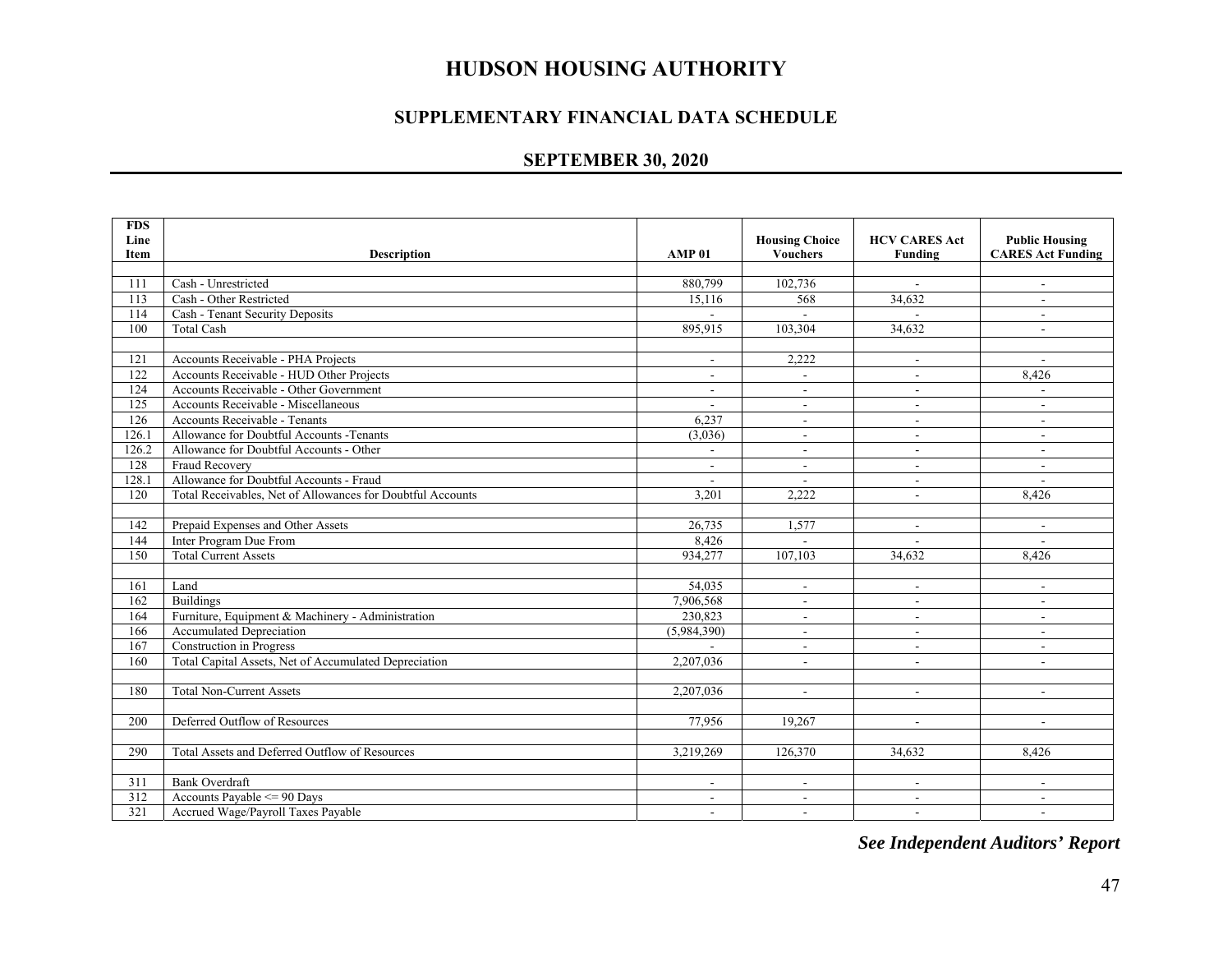#### **SUPPLEMENTARY FINANCIAL DATA SCHEDULE**

## **SEPTEMBER 30, 2020**

| <b>FDS</b>       |                                                                      |                 |                       |                          |                          |
|------------------|----------------------------------------------------------------------|-----------------|-----------------------|--------------------------|--------------------------|
| Line             |                                                                      |                 | <b>Housing Choice</b> | <b>HCV CARES Act</b>     | <b>Public Housing</b>    |
| Item             | <b>Description</b>                                                   | <b>AMP 01</b>   | <b>Vouchers</b>       | Funding                  | <b>CARES Act Funding</b> |
| 322              | Accrued Compensated Absences - Current Portion                       | 4,632           | 1,567                 | $\sim$                   |                          |
| 333              | Accounts Payable - Other Government                                  | 62,039          |                       |                          | $\sim$                   |
| 341              | <b>Tenant Security Deposits</b>                                      |                 |                       | $\sim$                   | $\sim$                   |
| 342              | <b>Unearned Revenue</b>                                              | 644             | ÷.                    | 34,632                   | $\overline{\phantom{a}}$ |
| 345              | Other Current Liabilities                                            | 15,116          | $\sim$                | $\blacksquare$           | $\mathbf{u}$             |
| 346              | Accrued Liabilities - Other                                          | 2,000           | $\blacksquare$        | $\sim$                   | $\sim$                   |
| 347              | Inter Program - Due To                                               |                 | ÷                     | $\sim$                   | 8,426                    |
| 310              | <b>Total Current Liabilities</b>                                     | 84,431          | 1,567                 | 34,632                   | 8,426                    |
|                  |                                                                      |                 |                       |                          |                          |
| 357              | Accrued Pension and OPEB Liabilities                                 | 564,917         | 132,349               |                          | $\sim$                   |
| $\overline{350}$ | <b>Total Non-Current Liabilities</b>                                 | 564,917         | 132,349               |                          | $\mathbf{r}$             |
|                  |                                                                      |                 |                       |                          |                          |
| 300              | <b>Total Liabilities</b>                                             | 649,348         | 133,916               | 34,632                   | 8,426                    |
|                  |                                                                      |                 |                       |                          |                          |
| 400              | Deferred Inflow of Resources                                         | 269,358         | 68,798                | $\blacksquare$           | $\sim$                   |
|                  |                                                                      |                 |                       |                          |                          |
| 508.4            | Net Investment in Capital Assets                                     | 2,207,036       |                       | $\sim$                   | $\overline{\phantom{a}}$ |
| 511.4            | <b>Restricted Net Position</b>                                       |                 | 568                   | $\mathcal{L}$            | $\blacksquare$           |
| 512.4            | <b>Unrestricted Net Position</b>                                     | 93,527          | (76, 912)             | $\sim$                   | $\sim$                   |
| 513              | Total Equity - Net Assets / Position                                 | 2,300,563       | (76, 344)             | $\sim$                   | $\sim$                   |
|                  |                                                                      |                 |                       |                          |                          |
| 600              | Total Liab., Def. Inflow of Res., and Equity - Net Assets / Position | 3,219,269       | 126,370               | 34,632                   | 8,426                    |
|                  |                                                                      |                 |                       |                          |                          |
| 70300            | Net Tenant Rental Revenue                                            | 395,215         |                       |                          |                          |
| 70500            | <b>Total Tenant Revenue</b>                                          | 395,215         | $\sim$                | $\sim$                   | $\sim$                   |
|                  |                                                                      |                 |                       |                          |                          |
| 70600            | HUD PHA Operating Grants                                             | 234,329         | 1,029,833             | 2,594                    | 8,426                    |
| 70610            | Capital Grants                                                       | 276,393         | $\blacksquare$        | $\sim$                   | $\blacksquare$           |
| 70700            | Total Fee Revenue                                                    | $\sim$          | ÷                     | $\sim$                   | $\sim$                   |
|                  |                                                                      |                 |                       |                          |                          |
| 70800            | Other Government Grants                                              | $\sim$          | $\blacksquare$        | $\overline{\phantom{a}}$ | $\sim$                   |
| 71100            | Investment Income - Unrestricted                                     | $\overline{62}$ | $\sim$                | $\mathbf{u}$             | $\mathcal{L}$            |
| 71400            | Fraud Recovery                                                       | $\sim$          | 2,950                 | $\sim$                   | $\mathbf{u}$             |
| 71500            | Other Revenue                                                        | 7,394           | 123,176               | $\sim$                   | $\sim$                   |
| 70000            | <b>Total Revenue</b>                                                 | 913,393         | 1,155,959             | 2,594                    | 8,426                    |
|                  |                                                                      |                 |                       |                          |                          |
| 91100            | <b>Administrative Salaries</b>                                       | 80.142          | 40,181                | $\blacksquare$           | $\mathbf{r}$             |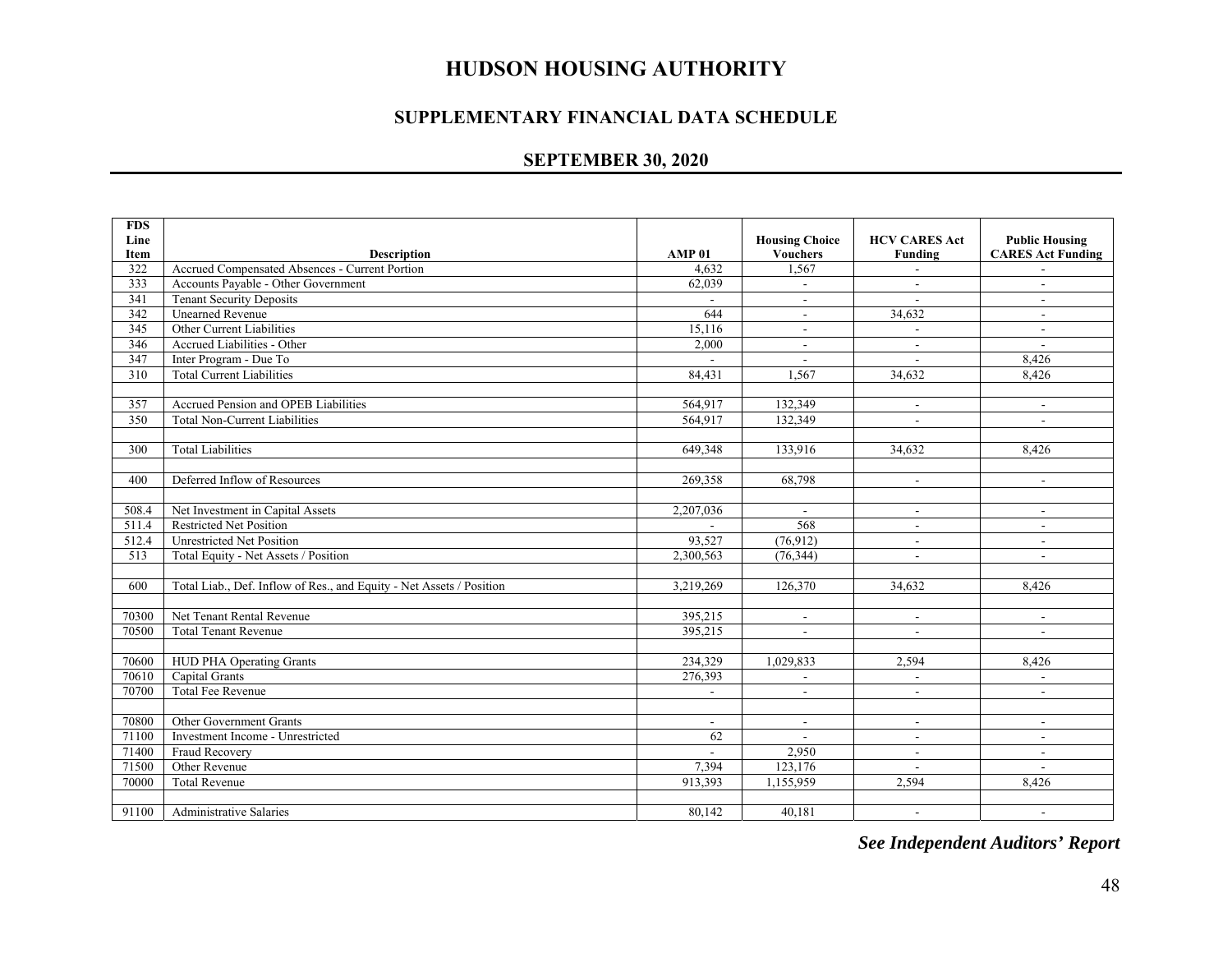#### **SUPPLEMENTARY FINANCIAL DATA SCHEDULE**

## **SEPTEMBER 30, 2020**

| <b>FDS</b> |                                                           |                          |                          |                          |                          |
|------------|-----------------------------------------------------------|--------------------------|--------------------------|--------------------------|--------------------------|
| Line       |                                                           |                          | <b>Housing Choice</b>    | <b>HCV CARES Act</b>     | <b>Public Housing</b>    |
| Item       | <b>Description</b>                                        | <b>AMP 01</b>            | <b>Vouchers</b>          | Funding                  | <b>CARES Act Funding</b> |
| 91200      | <b>Auditing Fees</b>                                      | 5,500                    | 5,500                    | $\blacksquare$           |                          |
| 91500      | Employee Benefit contributions - Administrative           | 2,147                    |                          | $\blacksquare$           | $\blacksquare$           |
| 91700      | Legal Expense                                             | 4,250                    | $\mathbf{r}$             | $\sim$                   | ÷                        |
| 91800      | Travel                                                    | 812                      | 345                      | $\sim$                   | $\sim$                   |
| 91900      | Other                                                     | 15,418                   | 17,700                   | $\sim$                   | $\blacksquare$           |
| 91000      | Total Operating - Administrative                          | 108,269                  | 63,726                   | $\blacksquare$           | $\blacksquare$           |
|            |                                                           |                          |                          |                          |                          |
| 92500      | <b>Total Tenant Services</b>                              | $\sim$                   | $\sim$                   | $\overline{\phantom{a}}$ | $\overline{\phantom{a}}$ |
|            |                                                           |                          |                          |                          |                          |
| 93100      | Water                                                     | 19,762                   | $\overline{\phantom{a}}$ |                          | $\overline{\phantom{a}}$ |
| 93200      | Electricity                                               | 27,910                   | $\sim$                   | $\blacksquare$           | $\blacksquare$           |
| 93300      | Gas                                                       | 30,484                   | $\blacksquare$           | $\blacksquare$           | $\blacksquare$           |
| 93000      | <b>Total Utilities</b>                                    | 78,156                   | $\sim$                   | $\sim$                   | $\sim$                   |
|            |                                                           |                          |                          |                          |                          |
| 94100      | Ordinary Maintenance and Operations - Labor               | 81,108                   | $\blacksquare$           | $\blacksquare$           | $\blacksquare$           |
| 94200      | Ordinary Maintenance and Operations - Materials and Other | 30,032                   | $\mathbf{r}$             | $\blacksquare$           | $\sim$                   |
| 94300      | Ordinary Maintenance and Operations Contracts             | 30,294                   | ÷                        | $\overline{\phantom{a}}$ | $\overline{\phantom{a}}$ |
| 94500      | Employee Benefit Contributions - Ordinary Maintenance     | 54,341                   | $\mathbf{u}$             | $\blacksquare$           | $\blacksquare$           |
| 94000      | <b>Total Maintenance</b>                                  | 195,775                  | $\sim$                   | $\blacksquare$           | $\blacksquare$           |
|            |                                                           |                          |                          |                          |                          |
| 95000      | <b>Total Protective Services</b>                          | $\blacksquare$           | $\blacksquare$           | $\blacksquare$           | $\blacksquare$           |
|            |                                                           |                          |                          |                          |                          |
| 96110      | Property Insurance                                        | 15,665                   | $\sim$                   | $\sim$                   | $\blacksquare$           |
| 96120      | Liability Insurance                                       | 6,556                    | 661                      | $\mathbf{u}$             | $\overline{\phantom{a}}$ |
| 96130      | Workmen's Compensation                                    | 3,208                    | 906                      | $\sim$                   | $\mathbf{r}$             |
| 96140      | All Other Insurance                                       | 2,993                    | 393                      | $\blacksquare$           | $\blacksquare$           |
| 96100      | <b>Total insurance Premiums</b>                           | 28,422                   | 1,960                    | $\overline{\phantom{a}}$ | $\blacksquare$           |
|            |                                                           |                          |                          |                          |                          |
| 96200      | Other General Expenses                                    |                          | 602                      | $\sim$                   | $\mathbf{r}$             |
| 96210      | <b>Compensated Absences</b>                               | 1,207                    | 912                      | $\blacksquare$           | $\blacksquare$           |
| 96300      | Payments in Lieu of Taxes                                 | 29,568                   | $\mathcal{L}^{\pm}$      | $\sim$                   | $\mathcal{L}$            |
| 96400      | Bad debt - Tenant Rents                                   | 390                      | $\sim$                   | $\blacksquare$           | $\blacksquare$           |
| 96000      | <b>Total Other General Expenses</b>                       | 31,165                   | 1,514                    | $\blacksquare$           | $\mathbf{r}$             |
|            |                                                           |                          |                          |                          |                          |
| 96700      | Total Interest Expense and Amortization Cost              | $\overline{\phantom{a}}$ | $\blacksquare$           | $\sim$                   | $\mathbf{u}$             |
|            |                                                           |                          |                          |                          |                          |
| 96900      | <b>Total Operating Expenses</b>                           | 441,787                  | 67,200                   | $\sim$                   | $\blacksquare$           |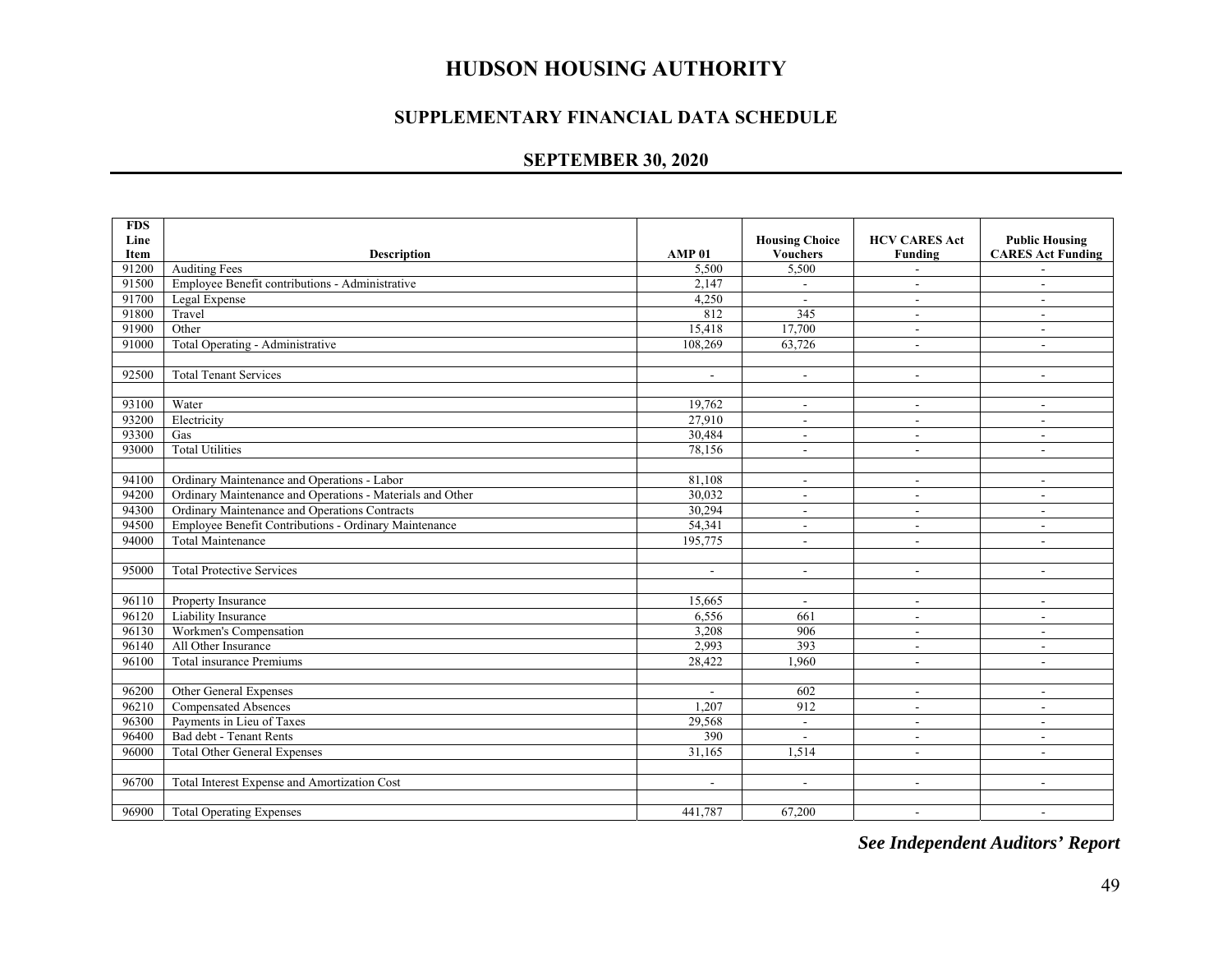#### **SUPPLEMENTARY FINANCIAL DATA SCHEDULE**

## **SEPTEMBER 30, 2020**

| <b>FDS</b><br>Line |                                                                     |                          | <b>Housing Choice</b> | <b>HCV CARES Act</b>     | <b>Public Housing</b>    |
|--------------------|---------------------------------------------------------------------|--------------------------|-----------------------|--------------------------|--------------------------|
| Item               | <b>Description</b>                                                  | <b>AMP 01</b>            | <b>Vouchers</b>       | Funding                  | <b>CARES Act Funding</b> |
|                    |                                                                     |                          |                       |                          |                          |
| 97000              | Excess of Operating Revenue over Operating Expenses                 | 471,606                  | 1,088,759             | 2,594                    | 8,426                    |
|                    |                                                                     |                          |                       |                          |                          |
| 97100              | <b>Extraordinary Maintenance</b>                                    | 59,141                   |                       | 2,594                    | 8,426                    |
| 97300              | Housing Assistance Payments                                         |                          | 950,636               |                          | ٠                        |
| 97350              | HAP Portability-In                                                  |                          | 104,660               |                          | ٠                        |
| 97400              | Depreciation Expense                                                | 277,641                  |                       |                          | ۰                        |
| 90000              | <b>Total Expenses</b>                                               | 778,569                  | 1,122,496             | 2,594                    | 8,426                    |
|                    |                                                                     |                          |                       |                          |                          |
| 10100              | Total Other financing Sources (Uses)                                | $\sim$                   | $\sim$                | $\overline{\phantom{a}}$ | $\blacksquare$           |
|                    |                                                                     |                          |                       |                          |                          |
| 10000              | Excess (Deficiency) of Total Revenue Over (Under) Total Expenses    | 134,824                  | 33,463                |                          |                          |
|                    |                                                                     |                          |                       |                          |                          |
| 11030              | <b>Beginning Equity</b>                                             | 2,165,739                | (109, 807)            | $\blacksquare$           | ٠                        |
| 11040              | Prior Period Adjustments, Equity Transfers and Correction of Errors | $\overline{\phantom{a}}$ |                       |                          | ۰                        |
| 11170              | Administrative Fee Equity                                           |                          | (76, 912)             |                          | ٠                        |
| 11180              | Housing Assistance Payments Equity                                  |                          | 568                   | $\overline{\phantom{a}}$ |                          |
| 11190              | Unit Months Available                                               | 1,104                    | 816                   |                          |                          |
| 11210              | Number of Unit Months Leased                                        | 1.104                    | 808                   |                          |                          |
| 11620              | <b>Building Purchases</b>                                           | 276,393                  |                       |                          | ٠                        |
| 11640              | Furniture & Equipment - Administrative Purchases                    | 107,854                  |                       |                          |                          |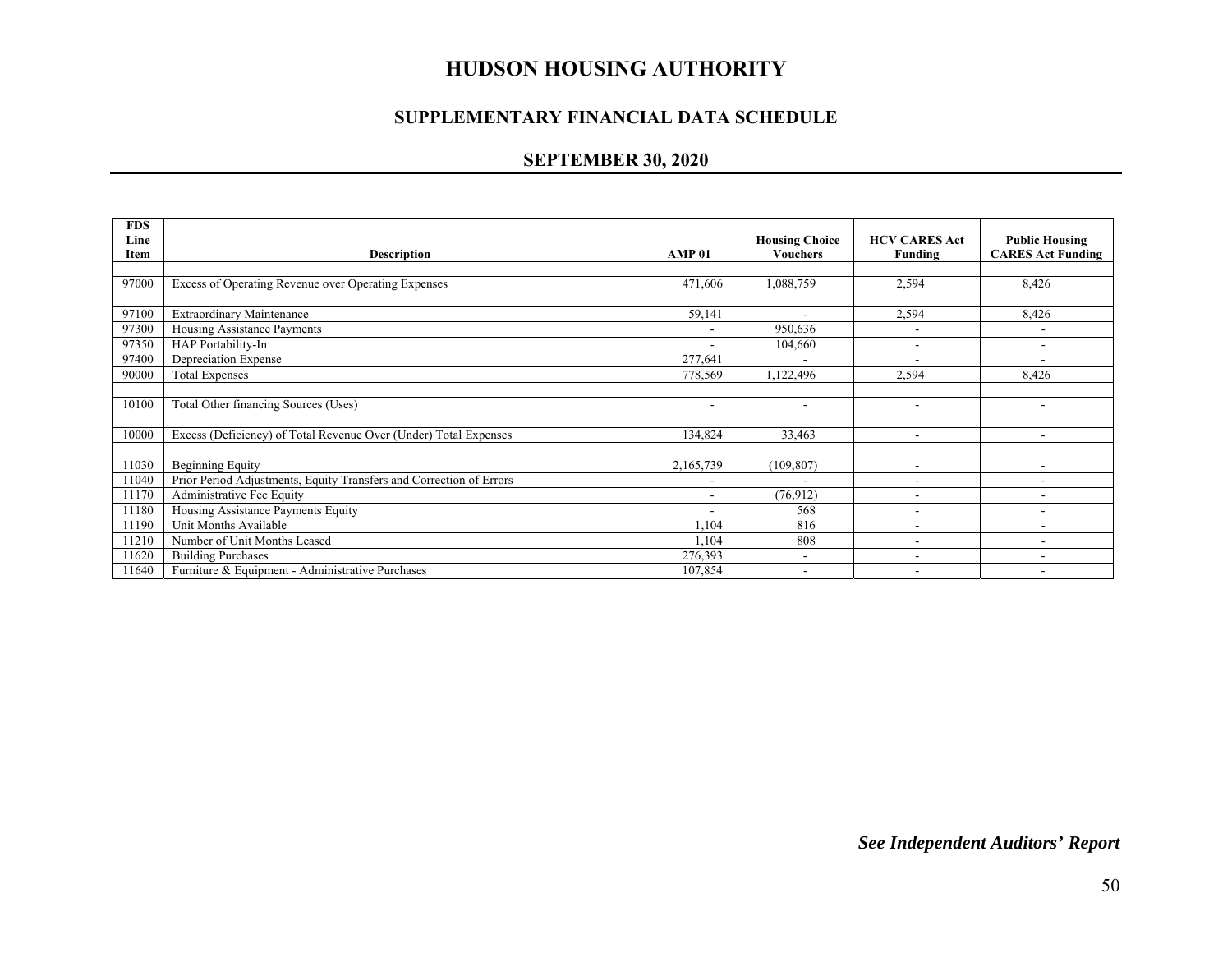#### **SUPPLEMENTARY FINANCIAL DATA SCHEDULE**

## **SEPTEMBER 30, 2020**

| <b>FDS</b>       |                                                            |                            |                 |                  |
|------------------|------------------------------------------------------------|----------------------------|-----------------|------------------|
| Line             |                                                            |                            |                 |                  |
| Item             | <b>Description</b>                                         | <b>Business Activities</b> | State/Local     | <b>Total</b>     |
|                  | Cash - Unrestricted                                        |                            | 577,157         | 1,560,692        |
| 111<br>113       |                                                            |                            |                 |                  |
|                  | Cash - Other Restricted                                    |                            | 89,365<br>8.924 | 139,681<br>8.924 |
| 114<br>100       | Cash - Tenant Security Deposits                            | $\sim$                     |                 |                  |
|                  | <b>Total Cash</b>                                          | $\overline{\phantom{a}}$   | 675,446         | 1,709,297        |
| 121              | Accounts Receivable - PHA Projects                         | $\overline{\phantom{a}}$   | 1,214           | 3,436            |
| 122              | Accounts Receivable - HUD Other Projects                   | $\sim$                     | $\sim$          | 8,426            |
| 124              | Accounts Receivable - Other Government                     |                            | 4,720           | 4,720            |
| 125              | Accounts Receivable - Miscellaneous                        | 858,515                    | $\sim$          | 858,515          |
| 126              | Accounts Receivable - Tenants                              | 3,300                      | 6,504           | 16,041           |
| 126.1            | Allowance for Doubtful Accounts -Tenants                   |                            | (4, 478)        | (7,514)          |
| 126.2            | Allowance for Doubtful Accounts - Other                    | (858, 515)                 |                 | (858, 515)       |
| 128              | Fraud Recovery                                             | $\blacksquare$             | 7.557           | 7,557            |
| 128.1            | Allowance for Doubtful Accounts - Fraud                    |                            | (7,557)         | (7,557)          |
| 120              | Total Receivables, Net of Allowances for Doubtful Accounts | 3.300                      | 7,960           | 25,109           |
|                  |                                                            |                            |                 |                  |
| 142              | Prepaid Expenses and Other Assets                          | 2,379                      | 8,920           | 39,611           |
| 144              | Inter Program Due From                                     | $\blacksquare$             | $\sim$          | 8,426            |
| 150              | <b>Total Current Assets</b>                                | 5.679                      | 692,326         | 1,782,443        |
|                  |                                                            |                            |                 |                  |
| 161              | Land                                                       | $\blacksquare$             | 260,160         | 314,195          |
| 162              | <b>Buildings</b>                                           | 259,903                    | 4,878,843       | 13,045,314       |
| 164              | Furniture, Equipment & Machinery - Administration          |                            | 21,734          | 252,557          |
| 166              | <b>Accumulated Depreciation</b>                            | (102, 673)                 | (4,295,778)     | (10, 382, 841)   |
| $\overline{167}$ | Construction in Progress                                   |                            | 500,144         | 500,144          |
| 160              | Total Capital Assets, Net of Accumulated Depreciation      | 157,230                    | 1,365,103       | 3,729,369        |
|                  |                                                            |                            |                 |                  |
| 180              | <b>Total Non-Current Assets</b>                            | 157,230                    | 1.365.103       | 3,729,369        |
|                  |                                                            |                            |                 |                  |
| 200              | Deferred Outflow of Resources                              | ÷.                         | 116,036         | 213,259          |
|                  |                                                            |                            |                 |                  |
| 290              | Total Assets and Deferred Outflow of Resources             | 162,909                    | 2,173,465       | 5,725,071        |
|                  |                                                            |                            |                 |                  |
| 311              | <b>Bank Overdraft</b>                                      | 27,544                     | $\sim$          | 27,544           |
| 312              | Accounts Payable $\leq$ 90 Days                            | 600                        | 36,271          | 36,871           |
| 321              | Accrued Wage/Payroll Taxes Payable                         | $\blacksquare$             | 22,634          | 22,634           |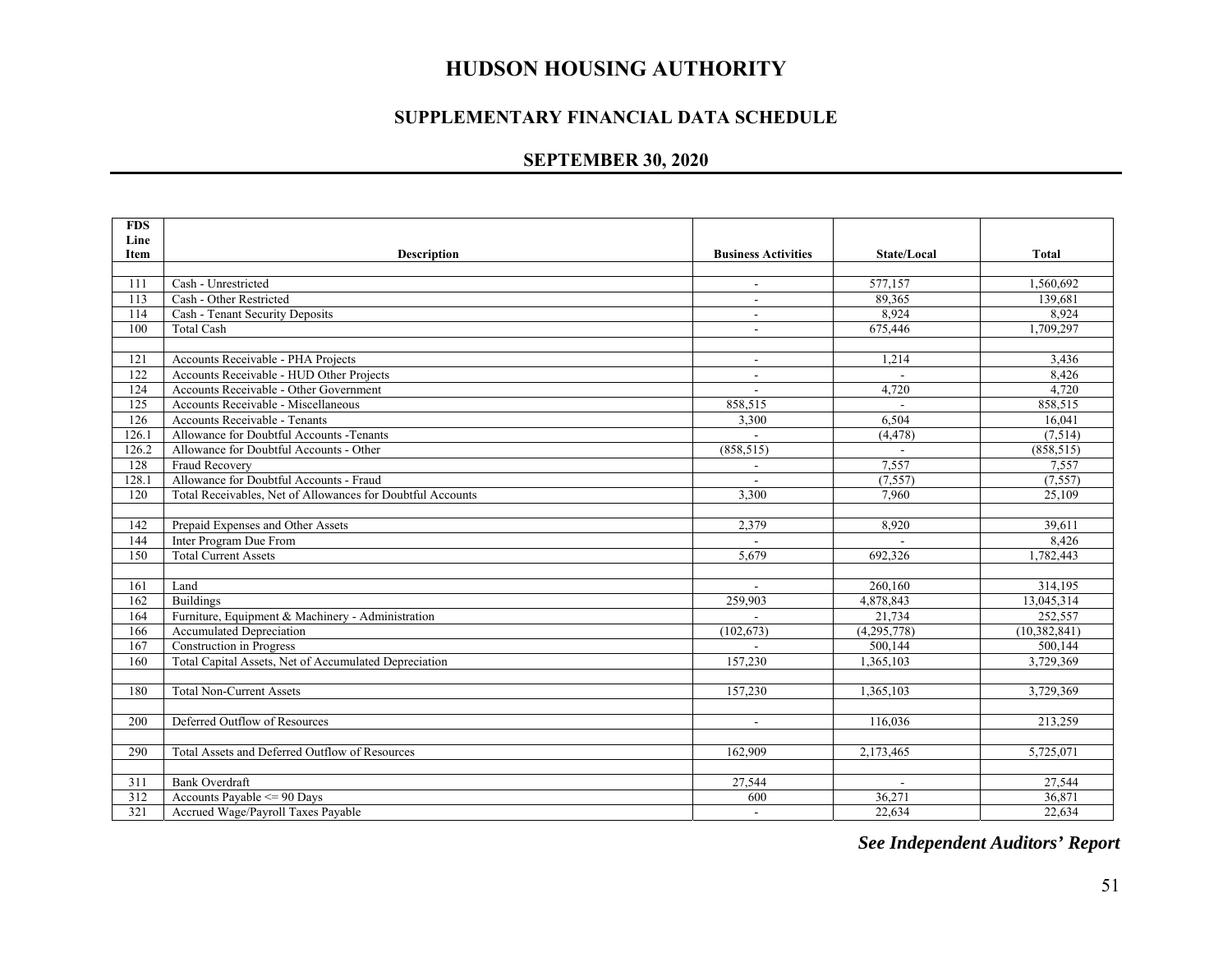### **SUPPLEMENTARY FINANCIAL DATA SCHEDULE**

## **SEPTEMBER 30, 2020**

| <b>FDS</b> |                                                                      |                            |             |              |
|------------|----------------------------------------------------------------------|----------------------------|-------------|--------------|
| Line       |                                                                      |                            |             |              |
| Item       | <b>Description</b>                                                   | <b>Business Activities</b> | State/Local | <b>Total</b> |
| 322        | Accrued Compensated Absences - Current Portion                       |                            | 7.400       | 13,599       |
| 333        | Accounts Payable - Other Government                                  |                            | 19,070      | 81,109       |
| 341        | <b>Tenant Security Deposits</b>                                      | $\overline{a}$             | 8,924       | 8,924        |
| 342        | <b>Unearned Revenue</b>                                              | $\mathbf{r}$               | 75,369      | 110,645      |
| 345        | Other Current Liabilities                                            | 78,595                     | 48,263      | 141,974      |
| 346        | Accrued Liabilities - Other                                          | $\mathbf{u}$               | $\sim$      | 2,000        |
| 347        | Inter Program - Due To                                               | ÷.                         | $\sim$      | 8,426        |
| 310        | <b>Total Current Liabilities</b>                                     | 106,739                    | 217,931     | 453,726      |
|            |                                                                      |                            |             |              |
| 357        | Accrued Pension and OPEB Liabilities                                 | $\overline{a}$             | 829,270     | 1,526,536    |
| 350        | <b>Total Non-Current Liabilities</b>                                 | $\sim$                     | 829,270     | 1,526,536    |
|            |                                                                      |                            |             |              |
| 300        | <b>Total Liabilities</b>                                             | 106,739                    | 1,047,201   | 1,980,262    |
|            |                                                                      |                            |             |              |
| 400        | Deferred Inflow of Resources                                         | $\blacksquare$             | 407,877     | 746,033      |
|            |                                                                      |                            |             |              |
| 508.4      | Net Investment in Capital Assets                                     | 157,230                    | 1,365,103   | 3,729,369    |
| 511.4      | <b>Restricted Net Position</b>                                       | $\overline{a}$             | $\sim$      | 568          |
| 512.4      | <b>Unrestricted Net Position</b>                                     | (101,060)                  | (646, 716)  | (731, 161)   |
| 513        | Total Equity - Net Assets / Position                                 | 56,170                     | 718,387     | 2,998,776    |
|            |                                                                      |                            |             |              |
| 600        | Total Liab., Def. Inflow of Res., and Equity - Net Assets / Position | 162,909                    | 2,173,465   | 5,725,071    |
|            |                                                                      |                            |             |              |
| 70300      | Net Tenant Rental Revenue                                            | 31,704                     | 668,685     | 1,095,604    |
| 70500      | <b>Total Tenant Revenue</b>                                          | 31,704                     | 668,685     | 1,095,604    |
|            |                                                                      |                            |             |              |
| 70600      | HUD PHA Operating Grants                                             | $\mathcal{L}$              | $\sim$      | 1,275,182    |
| 70610      | Capital Grants                                                       | ÷                          | $\sim$      | 276,393      |
| 70700      | <b>Total Fee Revenue</b>                                             | $\sim$                     | $\sim$      |              |
|            |                                                                      |                            |             |              |
| 70800      | Other Government Grants                                              | ÷                          | 677,063     | 677,063      |
| 71100      | Investment Income - Unrestricted                                     | $\blacksquare$             | 12          | 74           |
| 71400      | Fraud Recovery                                                       | $\sim$                     | $\sim$      | 2,950        |
| 71500      | Other Revenue                                                        | $\blacksquare$             | 21,470      | 152,040      |
| 70000      | <b>Total Revenue</b>                                                 | 31,704                     | 1,367,230   | 3,479,306    |
|            |                                                                      |                            |             |              |
| 91100      | Administrative Salaries                                              | $\sim$                     | 125,488     | 245,811      |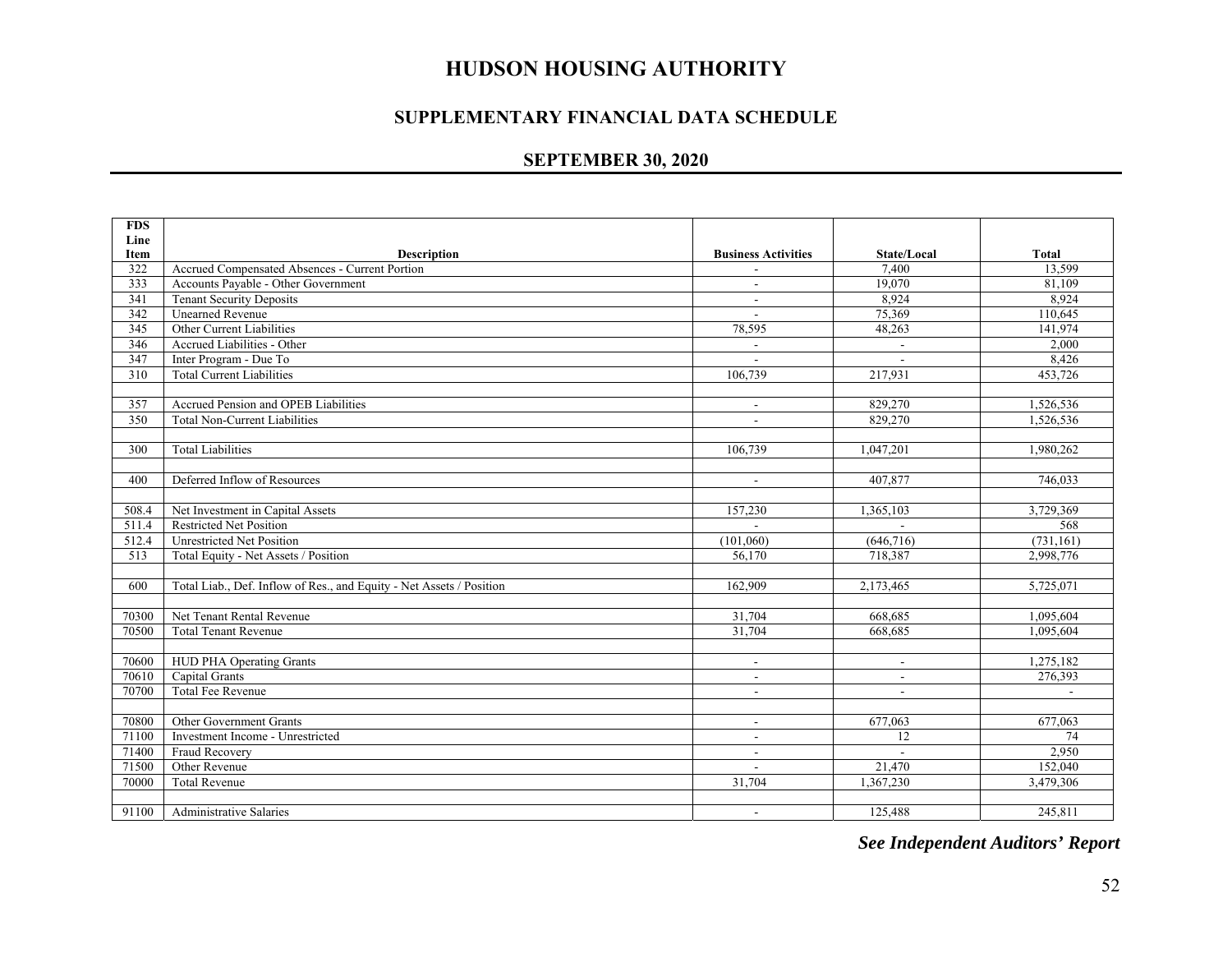#### **SUPPLEMENTARY FINANCIAL DATA SCHEDULE**

## **SEPTEMBER 30, 2020**

| <b>FDS</b> |                                                           |                            |              |                |
|------------|-----------------------------------------------------------|----------------------------|--------------|----------------|
| Line       |                                                           |                            |              |                |
| Item       | <b>Description</b>                                        | <b>Business Activities</b> | State/Local  | <b>Total</b>   |
| 91200      | <b>Auditing Fees</b>                                      |                            | 3,780        | 14,780         |
| 91500      | Employee Benefit contributions - Administrative           | L.                         | $\equiv$     | 2,147          |
| 91700      | Legal Expense                                             | 808                        | $\mathbf{r}$ | 5,058          |
| 91800      | Travel                                                    | $\sim$                     | 714          | 1.871          |
| 91900      | Other                                                     | 640                        | 31,356       | 65,114         |
| 91000      | Total Operating - Administrative                          | 1,448                      | 161,338      | 334,781        |
|            |                                                           |                            |              |                |
| 92500      | <b>Total Tenant Services</b>                              | $\sim$                     | $\sim$       | ÷.             |
|            |                                                           |                            |              |                |
| 93100      | Water                                                     | $\sim$                     | 26,808       | 46,570         |
| 93200      | Electricity                                               | $\sim$                     | 109,420      | 137,330        |
| 93300      | Gas                                                       | $\overline{\phantom{a}}$   |              | 30,484         |
| 93000      | <b>Total Utilities</b>                                    | $\sim$                     | 136,228      | 214,384        |
|            |                                                           |                            |              |                |
| 94100      | Ordinary Maintenance and Operations - Labor               | $\overline{\phantom{a}}$   | 114,769      | 195,877        |
| 94200      | Ordinary Maintenance and Operations - Materials and Other |                            | 19,572       | 49,604         |
| 94300      | Ordinary Maintenance and Operations Contracts             | 9,783                      | 37,283       | 77,360         |
| 94500      | Employee Benefit Contributions - Ordinary Maintenance     | $\mathbf{r}$               | 26,996       | 81,337         |
| 94000      | <b>Total Maintenance</b>                                  | 9,783                      | 198,620      | 404,178        |
|            |                                                           |                            |              |                |
| 95000      | <b>Total Protective Services</b>                          | $\sim$                     | $\sim$       | ÷.             |
|            |                                                           |                            |              |                |
| 96110      | Property Insurance                                        | $\overline{a}$             | 15,130       | 30,795         |
| 96120      | Liability Insurance                                       | 154                        | $\sim$       | 7,371          |
| 96130      | Workmen's Compensation                                    | $\sim$                     | 5,553        | 9,667          |
| 96140      | All Other Insurance                                       | $\sim$                     | 3,787        | 7,173          |
| 96100      | <b>Total insurance Premiums</b>                           | 154                        | 24,470       | 55,006         |
|            |                                                           |                            |              |                |
| 96200      | Other General Expenses                                    | 600                        | 5,789        | 6,991          |
| 96210      | <b>Compensated Absences</b>                               | ÷.                         | 2,041        | 4,160          |
| 96300      | Payments in Lieu of Taxes                                 | 4,792                      | 1,850        | 36,210         |
| 96400      | Bad debt - Tenant Rents                                   | $\mathbf{r}$               | 2,886        | 3,276          |
| 96000      | <b>Total Other General Expenses</b>                       | 5,392                      | 12,566       | 50,637         |
|            |                                                           |                            |              |                |
| 96700      | Total Interest Expense and Amortization Cost              | $\overline{\phantom{a}}$   | $\sim$       | $\blacksquare$ |
|            |                                                           |                            |              |                |
| 96900      | <b>Total Operating Expenses</b>                           | 16,777                     | 533,222      | 1,058,986      |
|            |                                                           |                            |              |                |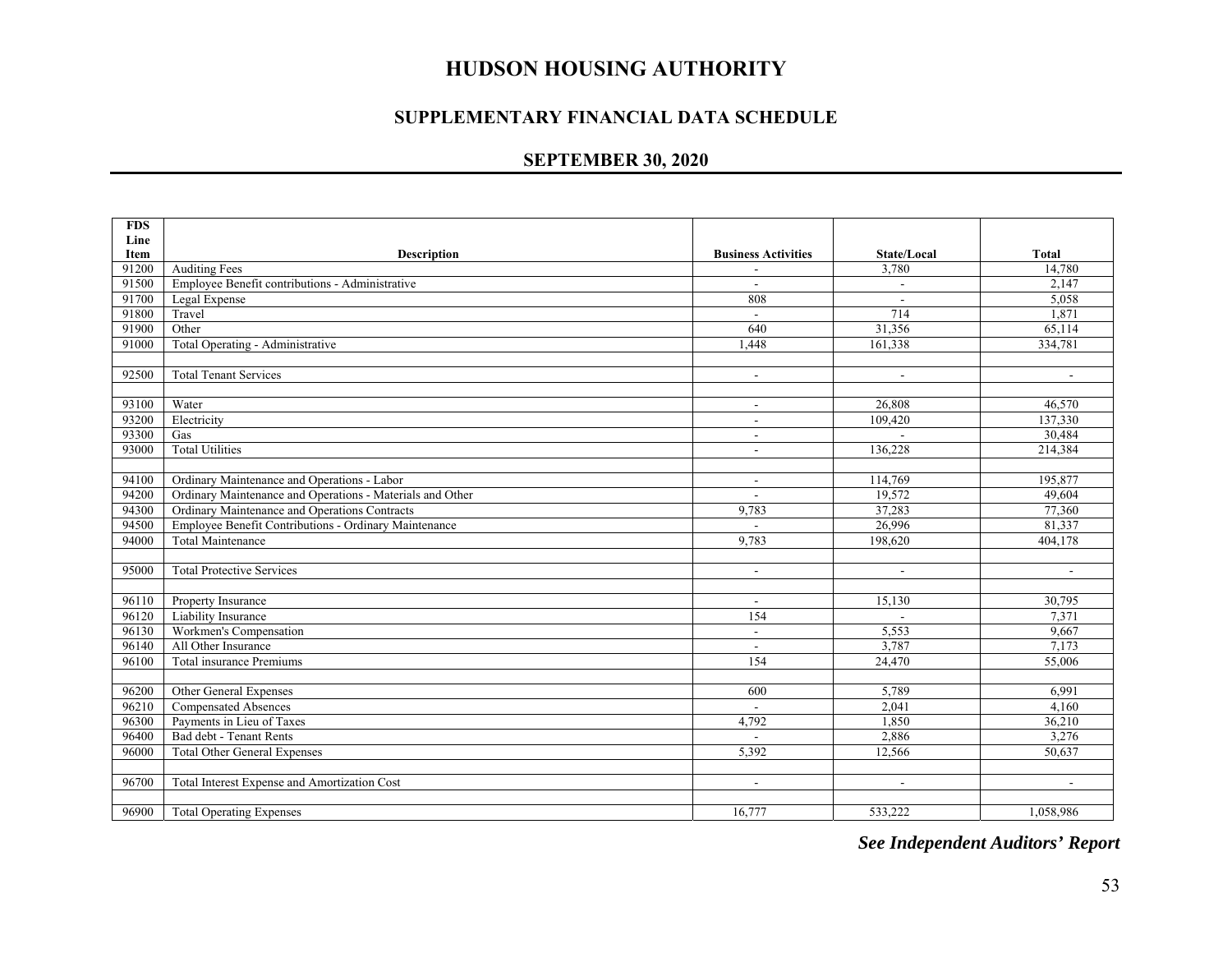#### **SUPPLEMENTARY FINANCIAL DATA SCHEDULE**

## **SEPTEMBER 30, 2020**

| <b>FDS</b>   |                                                                     |                            |                          |                |
|--------------|---------------------------------------------------------------------|----------------------------|--------------------------|----------------|
| Line<br>Item | <b>Description</b>                                                  | <b>Business Activities</b> | State/Local              | Total          |
|              |                                                                     |                            |                          |                |
| 97000        | Excess of Operating Revenue over Operating Expenses                 | 14,927                     | 834,008                  | 2,420,320      |
|              |                                                                     |                            |                          |                |
| 97100        | Extraordinary Maintenance                                           | $\sim$                     | 64,190                   | 134,351        |
| 97300        | Housing Assistance Payments                                         | $\overline{\phantom{a}}$   | 336,878                  | 1,287,514      |
| 97350        | HAP Portability-In                                                  |                            |                          | 104,660        |
| 97400        | Depreciation Expense                                                | 8,663                      | 69,126                   | 355,430        |
| 90000        | <b>Total Expenses</b>                                               | 25,440                     | 1,003,416                | 2,940,941      |
|              |                                                                     |                            |                          |                |
| 10100        | <b>Total Other financing Sources (Uses)</b>                         | $\overline{\phantom{a}}$   | $\overline{\phantom{a}}$ |                |
|              |                                                                     |                            |                          |                |
| 10000        | Excess (Deficiency) of Total Revenue Over (Under) Total Expenses    | 6,264                      | 363,814                  | 538,365        |
|              |                                                                     |                            |                          |                |
| 11030        | <b>Beginning Equity</b>                                             | 49,906                     | 354,573                  | 2,460,411      |
| 11040        | Prior Period Adjustments, Equity Transfers and Correction of Errors |                            | ٠                        | $\blacksquare$ |
| 11170        | Administrative Fee Equity                                           | $\sim$                     | ۰                        | (76, 912)      |
| 11180        | Housing Assistance Payments Equity                                  | $\overline{\phantom{a}}$   |                          | 568            |
| 11190        | Unit Months Available                                               |                            | 2,056                    | 3,976          |
| 11210        | Number of Unit Months Leased                                        |                            | 2,056                    | 3,968          |
| 11620        | <b>Building Purchases</b>                                           |                            | ۰                        | 276,393        |
| 11640        | Furniture & Equipment - Administrative Purchases                    | $\overline{\phantom{a}}$   | ۰                        | 107,854        |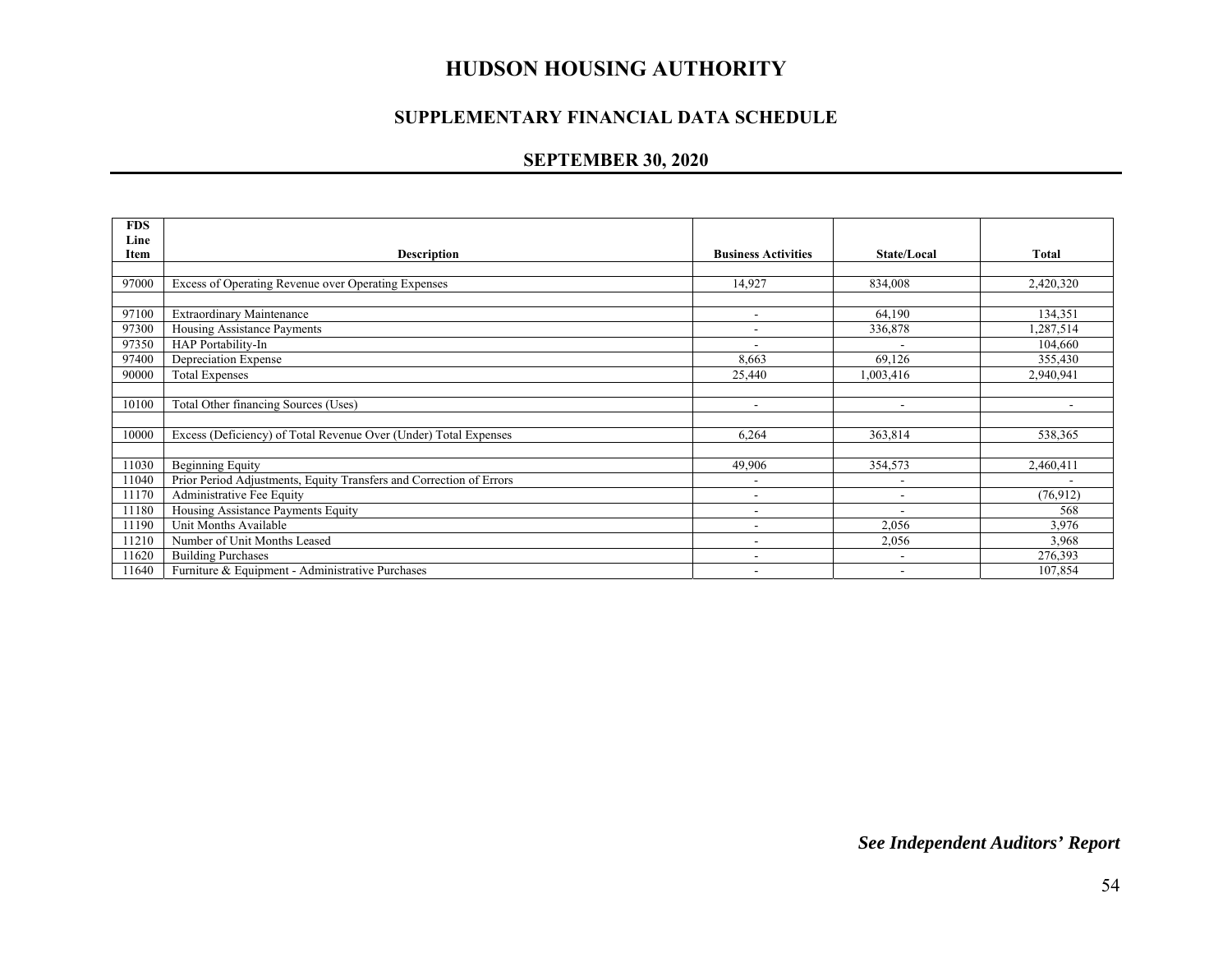## **STATEMENT OF ACTUAL MODERNIZATION COSTS**

## **FOR THE YEAR ENDED SEPTEMBER 30, 2020**

| Project:                               | <b>MA01P091501-17</b> |         | <b>MA01P091501-18</b> |         |
|----------------------------------------|-----------------------|---------|-----------------------|---------|
| Modernization Funds Approved           | \$                    | 109,366 | \$                    | 169,535 |
| Modernization Funds Expended           |                       | 109,366 |                       | 169,535 |
| Excess of Modernization Funds Approved |                       |         |                       |         |
| Modernization Funds Advanced           | S                     | 109,366 | S                     | 169,535 |
| Modernization Funds Expended           |                       | 109,366 |                       | 169,535 |
| Excess of Modernization Funds Advanced |                       |         |                       |         |

Based on our review of the completed projects:

1) All work in connection with the projects is complete.

2) All liabilities have been incurred and discharged through payment.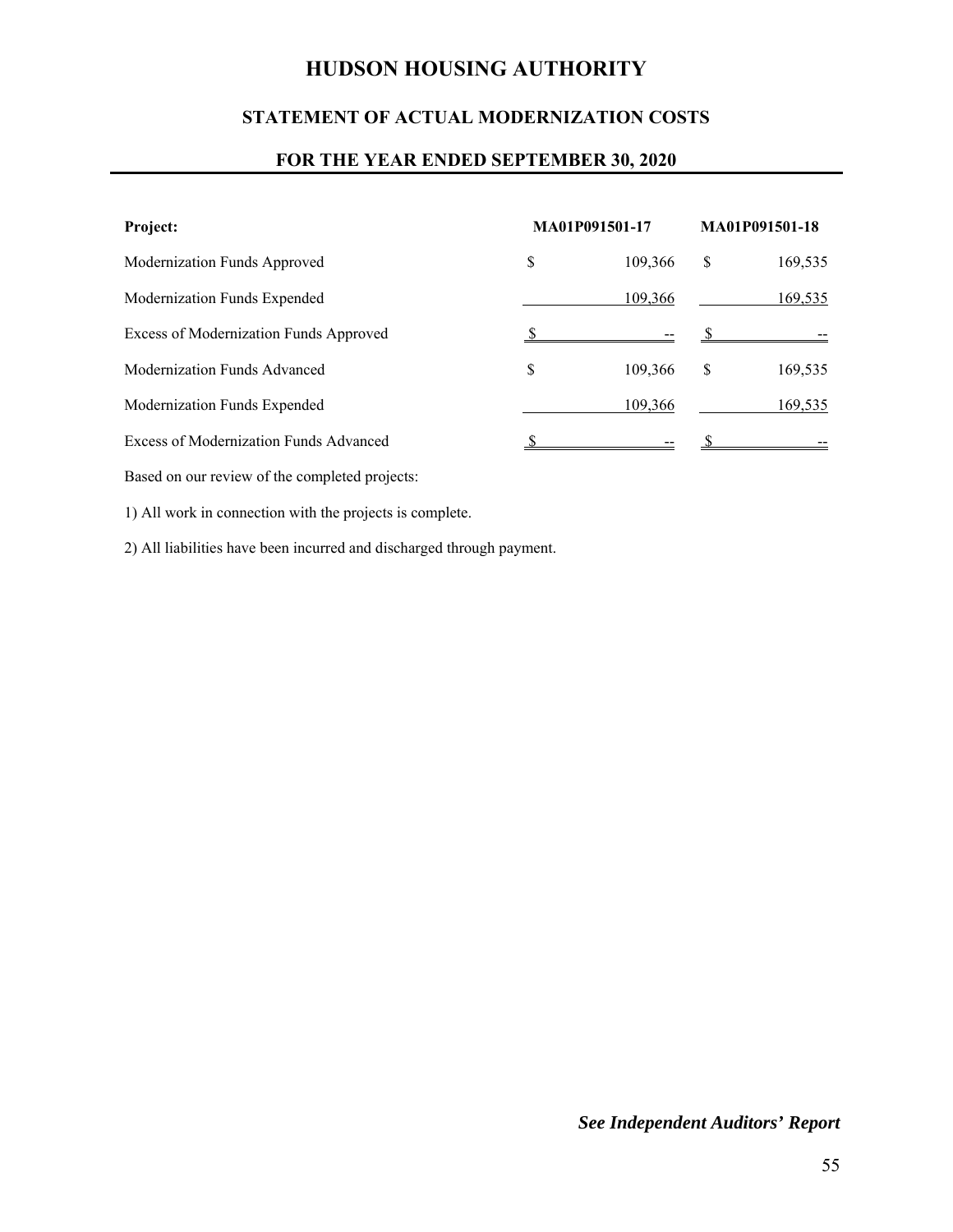## **STATEMENT OF ACTUAL MODERNIZATION COSTS – UNCOMPLETED**

## **FOR THE YEAR ENDED SEPTEMBER 30, 2020**

| <b>Project:</b>                        | MA01P091501-19 |         |
|----------------------------------------|----------------|---------|
| Modernization Funds Approved           | S              | 176,222 |
| Modernization Funds Expended           |                | 117,065 |
| Excess of Modernization Funds Approved |                | 59.157  |
| Modernization Funds Advanced           | S              | 117,065 |
| Modernization Funds Expended           |                | 117,065 |
| Excess of Modernization Funds Advanced |                |         |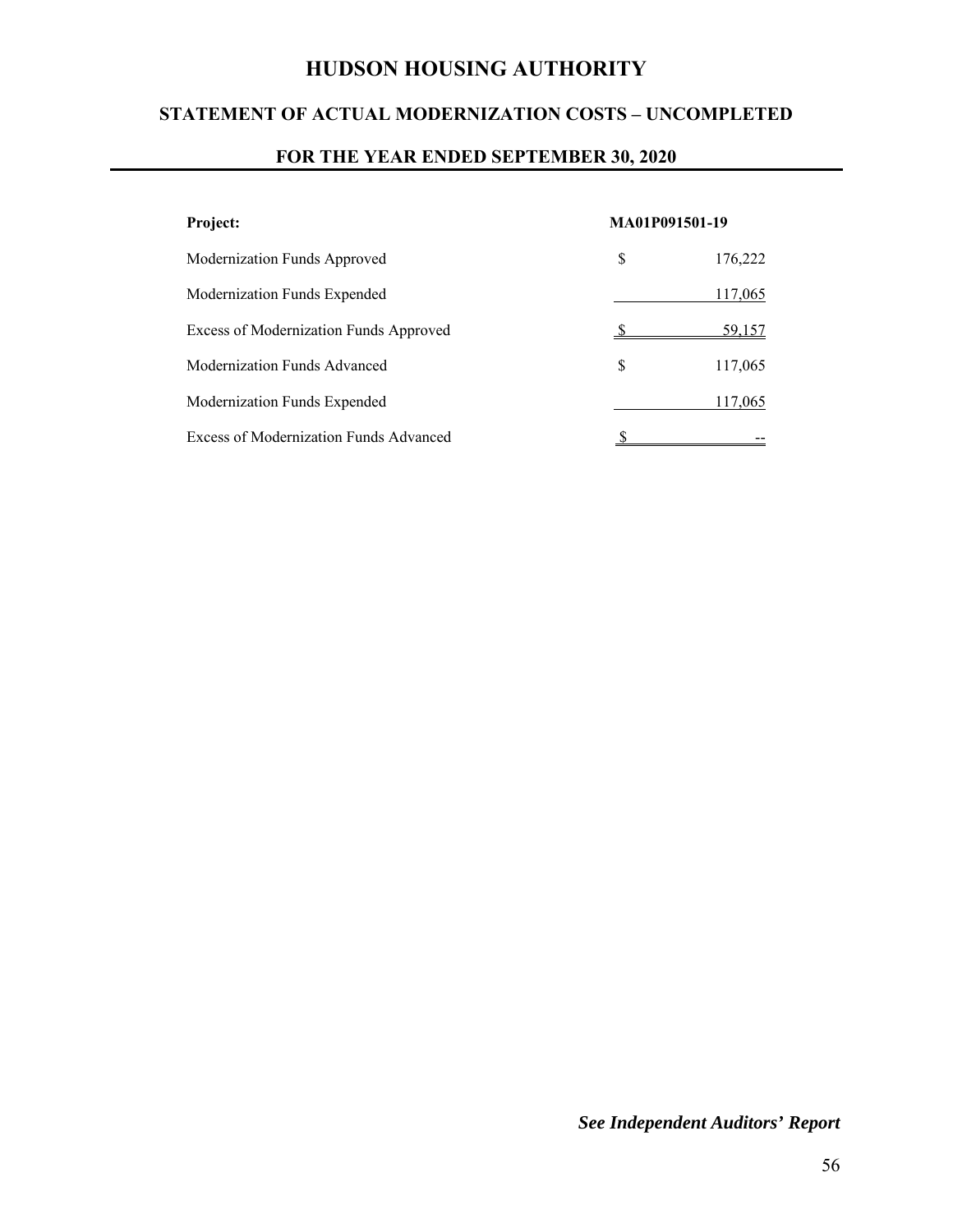### **SCHEDULE OF EXPENDITURES OF FEDERAL AWARDS**

## **FOR THE YEAR ENDED SEPTEMBER 30, 2020**

|                                                                   |             | Pass-Through |    |                |               |              |
|-------------------------------------------------------------------|-------------|--------------|----|----------------|---------------|--------------|
|                                                                   | Federal     | Entity       |    |                |               | Total        |
|                                                                   | <b>CFDA</b> | Identifying  |    | Provided to    |               | Federal      |
| Federal Grantor / Pass-Through Grantor / Program or Cluster Title | Number      | Number       |    | Sub-recipients |               | Expenditures |
|                                                                   |             |              |    |                |               |              |
| Department of Housing & Urban Development (HUD)                   |             |              |    |                |               |              |
| Housing Voucher Cluster                                           |             |              |    |                |               |              |
| Section 8 Housing Choice Vouchers                                 | 14.871      |              | \$ | --             | <sup>\$</sup> | 1,017,836    |
| Section 8 Housing Choice Vouchers - CARES Act                     | 14.871      |              |    | --             |               | 2,594        |
| <b>Total Housing Voucher Cluster</b>                              |             |              |    | $-$            |               | 1,020,430    |
| Public and Indian Housing                                         | 14.850      |              |    |                |               | 234,329      |
| Public and Indian Housing - CARES Act                             | 14.850      |              |    |                |               | 8,426        |
| Total Public and Indian Housing                                   |             |              |    | $-$            |               | 242,755      |
| Public Housing Capital Fund (CFP)                                 | 14.872      |              |    |                |               | 276,393      |
| <b>Total Department of Housing &amp; Urban Development</b>        |             |              |    | $- -$          |               | 1,539,578    |
| <b>Total Expenditures of Federal Awards</b>                       |             |              | S  | $- -$          | -S            | 1,539,578    |

*See Notes to the Schedule of Expenditures of Federal Awards*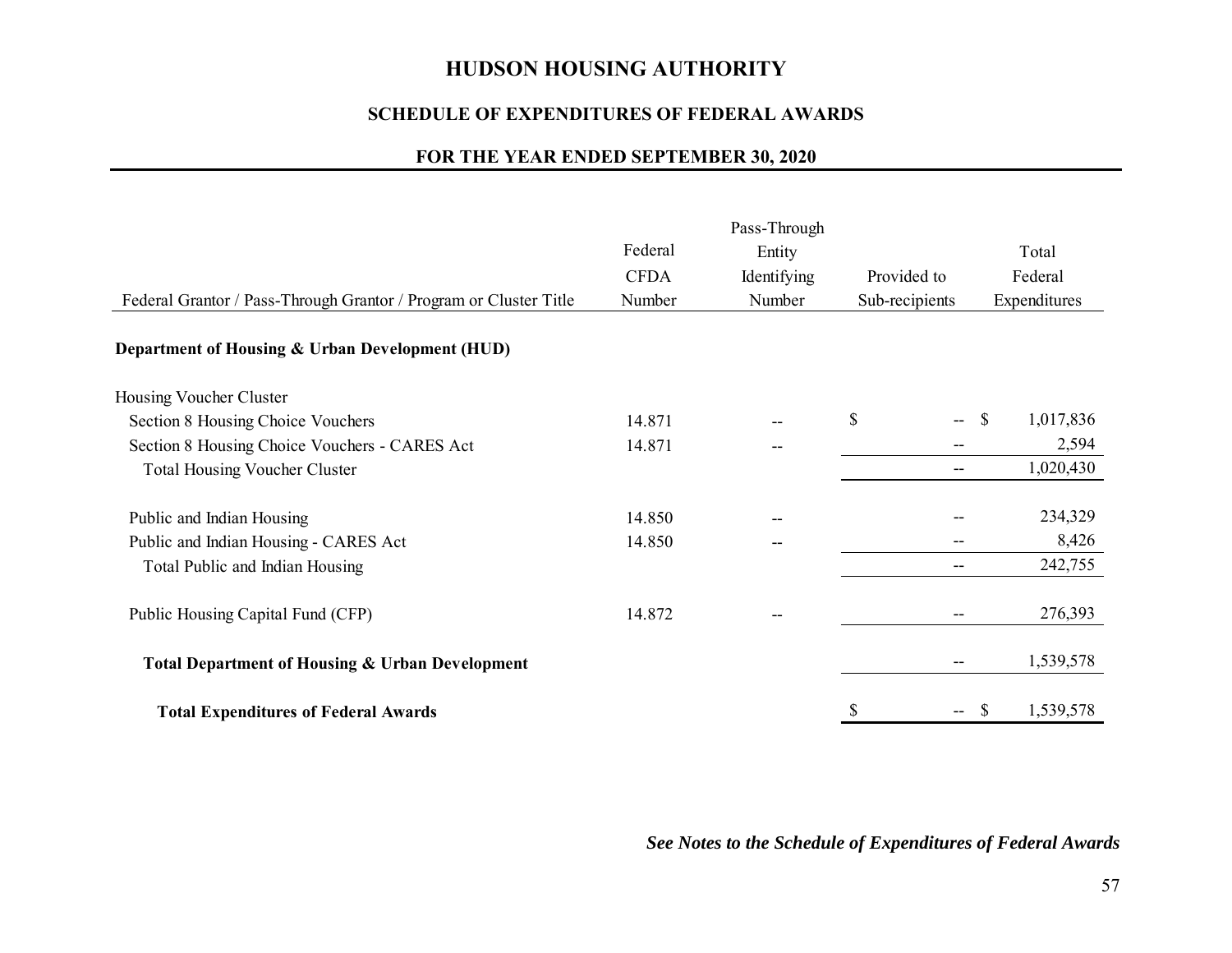#### **NOTES TO SCHEDULE OF EXPENDITURES OF FEDERAL AWARDS**

#### **FOR THE YEAR ENDED SEPTEMBER 30, 2020**

#### **NOTE 1 – BASIS OF PRESENTATION**

The accompanying schedule of expenditures of federal awards (the schedule) includes the federal grant activity of Hudson Housing Authority, under programs of the federal government for the year ended September 30, 2020. The information in the schedule is presented in accordance with the requirements of Title 2 U.S. *Code of Federal Regulations* Part 200, *Uniform Administrative Requirement, Cost Principles, and Audit Requirements for Federal Awards* (Uniform Guidance). Because the schedule presents only a selected portion of the operations of Hudson Housing Authority, it is not intended to and does not present the financial position, changes in net position or cash flows of Hudson Housing Authority.

### **NOTE 2 – SUMMARY OF SIGNIFICANT ACCOUNTING POLICIES**

Expenditures reported on the schedule are reported on the accrual basis of accounting. For cost-reimbursement awards, such expenditures are recognized following the cost principles contained in the Uniform Guidance, wherein certain types of expenditures are not allowable or are limited as to reimbursement. For performance-based awards, expenditures reported represent amounts earned.

#### **NOTE 3 – INDIRECT COST RATE**

The Hudson Housing Authority has elected not to use the 10% de minimis indirect cost rate allowed under the Uniform Guidance.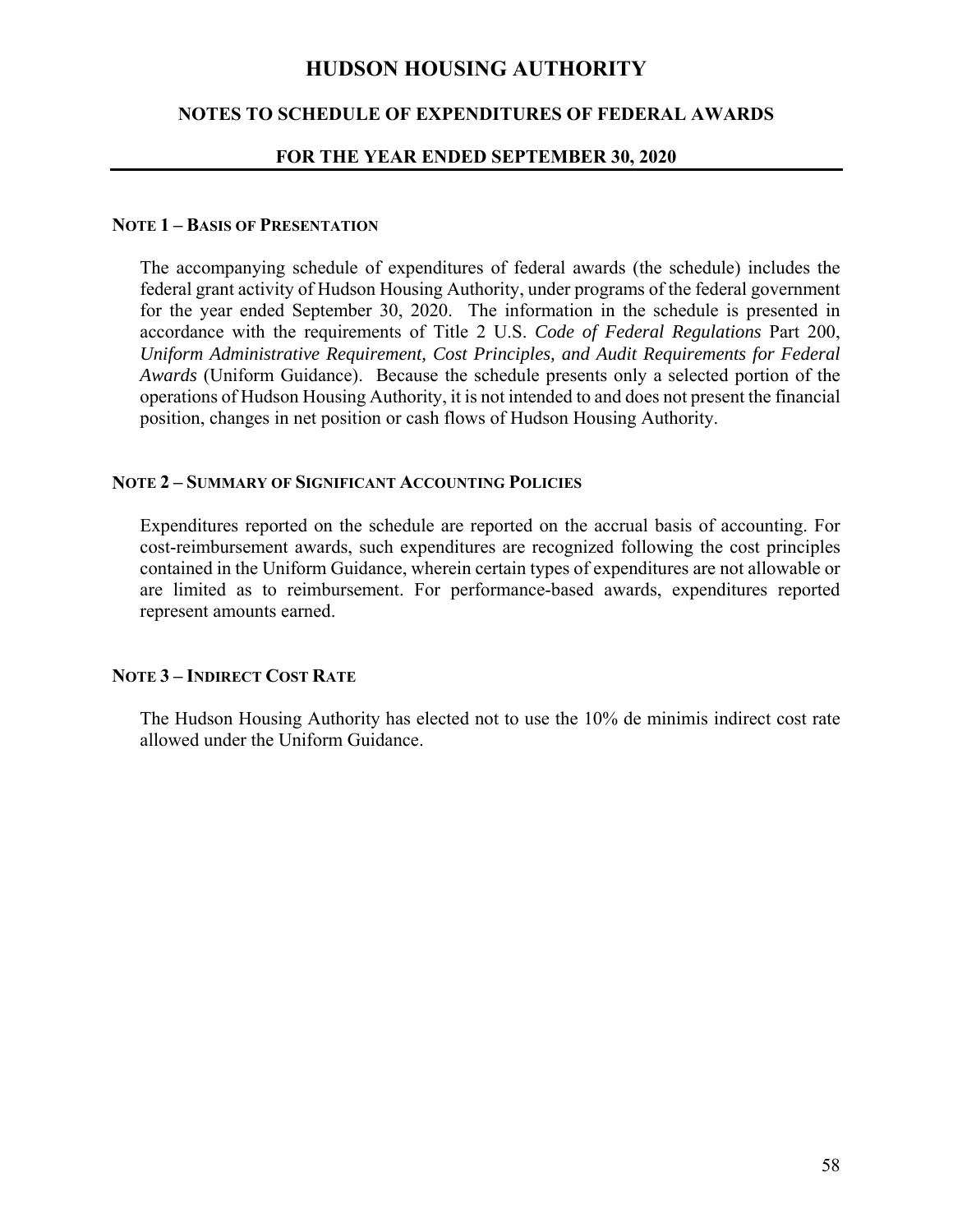

## **INDEPENDENT AUDITORS' REPORT ON INTERNAL CONTROL OVER FINANCIAL REPORTING AND ON COMPLIANCE AND OTHER MATTERS BASED ON AN AUDIT OF FINANCIAL STATEMENTS PERFORMED IN ACCORDANCE WITH** *GOVERNMENT AUDITING STANDARDS*

To The Board of Commissioners Hudson Housing Authority Hudson, Massachusetts

We have audited, in accordance with auditing standards generally accepted in the United States of America and the standards applicable to financial audits contained in *Government Auditing Standards* issued by the Comptroller General of the United States, the financial statements of the Hudson Housing Authority as of and for the year ended September 30, 2020, and the related notes to the financial statements, which collectively comprise the Hudson Housing Authority's basic financial statements, and have issued our report thereon dated June 28, 2021.

#### **Internal Control over Financial Reporting**

In planning and performing our audit of the financial statements, we considered Hudson Housing Authority's internal control over financial reporting (internal control) as a basis for designing the audit procedures that are appropriate in the circumstances for the purpose of expressing our opinions on the financial statements, but not for the purpose of expressing an opinion on the effectiveness of Hudson Housing Authority's internal control. Accordingly, we do not express an opinion on the effectiveness of Hudson Housing Authority's internal control.

A *deficiency in internal control* exists when the design or operation of a control does not allow management or employees, in the normal course of performing their assigned functions, to prevent, or detect and correct, misstatements on a timely basis. A *material weakness* is a deficiency, or a combination of deficiencies, in internal control, such that there is a reasonable possibility that a material misstatement of the entity's financial statements will not be prevented, or detected and corrected on a timely basis. A *significant deficiency* is a deficiency, or a combination of deficiencies, in internal control that is less severe than a material weakness, yet important enough to merit attention by those charged with governance.

Our consideration of internal control was for the limited purpose described in the first paragraph of this section and was not designed to identify all deficiencies in internal control that might be material weaknesses or, significant deficiencies. Given these limitations, during our audit we did not identify any deficiencies in internal control that we consider to be material weaknesses. However, material weaknesses may exist that have not been identified.



59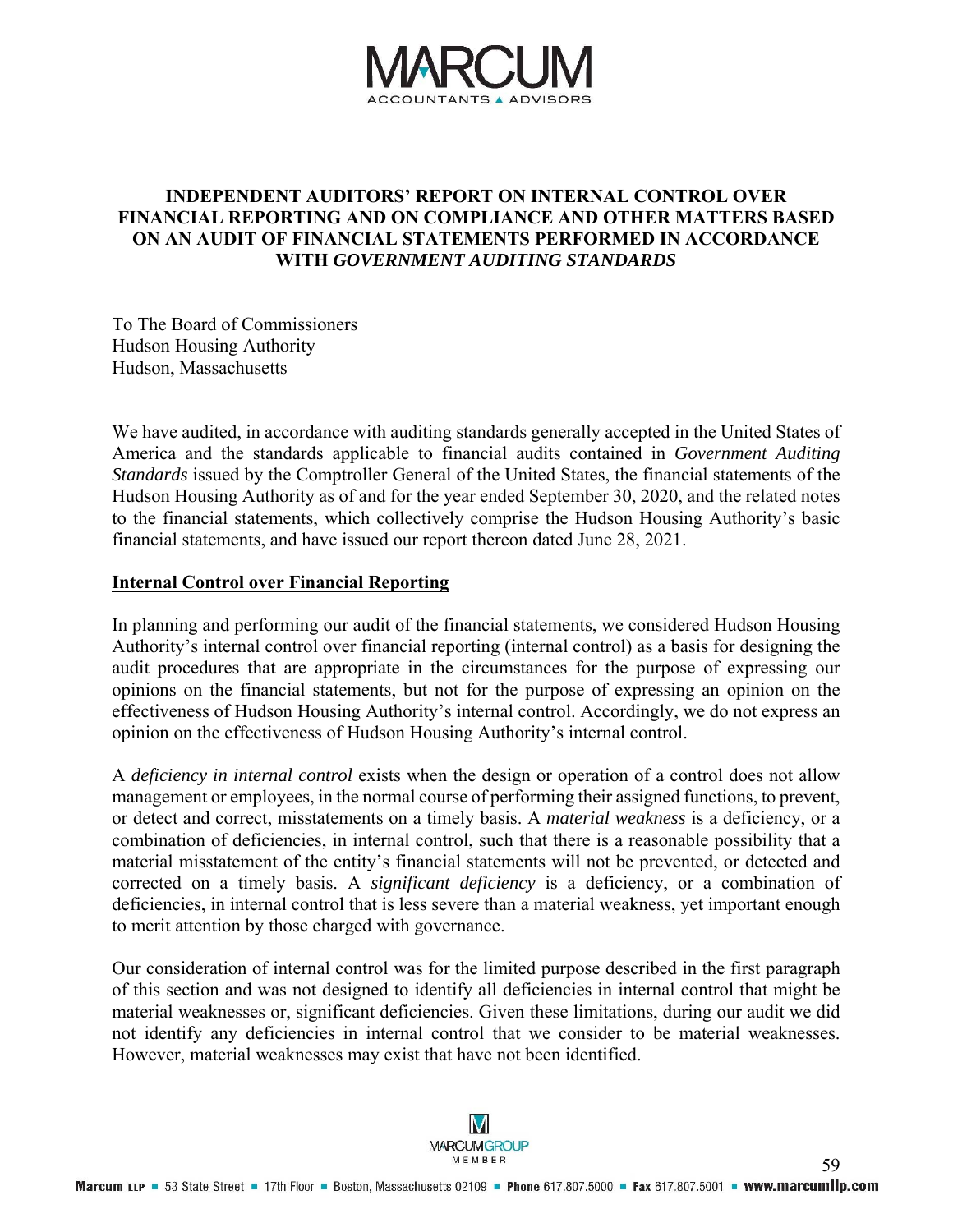## **Compliance and Other Matters**

As part of obtaining reasonable assurance about whether the Hudson Housing Authority's financial statements are free of material misstatement, we performed tests of its compliance with certain provisions of laws, regulations, contracts, and grant agreements, noncompliance with which could have a direct and material effect on the financial statements. However, providing an opinion on compliance with those provisions was not an objective of our audit, and accordingly, we do not express such an opinion. The results of our tests disclosed no instances of noncompliance or other matters that are required to be reported under *Government Auditing Standards*.

## **Purpose of this Report**

The purpose of this report is solely to describe the scope of our testing of internal control and compliance and the results of that testing, and not to provide an opinion on the effectiveness of the entity's internal control or on compliance. This report is an integral part of an audit performed in accordance with *Government Auditing Standards* in considering the entity's internal control and compliance. Accordingly, this communication is not suitable for any other purpose.

Marcum LLP

Boston, Massachusetts June 28, 2021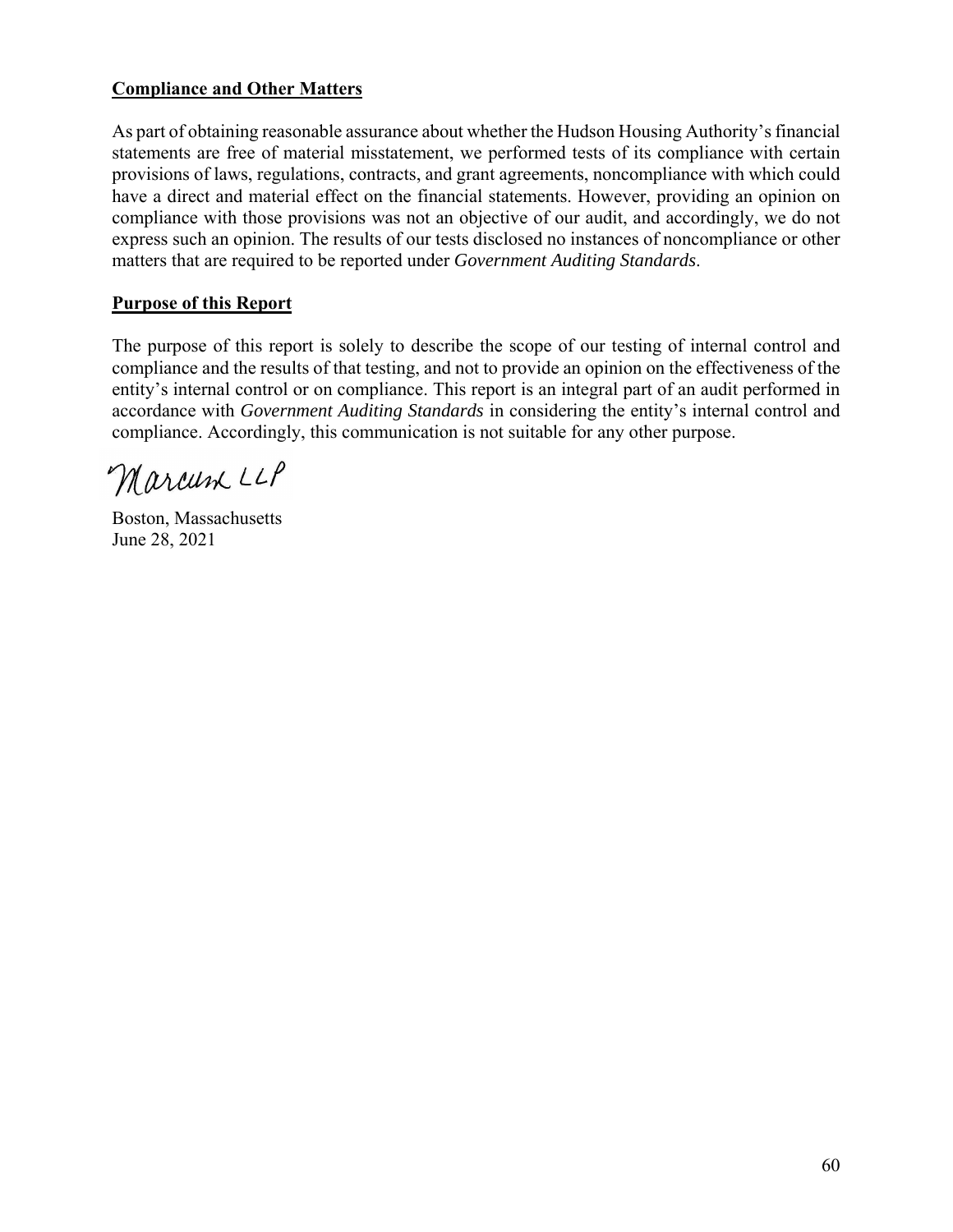

## **INDEPENDENT AUDITORS' REPORT ON COMPLIANCE FOR EACH MAJOR FEDERAL PROGRAM AND REPORT ON INTERNAL CONTROL OVER COMPLIANCE IN ACCORDANCE WITH THE UNIFORM GUIDANCE**

To The Board of Commissioners Hudson Housing Authority Hudson, Massachusetts

#### **Report on Compliance for Each Major Federal Program**

We have audited the Hudson Housing Authority's compliance with the types of compliance requirements described in the *OMB Compliance Supplement* that could have a direct and material effect on the Hudson Housing Authority's major federal program for the year ended September 30, 2020. The Hudson Housing Authority's major federal program is identified in the summary of auditors' results section of the accompanying schedule of findings and questioned costs.

#### **Management's Responsibility**

Management is responsible for compliance with federal statutes, regulations, and the terms and conditions of its federal awards applicable to its federal program.

### **Auditors' Responsibility**

Our responsibility is to express an opinion on compliance for the Hudson Housing Authority's major federal program based on our audit of the types of compliance requirements referred to above. We conducted our audit of compliance in accordance with auditing standards generally accepted in the United States of America; the standards applicable to financial audits contained in *Government Auditing Standards*, issued by the Comptroller General of the United States; and the audit requirements of Title 2 *U.S. Code of Federal Regulations* Part 200, *Uniform Administrative Requirements, Cost Principles, and Audit Requirements for Federal Awards* (Uniform Guidance). Those standards and the Uniform Guidance require that we plan and perform the audit to obtain reasonable assurance about whether noncompliance with the types of compliance requirements referred to above that could have a direct and material effect on a major federal program occurred. An audit includes examining, on a test basis, evidence about the Hudson Housing Authority's compliance with those requirements and performing such other procedures as we considered necessary in the circumstances.

We believe that our audit provides a reasonable basis for our opinion on compliance for its major federal program. However, our audit does not provide a legal determination of the Hudson Housing Authority's compliance.



61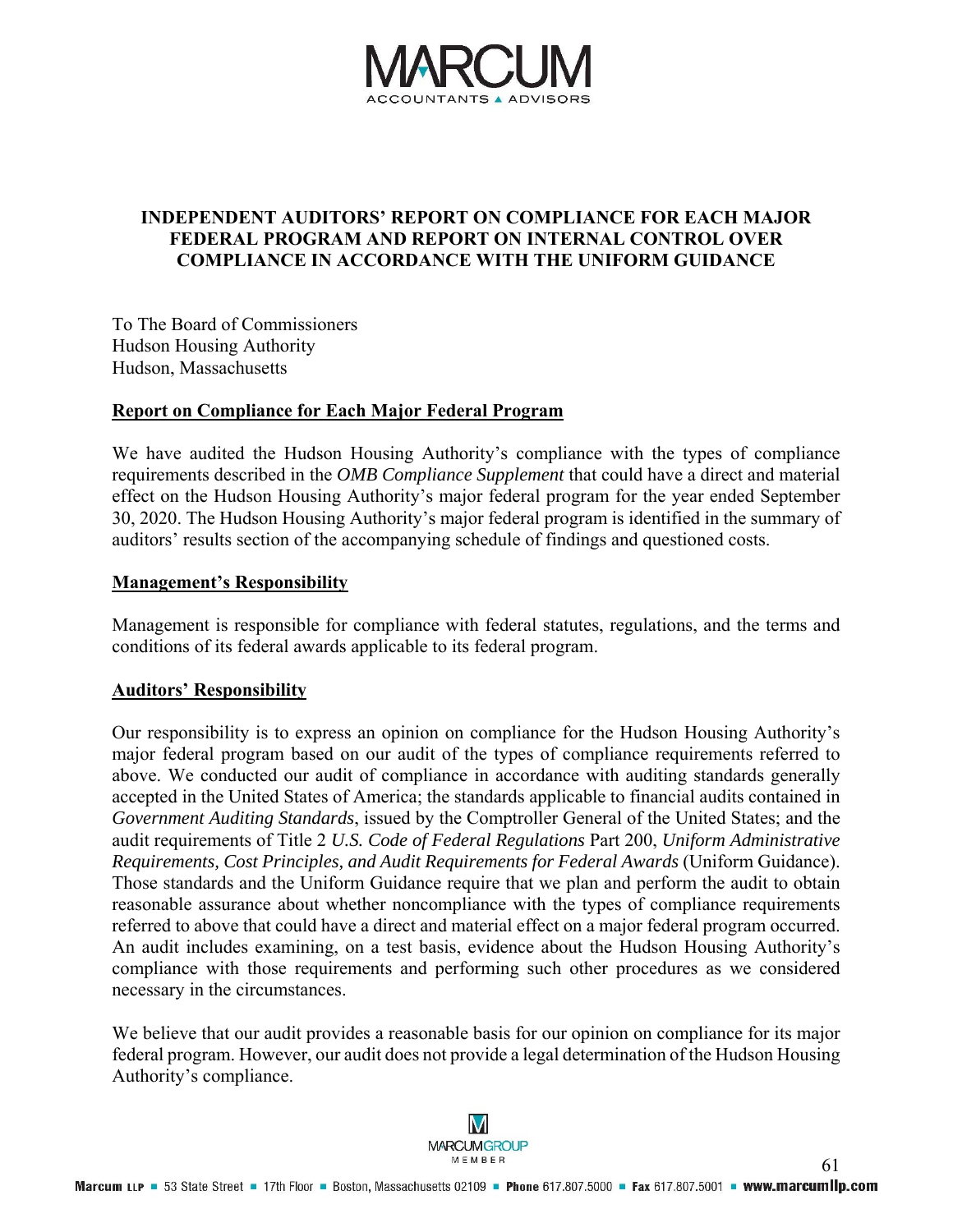## **Opinion on Each Major Federal Program**

In our opinion, the Hudson Housing Authority complied, in all material respects, with the types of compliance requirements referred to above that could have a direct and material effect on its major federal program for the year ended September 30, 2020.

### **Report on Internal Control over Compliance**

Management of the Hudson Housing Authority is responsible for establishing and maintaining effective internal control over compliance with the types of compliance requirements referred to above. In planning and performing our audit of compliance, we considered the Hudson Housing Authority's internal control over compliance with the types of requirements that could have a direct and material effect on its major federal program as a basis for designing auditing procedures that are appropriate in the circumstances for the purpose of expressing an opinion on compliance for its major federal program and to test and report on internal control over compliance in accordance with the Uniform Guidance, but not for the purpose of expressing an opinion on the effectiveness of internal control over compliance. Accordingly, we do not express an opinion on the effectiveness of the Hudson Housing Authority's internal control over compliance.

A *deficiency in internal control over compliance* exists when the design or operation of a control over compliance does not allow management or employees, in the normal course of performing their assigned functions, to prevent, or detect and correct noncompliance with a type of compliance requirement of a federal program on a timely basis. A *material weakness in internal control over compliance* is a deficiency, or combination of deficiencies in internal control over compliance, such that there is a reasonable possibility that material noncompliance with a type of compliance requirement of a federal program will not be prevented, or detected and corrected on a timely basis. A *significant deficiency in internal control over compliance* is a deficiency, or a combination of deficiencies, in internal control over compliance with a type of compliance requirement of a federal program that is less severe than a material weakness in internal control over compliance, yet important enough to merit attention by those charged with governance.

Our consideration of internal control over compliance was for the limited purpose described in the first paragraph of this section and was not designed to identify all deficiencies in internal control over compliance that might be material weaknesses or significant deficiencies. We did not identify any deficiencies in internal control over compliance that we consider to be material weaknesses. However, material weaknesses may exist that have not been identified.

The purpose of this report on internal control over compliance is solely to describe the scope of our testing of internal control over compliance and the results of that testing based on the requirements of the Uniform Guidance. Accordingly, this report is not suitable for any other purpose.

Marcum LLP

Boston, Massachusetts June 28, 2021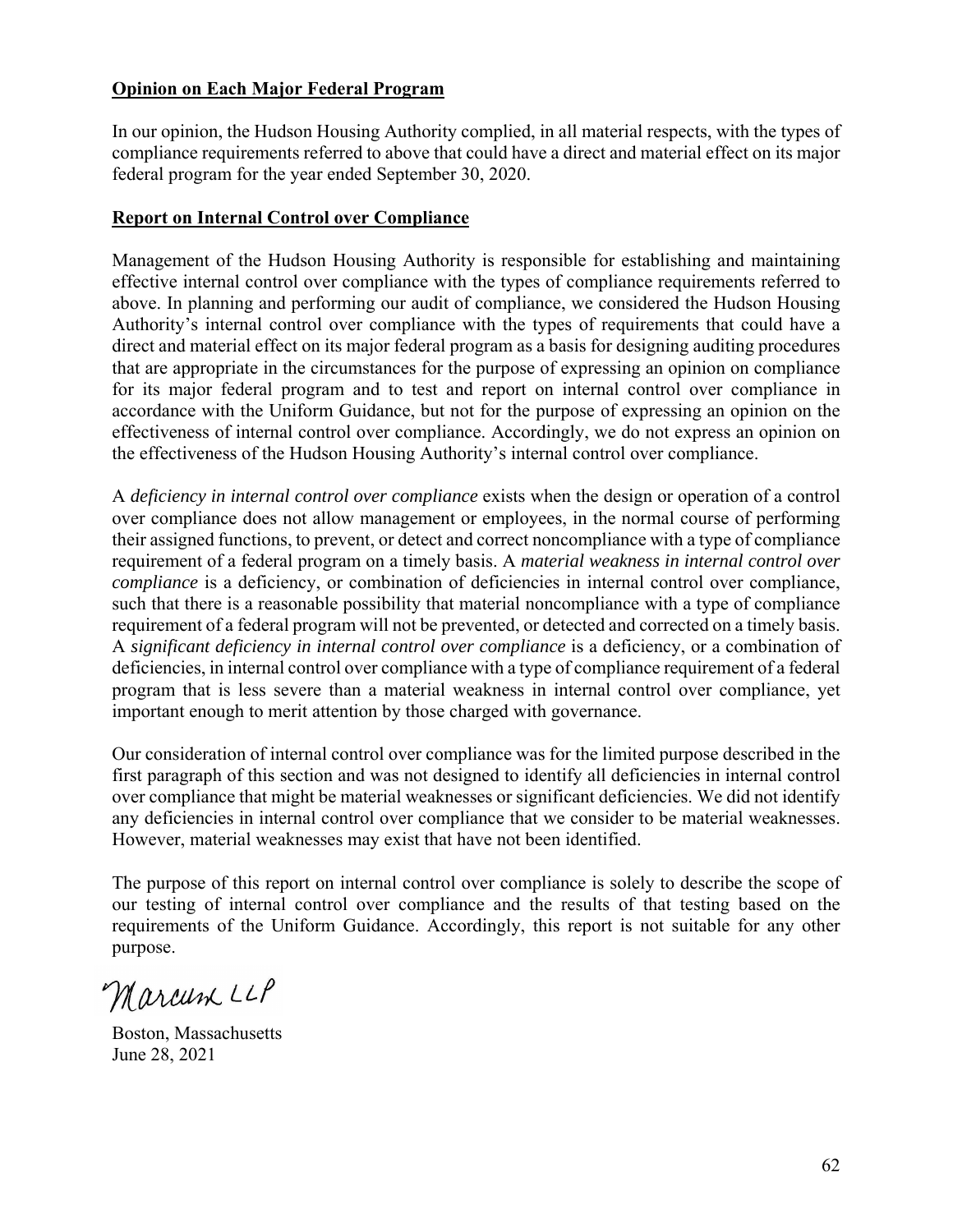## **SCHEDULE OF FINDINGS AND QUESTIONED COSTS**

## **FOR THE YEAR ENDED SEPTEMBER 30, 2020**

## **SECTION I - SUMMARY OF AUDITORS' RESULTS**

#### *FINANCIAL STATEMENTS*

Type of auditors' report issued on whether the financial statements audited were prepared in accordance with GAAP: *Unmodified Opinion*

Internal control over financial reporting:

| CFDA#                                                                                                                                           | <b>Name of Federal Program or Cluster</b>    |
|-------------------------------------------------------------------------------------------------------------------------------------------------|----------------------------------------------|
| Identification of the major federal program:                                                                                                    |                                              |
| Any audit findings disclosed that are required to be<br>reported in accordance with 2 CFR $200.516(a)$ ?                                        | $Yes$ X No                                   |
| Type of auditors' report issued on compliance<br>for the major federal program:                                                                 | <b>Unmodified Opinion</b>                    |
| Internal control over the major federal program:<br>• Material weakness(es) identified?<br>Significant deficiency(ies) identified?<br>$\bullet$ | $\frac{X}{X}$ No<br>$Yes \; X$ None Reported |
| <b>FEDERAL AWARDS</b>                                                                                                                           |                                              |
| Noncompliance material to financial statements noted?                                                                                           | Yes X No                                     |
| Material weakness(es) identified?<br>Significant deficiency(ies) identified?<br>$\bullet$                                                       | $Yes$ X No<br>$\frac{X}{X}$ None Reported    |
|                                                                                                                                                 |                                              |

| 14.871 | Housing Voucher Cluster |
|--------|-------------------------|

Dollar threshold used to distinguish between Type A and Type B programs: \$750,000

Auditee qualified as low-risk auditee?  $\frac{X}{X}$  Yes  $\frac{N}{X}$  No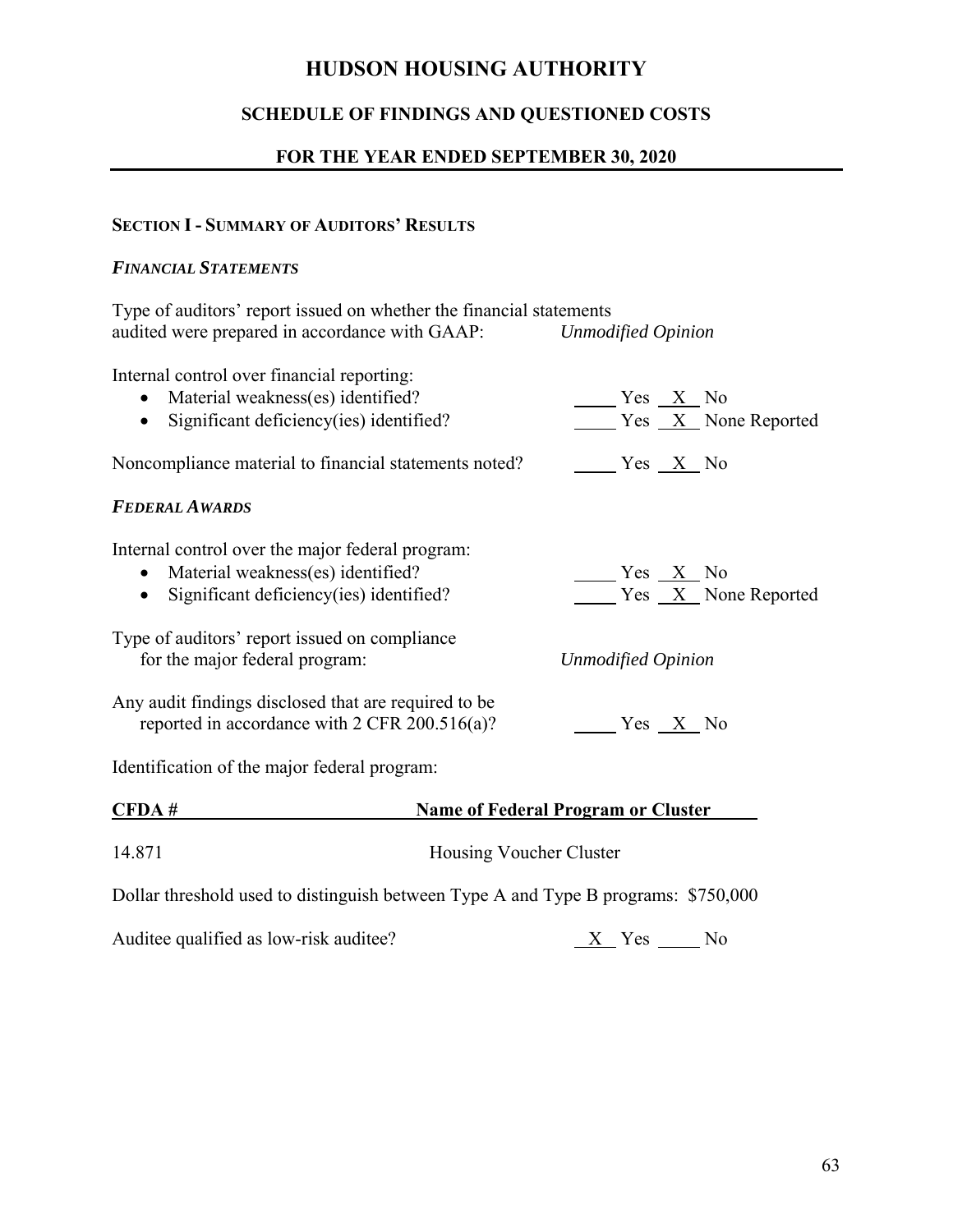## **SCHEDULE OF FINDINGS AND QUESTIONED COSTS**

## **FOR THE YEAR ENDED SEPTEMBER 30, 2020**

## **SECTION II - FINANCIAL STATEMENTS FINDINGS**

No matters were reported.

## **SECTION III - FEDERAL AWARD FINDINGS AND QUESTIONED COSTS**

No matters were reported.

## **SECTION IV – SUMMARY SCHEDULE OF PRIOR AUDIT FINDINGS**

No prior audit findings.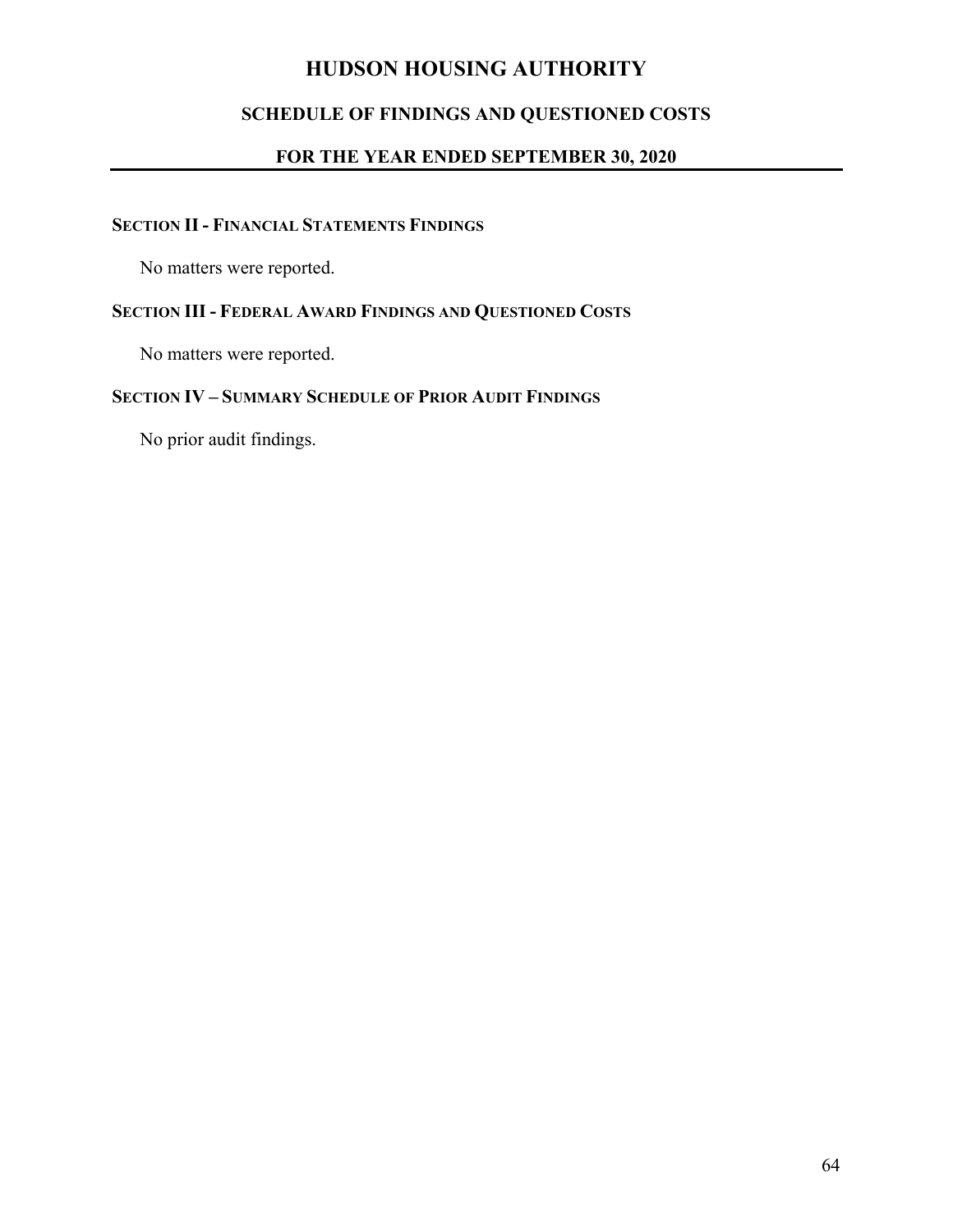

### **INDEPENDENT ACCOUNTANTS' REPORT ON APPLYING AGREED-UPON PROCEDURES**

To The Board of Commissioners Hudson Housing Authority Hudson, Massachusetts

We have performed the procedure described in the second paragraph of this report, which was agreed to by the Hudson Housing Authority (the Authority) and the U.S. Department of Housing and Urban Development, Real Estate Assessment Center (REAC), on whether the electronic submission of certain information agrees with related hard copy documents included within the audit reporting package. The Authority is responsible for the accuracy and completeness of the electronic submission. The sufficiency of the procedure is solely the responsibility of the Authority and REAC. Consequently, we make no representation regarding the sufficiency of the procedure described below either for the purpose for which this report has been requested or for any other purpose.

We compared the electronic submission of the items listed in the chart below under the "UFRS Rule Information" column with the corresponding printed documents listed in the chart under the "Hard Copy Documents" column. The associated findings from the performance of our agreedupon procedure indicate agreement or non-agreement of electronically submitted information and hard copy documents as shown in the chart below.

| <b>PROCEDURE</b> | <b>UFRS RULE INFORMATION</b>             | <b>HARD COPY DOCUMENTS</b>           | <b>FINDINGS</b> |
|------------------|------------------------------------------|--------------------------------------|-----------------|
|                  | Balance Sheet and Revenue and Expense    | Financial Data Schedule, all         |                 |
|                  | (data line items $111$ to $13901$ )      | <b>CFDAs</b>                         | Agrees          |
|                  |                                          | Footnotes to audited basic financial |                 |
| 2                | Footnotes (data element G5000-010)       | statements                           | Agrees          |
|                  | Type of opinion on FDS (data element     | Auditor's supplemental report on     |                 |
| 3                | $G3100-040$                              | <b>FDS</b>                           | Agrees          |
|                  | Audit findings narrative (data element   | Schedule of Findings and             |                 |
| $\overline{4}$   | $G5200-010$                              | Questioned costs                     | Agrees          |
|                  | General information (data element series |                                      |                 |
| 5                | G2000, G2100, G2200, G9000, G9100)       | <b>OMB</b> Data Collection Form      | Agrees          |
|                  |                                          |                                      |                 |



65